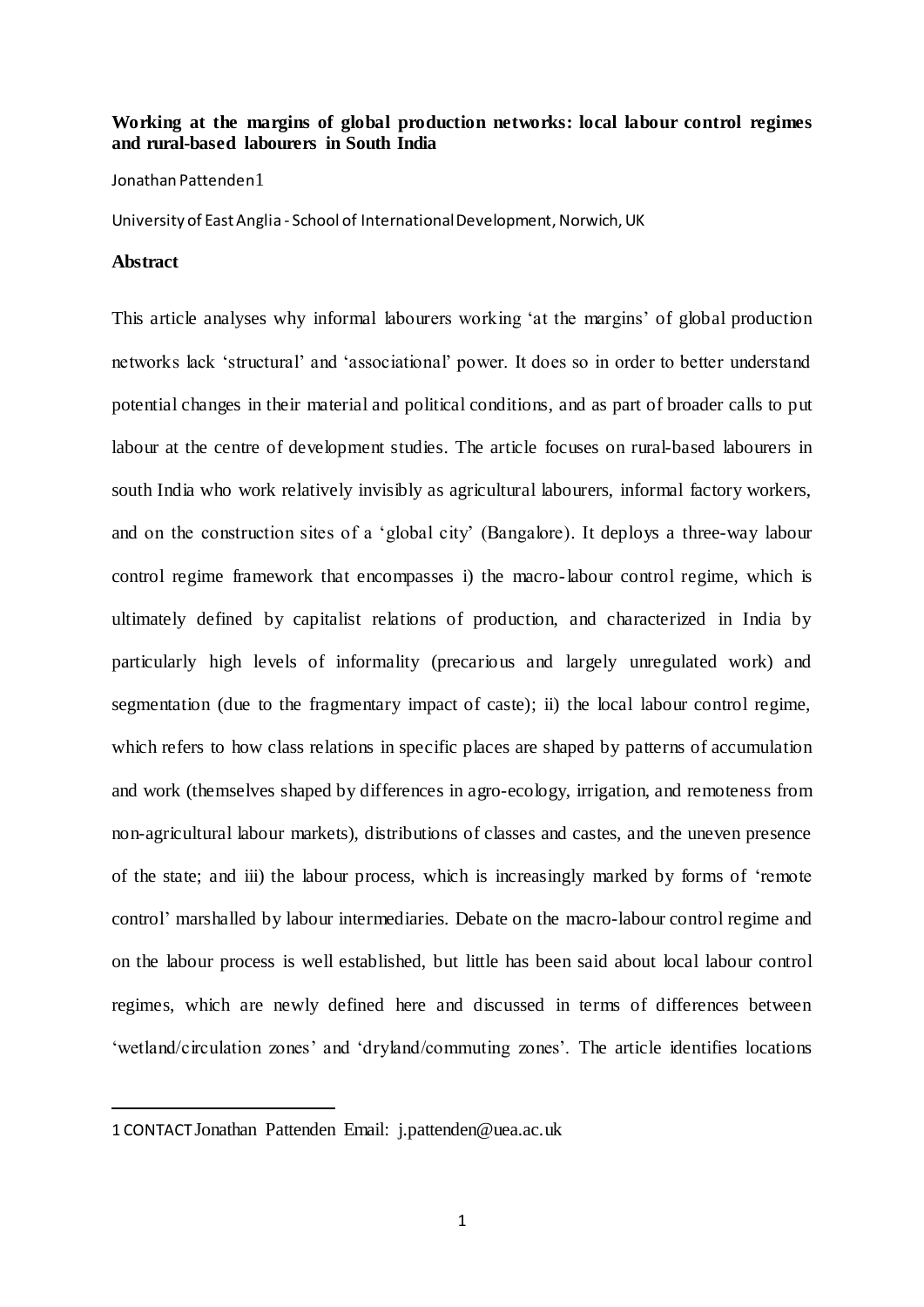where labour has greater potential structural and associational power. Increased worker organisation in these areas could have knock-on effects in more 'obscure' sites.

### **Keywords**

Local labour control regimes; class relations; exploitation; India; Karnataka

## **Introduction: labour at the margins**

The wave of literature on global value chains (GVCs) and global production networks (GPNs) has contributed much to understandings of changing structures of production and geographies of power in contemporary capitalism. <sup>1</sup> Labour geographers and political economists have sought an increased focus on labour's role within these processes.<sup>2</sup> It has been argued that labour, 'as the ultimate source of value', must be central to the analysis of global production networks, which are 'as much systems of embodied labour as they are interlinked systems of firms'. <sup>3</sup> As well as drawing on labour process theory and its emphasis of 'dynamics of control, consent and resistance at the point of production', 4 the analysis extends to 'local labour regimes' and 'macro-level political economy'.<sup>5</sup> In other words connections are made between workplaces, the state and 'broader social structures' and 'economic landscapes'.<sup>6</sup>

This article defines 'the margins' of global production networks as sites of production where labourers work informally, relatively invisibly, and with little 'structural' or 'associational' power. *<sup>7</sup>* It analyses these conditions in order to better understand potential improvements in labour's material and political conditions. Material conditions refer to poverty (or its absence), while political conditions refer to the capacity for collective organisation in pursuit of shared interests. Explanations of the levels of labour's organisation, its degrees of success, the breadth and sustainability of its impacts, and the search for routes to more fundamental change are central to pro-labouring class analysis. The location of labour within commodity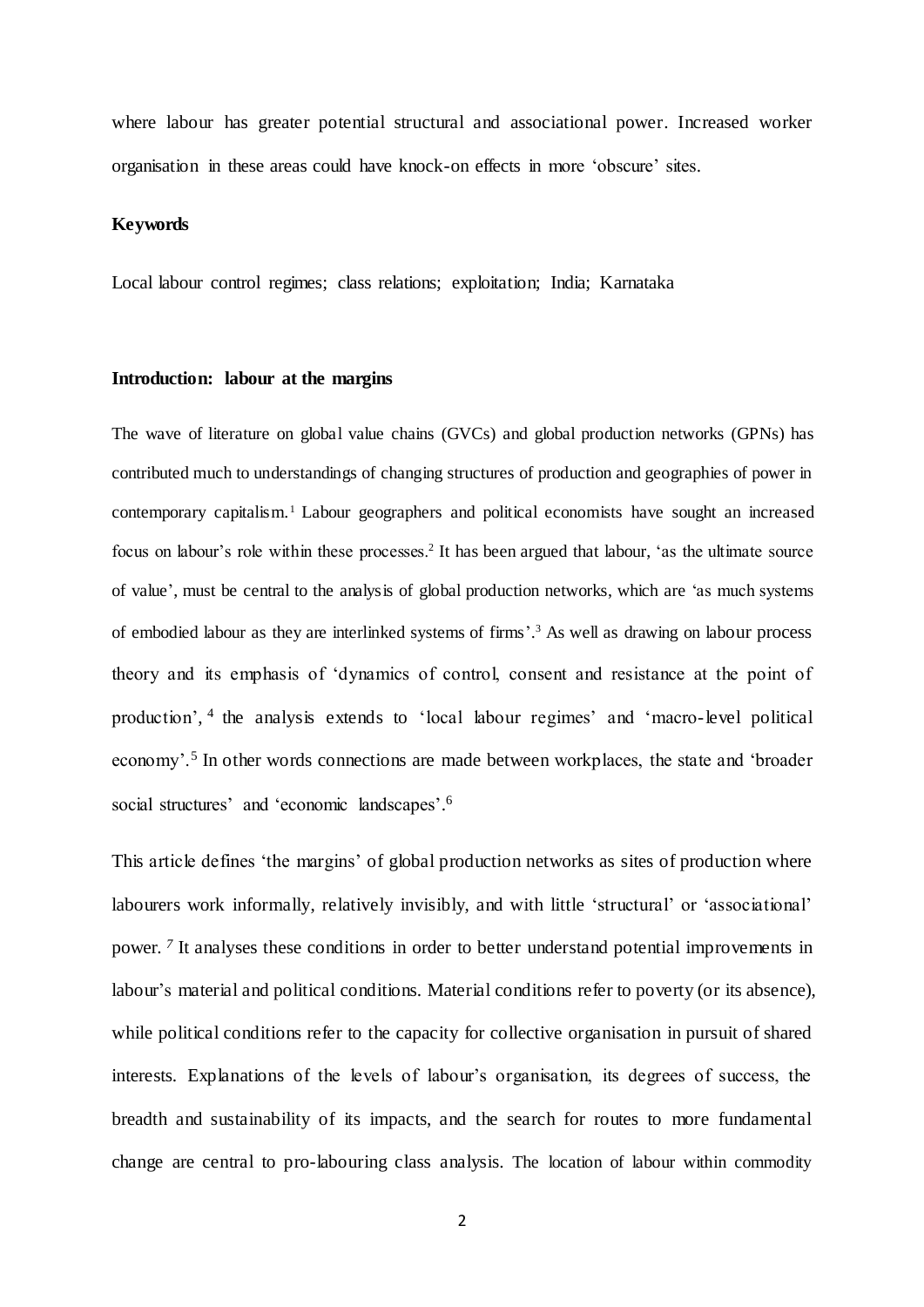chains,<sup>8</sup> the structure of the chain,<sup>9</sup> the configuration of class relations at the local level, and the ways in which labour is controlled within production processes all have a bearing on labour's ability to act collectively to defend or advance its position (its 'associational power').<sup>10</sup>

Capital and labour interact within what is an inherently antagonistic relationship. Capital seeks to maximise productivity while minimising its costs (labour-power and labour embedded in the means of production), in its relentless drive to accumulate. In response, labour, as individuals and collectives, follows strategies of compliance and/or resistance in its search for improved conditions. The interplay of the agency of capital and labour has contrasting and often non-linear outcomes: workers' collective action can prompt gains for labour, <sup>11</sup> but can also undermine it by re-working spatial and technological fixes in ways that alter the forms and locations of production through outsourcing, subcontracting, and the relocation of production to sites where labour is less organized and wages are lower.<sup>12</sup>

Overt antagonism between classes is characterized by scale and reach. Hence where heightened collective action by workers is more generalized, as in recent years in China,<sup>13</sup> the responses are more complex and the consequences felt internationally. Short-lived isolated episodes, on the other hand, may not even cause ripples within a district.<sup>14</sup>

The inherent antagonism of the capital-labour relation is embedded in different ways along global value chains, reflecting 'the dialectics of global-local' relations, and its rootedness in the 'territoriality' of concrete socio-political contexts. <sup>15</sup> These include class-based organisation and interventions by the state (which is understood in this context as a set of institutions expressing contested class relations that are at once locally specific and world-historical). For example, applepickers located at one end of 'buyer-driven' (European supermarket-driven) commodity chains in South Africa have seen deteriorating conditions, <sup>16</sup> while mostly unionized grapepickers in north-east Brazil supplying European supermarkets have used their proximity to time-sensitive export windows as a basis for heightened bargaining power that has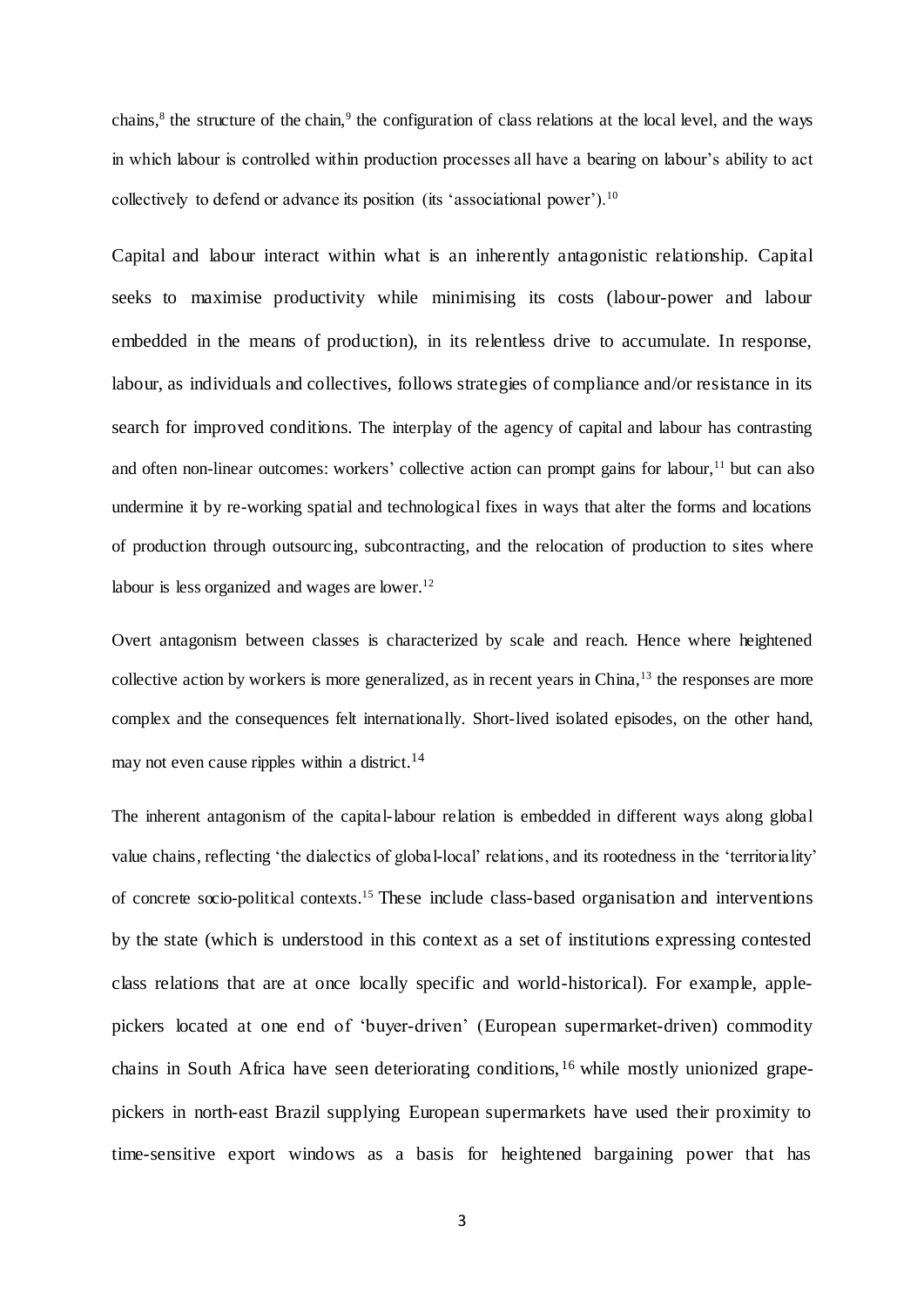contributed to improved conditions. <sup>17</sup> In West Bengal state investment in irrigation has tightened labour markets and strengthened the socio-political and socio-economic position of some labourers.<sup>18</sup> Elsewhere, gains and losses are less stable and less clear-cut as capitalists undermine advances made by labour.<sup>19</sup>

As well as a political geography of collective action that has impacts of varying visibility, longevity and import, there is another larger political geography of an absence of labouring class action and organisation. Here labourers work at the margins of global production networks with relatively little associational or structural power. Amongst them are the ruralbased labouring class households that are the subject of this article. Based in villages in two districts in south India (Dharwad and Raichur), they work in i) their home villages, ii) nearby cities that they commute to on a daily basis; or iii) remote cities that they migrate to on a circular basis for a number of months or years (see map). Most of these labouring class households are spread across different sites at any point in time (one member of a household working in a city, for example, while others work in a village), and move across sites as individuals or groups over annual and life cycles. When in their villages they produce a number of different agricultural commodities. As commuting labourers they work informally in formal industries, or on small construction projects. As circular migrants to remote cities they almost all work on the construction of buildings that become key infrastructural inputs in international processes of accumulation as the offices of major international companies, or the apartments of IT workers.<sup>20</sup>

INSERT FIGURE 1 Mapping the three zones of work (villages, nearby cities (Dharwad and Hubli), and remote cities (Bangalore)) (map by Eseld Imms).

Unlike those working a step or two from the shelves of European supermarkets or the clothes racks of high street stores, these workers are largely obscured from view. As agricultural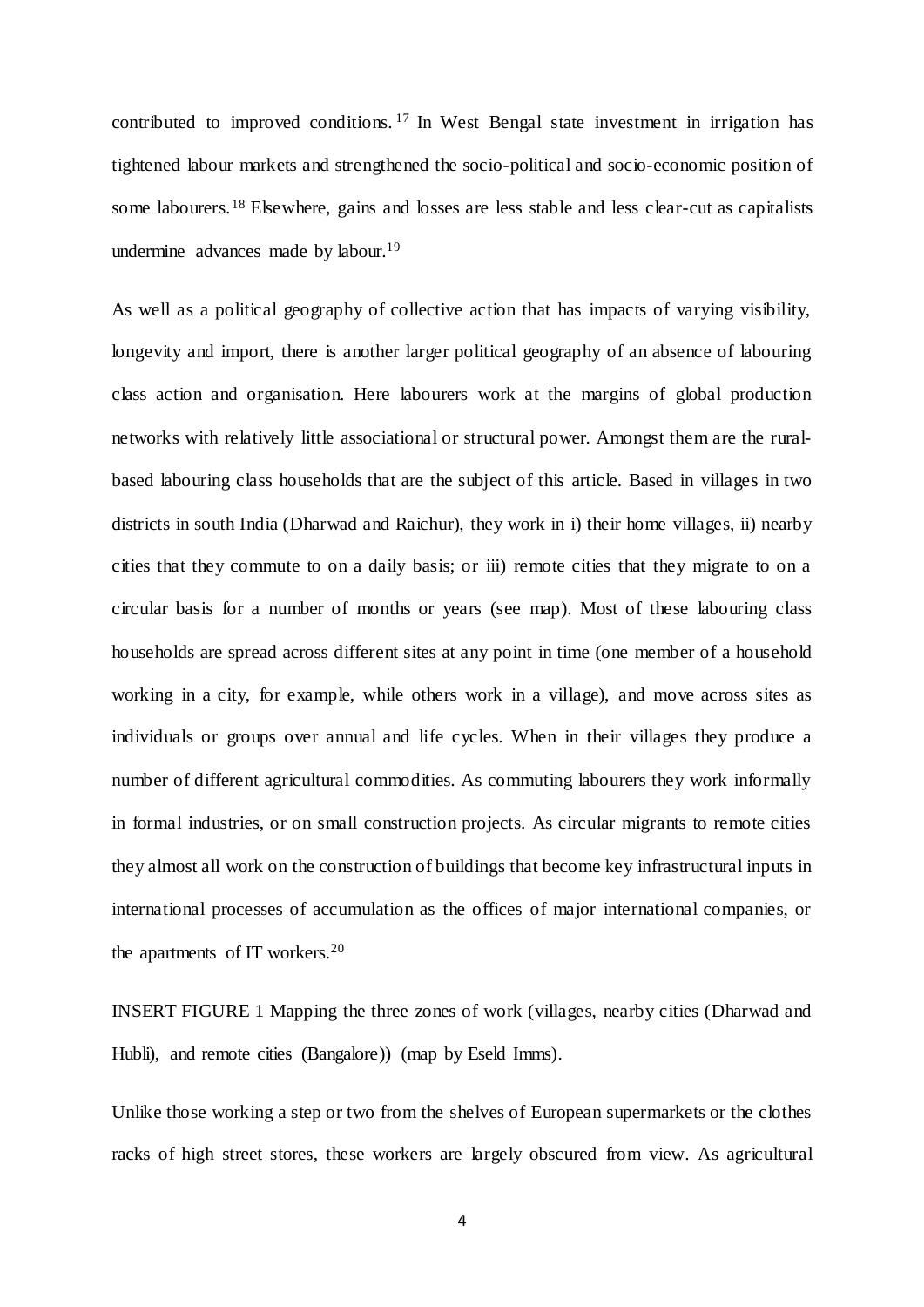labourers at the 'base' of commodity chains<sup>21</sup> they produce a variety of crops (including paddy and cotton) in a prolonged labour process that is fragmented across time, task and farm. Their contribution is completed once bags of produce have been filled and loaded en route to mill and market. As informal workers in formal sector industries in Dharwad that are partowned by the Indian company Tata (owner of well-known brands like Jaguar) they are employed in peripheral tasks in canteens or as sweepers, and periodically removed when they have almost worked for enough successive months to be entitled to a formal contract; or they are brought into the factories by labour intermediaries who shield factory owners from pressure to implement labour laws. As construction labourers in Bangalore they leave the worksites before the offices of multinational companies are completed, and their erstwhile labour camps of open toilets and blue plastic tents have been greened for the incoming mostly white-collar workforce.

The labourers in the fieldwork sites are, then, located in obscure parts of agricultural commodity chains, outside of core aspects of the labour process in industry, or between moments of accumulation in the construction sector. Analysis of how they are controlled, and how structural and associational power are denied to them, matters to understanding how increments in labouring class power might be fostered – not least because such informal unorganised labourers form a majority of the Indian population.<sup>22</sup> The focus here, then, is one step back from how structural power can lay the basis for associational power. Instead the article focuses on how such forms of power might be strengthened where *both* are largely absent. It concludes by underlining the significance of worksites within the two zones (wetland/circulation and dryland/commuting) that are directly linked to accumulation by international companies. In such locations labour has latent structural power and greater potential for associational power. Where these are realised, there are potential knock-on effects in more 'obscure' parts of the two zones.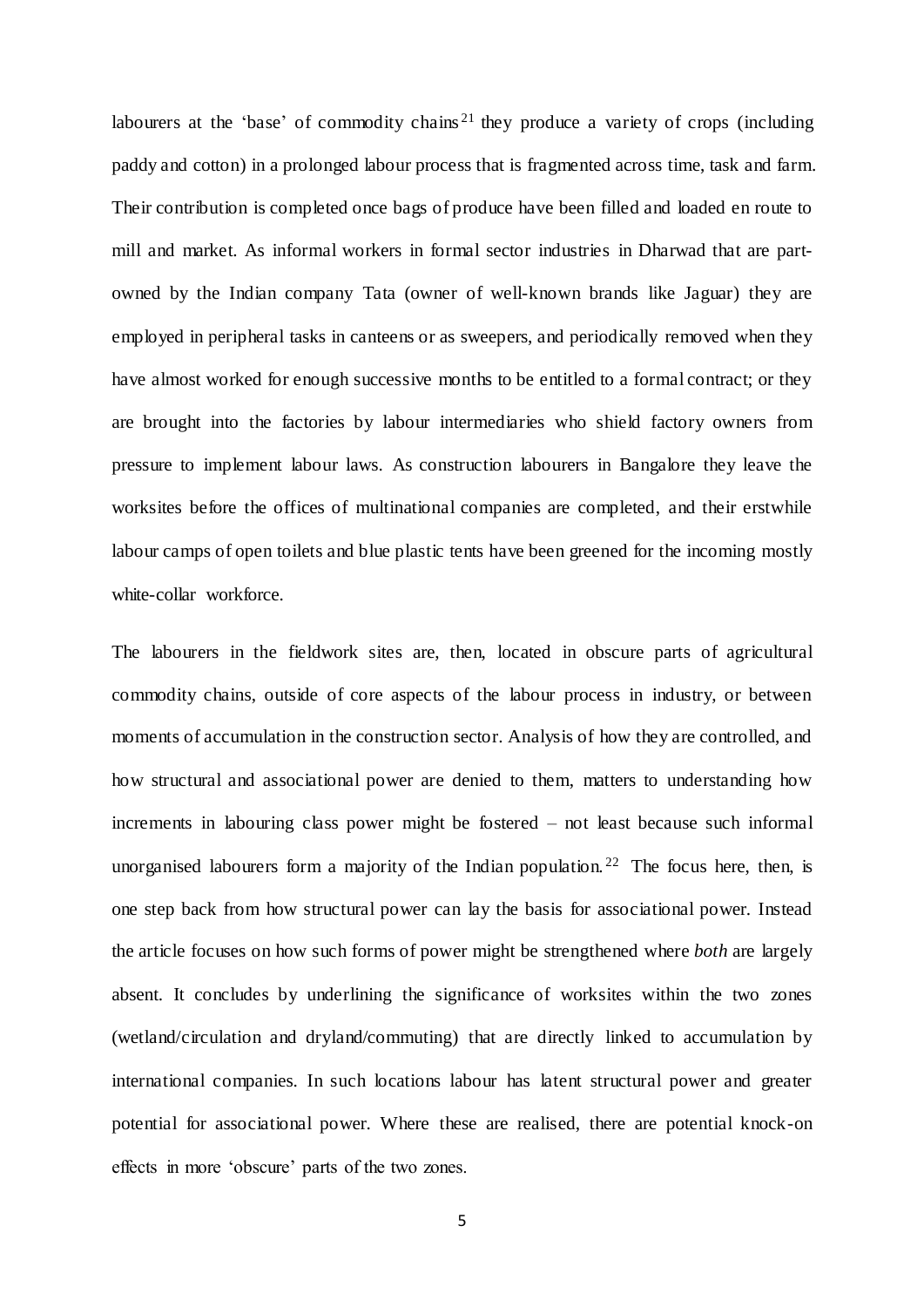As part of a broader attempt to put labour at the centre of the analysis of capitalist development<sup>23</sup> the article seeks to better understand how the power of labour might be increased by deploying a three-way characterisation of 'labour control regimes'. This is used to analyse fieldwork data from the two south Indian districts of Raichur in north-east Karnataka and Dharwad in north-west Karnataka (see map). The article draws primarily on data collected in 2013-14, and secondarily on data collected from 2002 to 2011. While the broader fieldwork extended to over 30 villages, the focus here is on the four villages where fieldwork was conducted most recently – two irrigated villages from which labourers circulate to remote cities, and two dryland villages from which they commute. <sup>24</sup> As the analysis becomes more detailed it becomes increasingly focused on one dryland and one wetland village (in Dharwad and Raichur districts respectively), while discussion of the other two villages provides context within the two districts.

The class-relational approach used here, which is informed by the considerable literature on Indian labour,  $25$  labour control,  $26$  and labour geography,  $27$  emphasises world-historical perspectives on capitalist development. It also goes beyond viewing class-as-stratification (where the focus is on distributions of assets and how that shapes market relations) to analysing social relations at the level of production.<sup>28</sup> In other words, the emphasis is not just on who has what and what they do with it, but how they get it in the first place.

#### **A three-way approach to labour control regimes**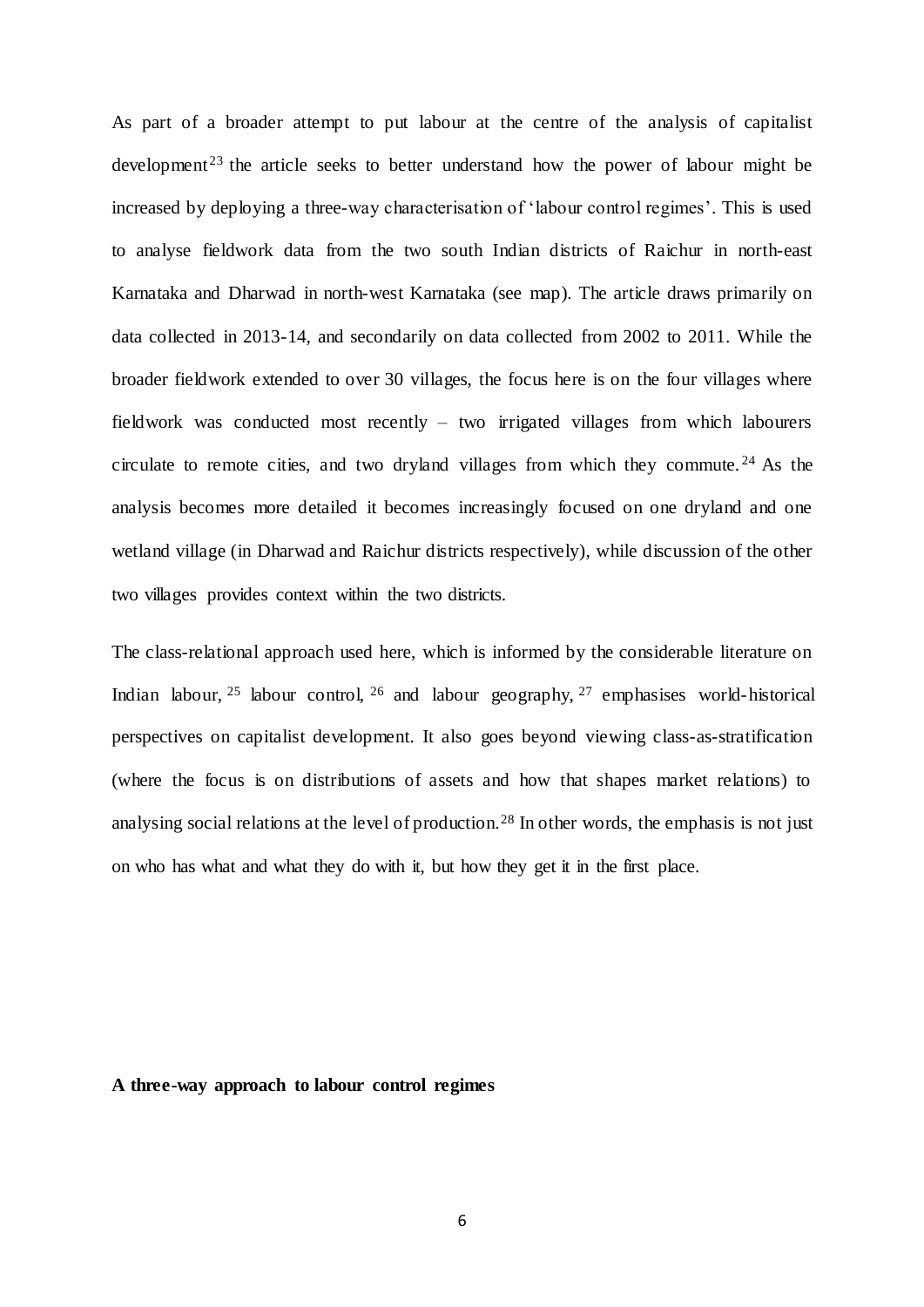In order to put labour and class relations at the centre of the analysis of development, this article deploys a three-way approach to labour control regimes to better understand the possibilities for increasing the structural and associational power of people working at the margins of global production networks. This three-way approach is comprised of: i) a macro labour control regime shaped by the broader dynamics of competitive capitalist accumulation within India and beyond; ii) local labour control regimes; and iii) control within the labour process. The first and last aspects of this three-way approach relate to Banaji's distinction between the 'general forms of domination' - understood as the (social) relations of production, or the totality of social relations at different levels in the circuit of capital - and the 'concrete or specific ways' in which capitalists control and deploy labour, which are understood as the immediate relations of exploitation, or forms of exploitation in the labour process. <sup>29</sup> The intermediate level of the '*local* labour control regime' is introduced here in order to elaborate the 'concrete and specific', and to draw out its interplay with the general forms of domination.<sup>30</sup>

As its broadest the 'macro labour control regime' is synonymous with capitalism, and the process of competitive accumulation based on exploitation that is intrinsic to it. Although capitalist labour relations may appear as forms of free exchange in the marketplace, labourers are compelled to enter the market to sell their labour-power as they lack sufficient assets for their material reproduction following gradual processes of socio-economic differentiation, or more dramatic ones of forcible dispossession. Just as compulsion appears as freedom, so exploitation appears as fair exchange since wages obscure the appropriation of surplus value (the basis of accumulation and profit) through surplus labour time - the portion of the day when the labourer is no longer working for the costs of her own reproduction, but for the capitalist.<sup>31</sup> Surplus-value is not only extracted from labour during the production process,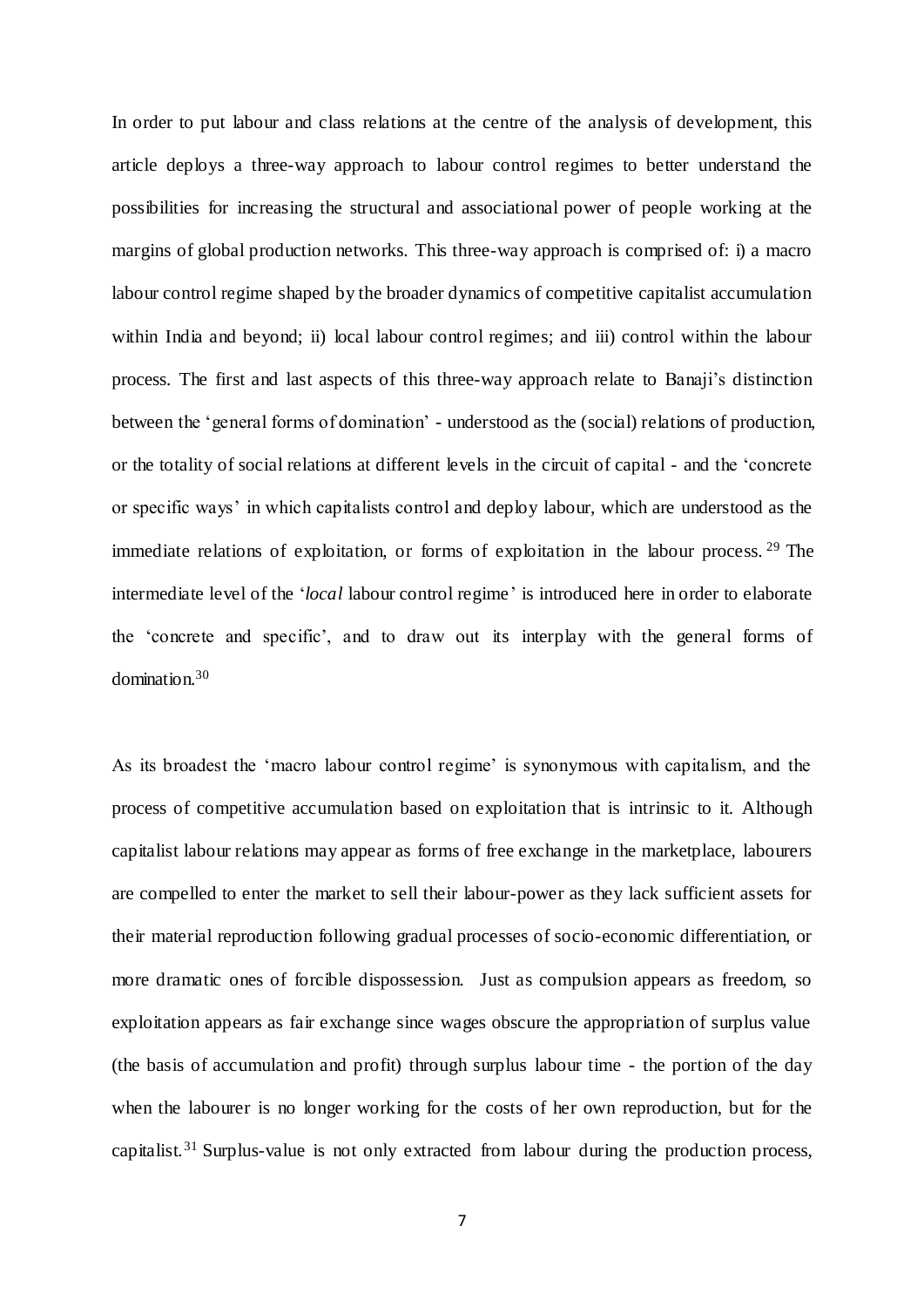but also through rents charged for assets such as land and machinery; and through usury that can facilitate increased extraction of surplus-value in the production process as well as its appropriation through exchange. 'Loans', which act as a form of advance wage that increases access to labour-power, become 'debts' that can be used to press labourers to intensify their work-rate or extend surplus labour time.<sup>32</sup>

Analysis of the labour process focuses on the actual forms of domination and exploitation experienced by rural-based labourers at the level of production, and how these are changing. The 'local labour control regime', <sup>33</sup> which is the intermediate component of this article's framework, is understood here as being central to how broader capitalist dynamics are 'realised' as actual forms of domination and exploitation within labour processes that shape labour's material and political conditions. In other words, the local labour control regime links the macro labour control regime to actual forms of exploitation. It helps to explain why labourers in the fieldwork villages experience different degrees and forms of domination and exploitation. It does so by drawing into the analysis 'local' patterns of accumulation and labouring class reproduction, distributions of classes and castes (in effect the contemporary expression of past relations), and the most prominent forms of institutional mediation of class relations, which in this article's fieldwork sites are those by local government institutions.

Labouring class reproduction in the fieldwork areas is, as already noted, characterised by a blur of movement of labourers across sites of production. Nevertheless labouring households continue to be *based in* their home villages, which are therefore seen as the primary location for analysis of how labour control regimes are 'realised' as uneven material and political conditions. Two distinct local labour control regimes emerge from the fieldwork data analysed in this paper – one that is characterised by dryland agriculture and commuting (in the case of the Dharwad villages), and the other by wetland agriculture and circular migration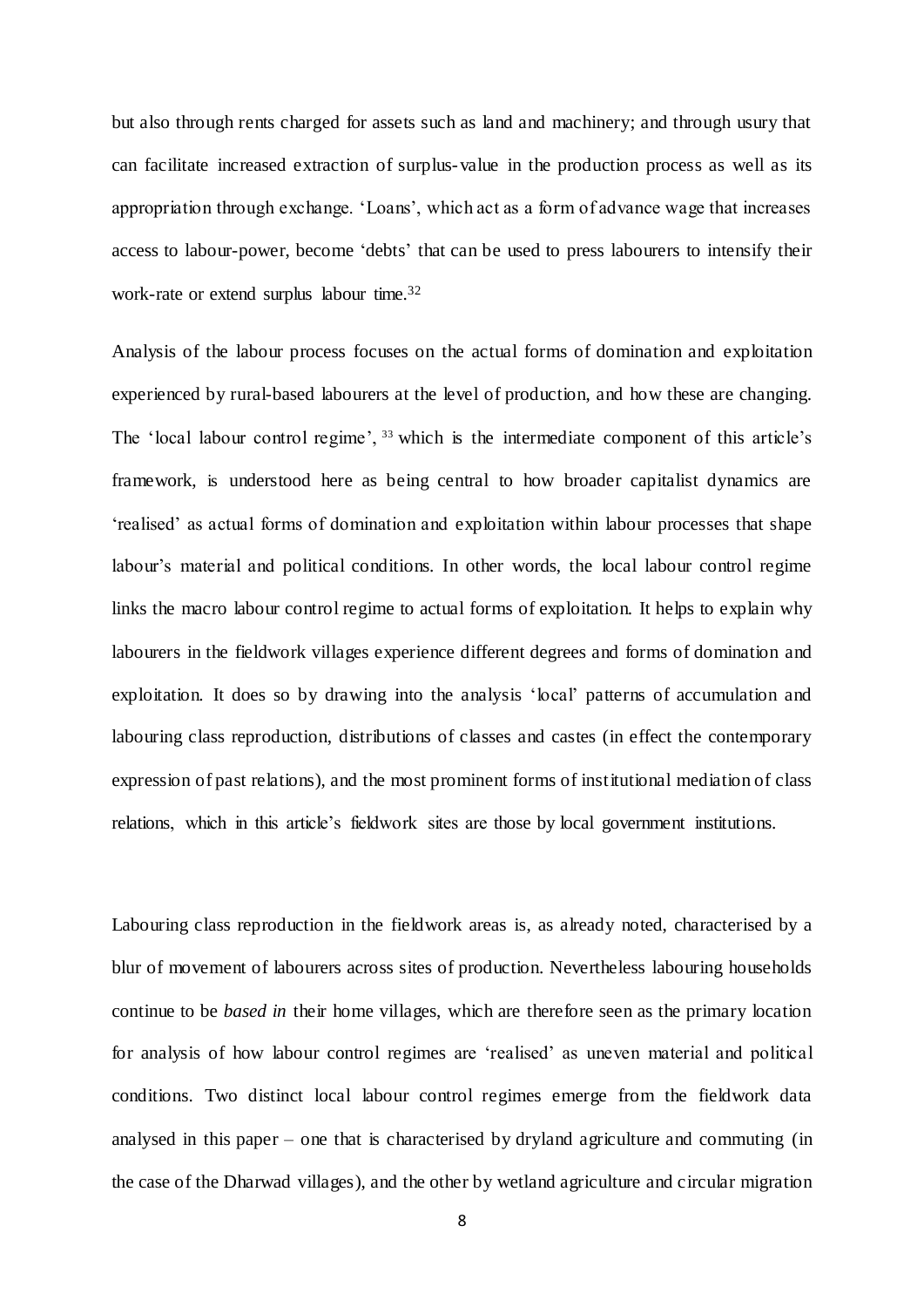(in the case of the Raichur villages). The remainder of the article analyses the labour control regime in these two zones, and seeks out possibilities for collective action by labour.

### *The macro labour control regime in India*

India's relationship with the world-historical process of capitalist development, along with state policies that have sought to maximize the accumulation of Indian capital and its competitiveness in world markets, <sup>34</sup> have produced a macro-labour control regime that is characterized by particularly high levels of informality (meaning precarious and largely unregulated work) and segmentation (due to caste divisions). In 2009-10, 423 million of India's total workforce of 460 million (92 per cent) were informally employed,<sup>35</sup> meaning that they were afforded relatively little protection by social security and labour laws, worked without a written contract, and lacked representation.<sup>36</sup> During the 2000s the growth of informal jobs outstripped those of formal jobs by 60 million to 4 million. Over a quarter of the new informal jobs were in the formal sector, underlining how employment characterized by precarity, poor conditions, and low rates of pay is being extended into formal parts of the economy.<sup>37</sup> Precarity, which is socially regulated by kin, caste and gender relations, as well as by class relations, <sup>38</sup> is compounded by the presence of a reserve army of labour that 'disciplines and disempowers those in work, discouraging them politically from struggles over the distribution of wages and profits'. <sup>39</sup> Unskilled workers, who generally receive the lowest wages, are the most vulnerable because they are the easiest to replace and tend to be less likely to organise.

The absence of the state as an enforcer of its own rules on workplaces, and as a facilitator of workers' access to social security, is in itself a form of control as it shapes the labour process in capital's favour. This is a conscious strategy forged by the state's proximity to capital (although not all individual capitals),  $40$  and its commitment to supporting capitalist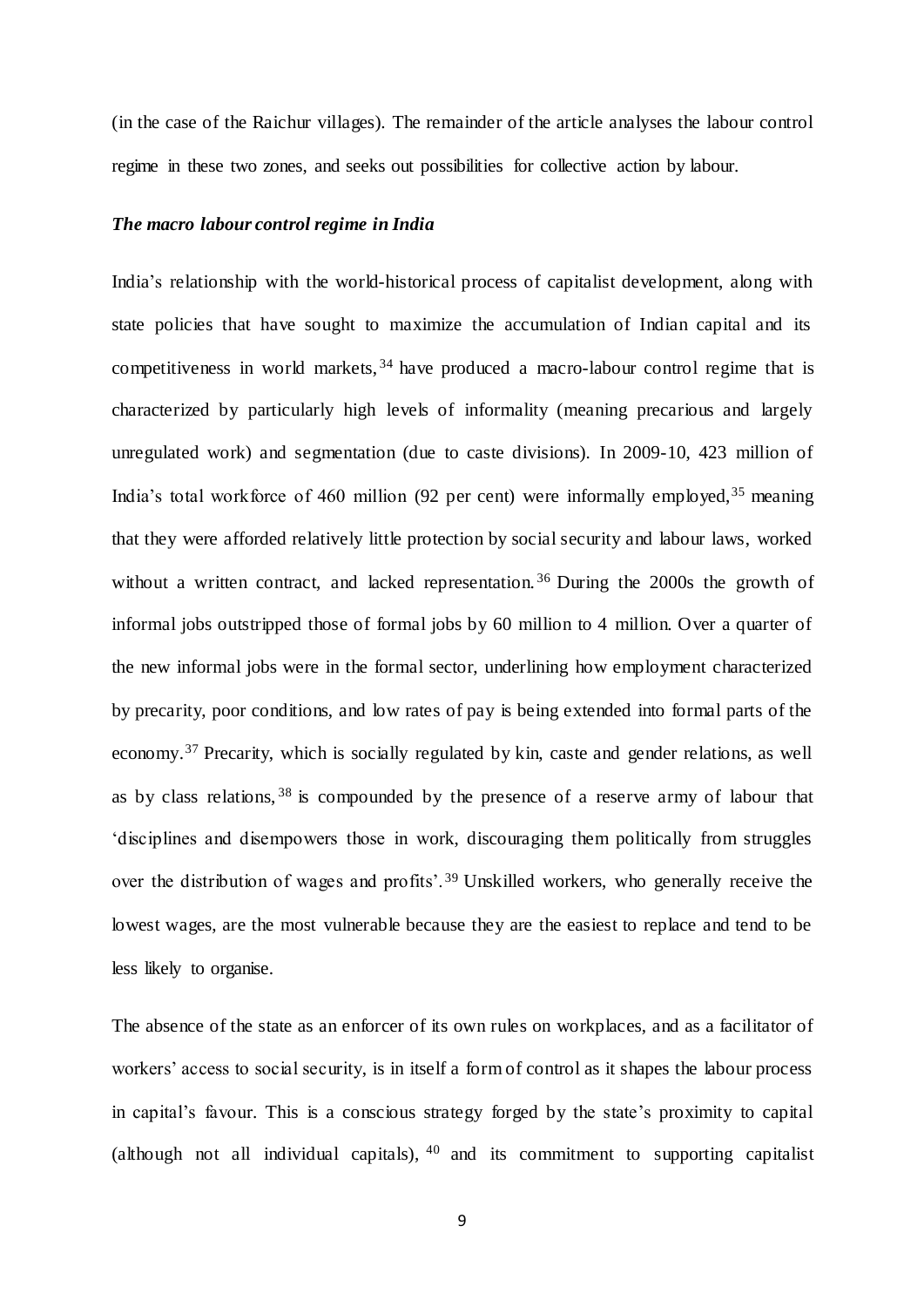accumulation without jeopardising social stability or the supply of labour. The current more stridently neoliberal Bharatiya Janata Party (BJP) government is seeking to further increase levels of informality by raising the thresholds at which capitalists are legally required to implement labour legislation. The Contract Labour Act (which imposes limitations on the employment of contract labour) would apply to establishments with more than fifty workers rather than twenty as is currently the case, while the Factories Act (which includes regulations on health and safety, inspections, annual leave and working hours) would also apply to fewer establishments.<sup>41</sup> Even though ways are often found to avoid legislation – by outsourcing, subcontracting, or making one production unit appear as two - <sup>42</sup> the proposed legislation would further undermine labour's ability to mobilize around the state. It would also worsen its material conditions by intensifying the labour process and increasing exposure to dangerous working and living conditions.

As well as informality and state scarcity, India's macro labour control regime is characterised by heightened levels of segmentation. Labouring class households are not just integrated into processes of accumulation and exploitation with different levels of intensity, visibility and bargaining power, they are also segmented by increasingly complex geographies of reproduction with most households working in multiple and changing locations, and often combining wage-labour with forms of petty self-employment. <sup>43</sup> To be more specific, a dwindling proportion of rural-based labouring class households continue to reproduce themselves primarily through agriculture in their home villages, <sup>44</sup> while a growing number either commute to nearby cities or circulate to distant ones.<sup>45</sup>

Segmentation is not driven solely by structural change. Like informalisation, it is also a conscious capitalist strategy that plays not only on spatial divisions, but also those of gender, task, wage level, religion, language, and caste. Caste is a particularly important form of segmentation in India, and one that cannot be separated from class as it 'entails an ideology that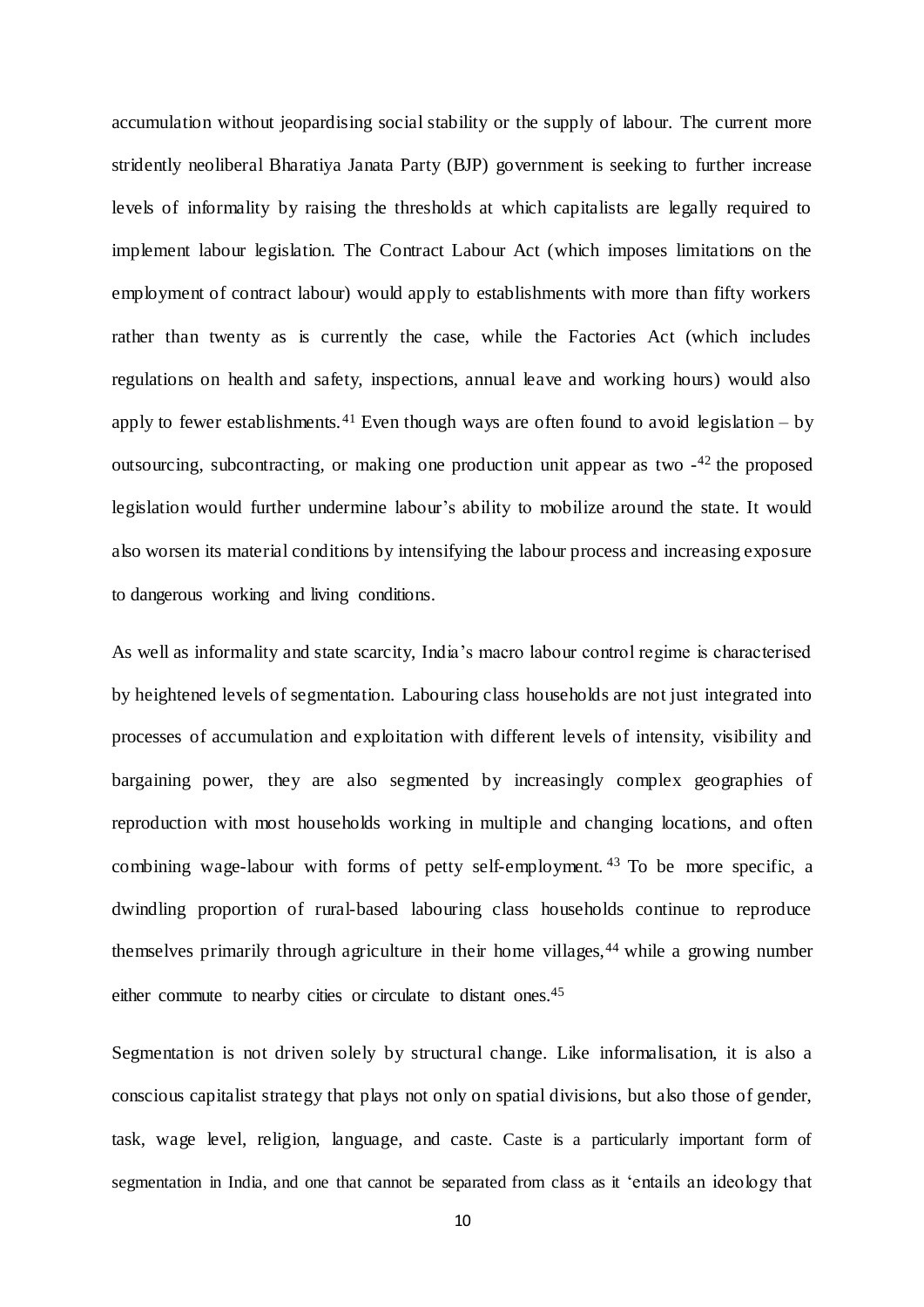explains and legitimates the material differences of class and power relations'. <sup>46</sup> Where *class* overlaps more tightly with *caste*, 'thicker' social ties and loyalties strengthen the capacity of classes (those of both capital and labour) to act collectively. <sup>47</sup> Greater caste heterogeneity, on the other hand, makes classes of labour easier to control.

When viewed in concrete historical terms, then, class in rural India is not a singular identity but a plural one - in terms of its multiple forms of reproduction, but also in terms of the various axes of inequality/domination embedded within it.<sup>48</sup> This moves us from the broad frame of competitive capitalist accumulation based on exploitation, and characterised in India by high levels of informality and segmentation, towards the specific forms of class relations in particular locations.

# *The local labour control regime in rural north Karnataka*

Local labour control regimes are what mark out this paper's contribution to analyses of labour's political and material conditions. They are outlined here through five interrelated variables: i) patterns of accumulation, which are shaped by such things as geophysical variations, and linked to broader contexts through capital flows into and out of the 'local' area; ii) patterns of labouring class reproduction – narrowed down here to focus on the sphere of production, and on wage-labour rather than self-employment because wage-labour is the primary basis of household reproduction in the fieldwork villages; iii) local institutional dynamics – understood here primarily in terms of local government institutions and the ways in which they mediate class relations through the allocation of public resources; iv) the distribution of classes - understood here in the relatively simple terms of landholdings and whether a household is a net buyer or seller of labour power;<sup>49</sup> and v) the distribution of castes.

The two fieldwork districts are located in historically distinct parts of the state, <sup>50</sup> and have contrasting development indicators. Raichur has the highest poverty levels in the state of Karnataka, and human development indicators comparable to India's poorest states. Dharwad,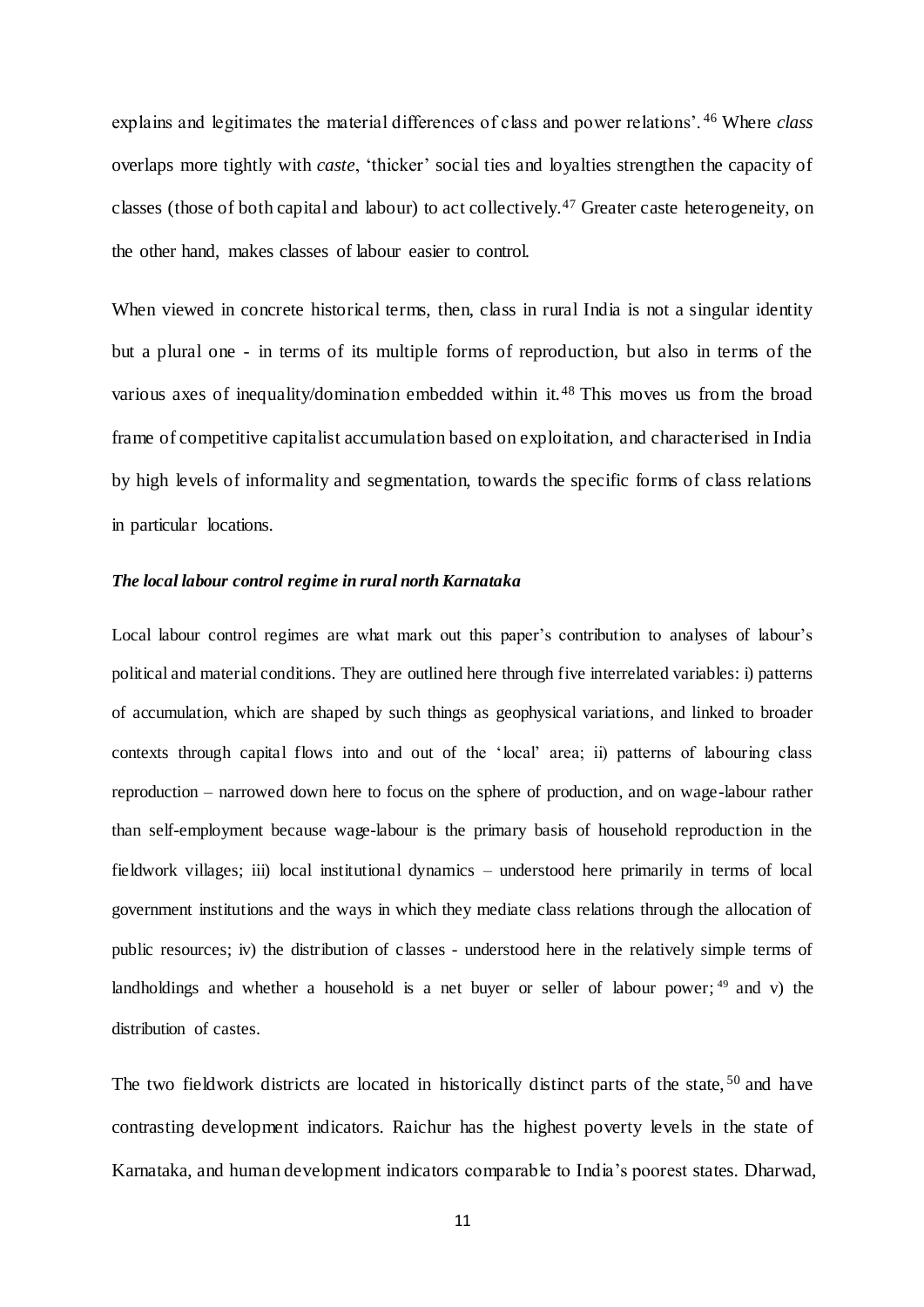on the other hand, has poverty levels and HDIs close to state and national averages, <sup>51</sup> and is also better-connected to major cities and ports. The data that are discussed in this section are based on surveys and interviews in 901 households in four villages (selected according to proximity to non-agricultural labour markets, levels of irrigation, and distributions of landholdings and caste).<sup>52</sup> They illustrate variations between local labour control regimes, starting with patterns of accumulation.

## *Patterns of accumulation*

Patterns of capitalist class accumulation and labouring class reproduction in each fieldwork village are shaped by distributions of irrigation, soil type, land, and castes (see Table 1). Higher levels of irrigation and better soils increase agricultural profitability. The two Raichur villages were canal-irrigated – 50 per cent in the case of Jagalwara and over 90 per cent in Shiva Camp. By contrast less than a fifth of the two dryland Dharwad villages were irrigated by borewells, and levels of agricultural profitability were lower. There were also significant differences in soil type – the least irrigated village (Panchnagaram) had mostly less productive red soil, while the second Dharwad village (Kamlapur), like both Raichur villages, had mostly black soil, which retains moisture much more effectively, and allows crops to withstand periods of low rainfall.

## INSERT TABLE 1

Canal-irrigated Shiva Camp's larger agricultural surpluses led to greater investment in agribusiness (such as trading and milling) than in the other three villages combined. Profits from agriculture and agribusiness had financed postgraduate qualifications and formal sector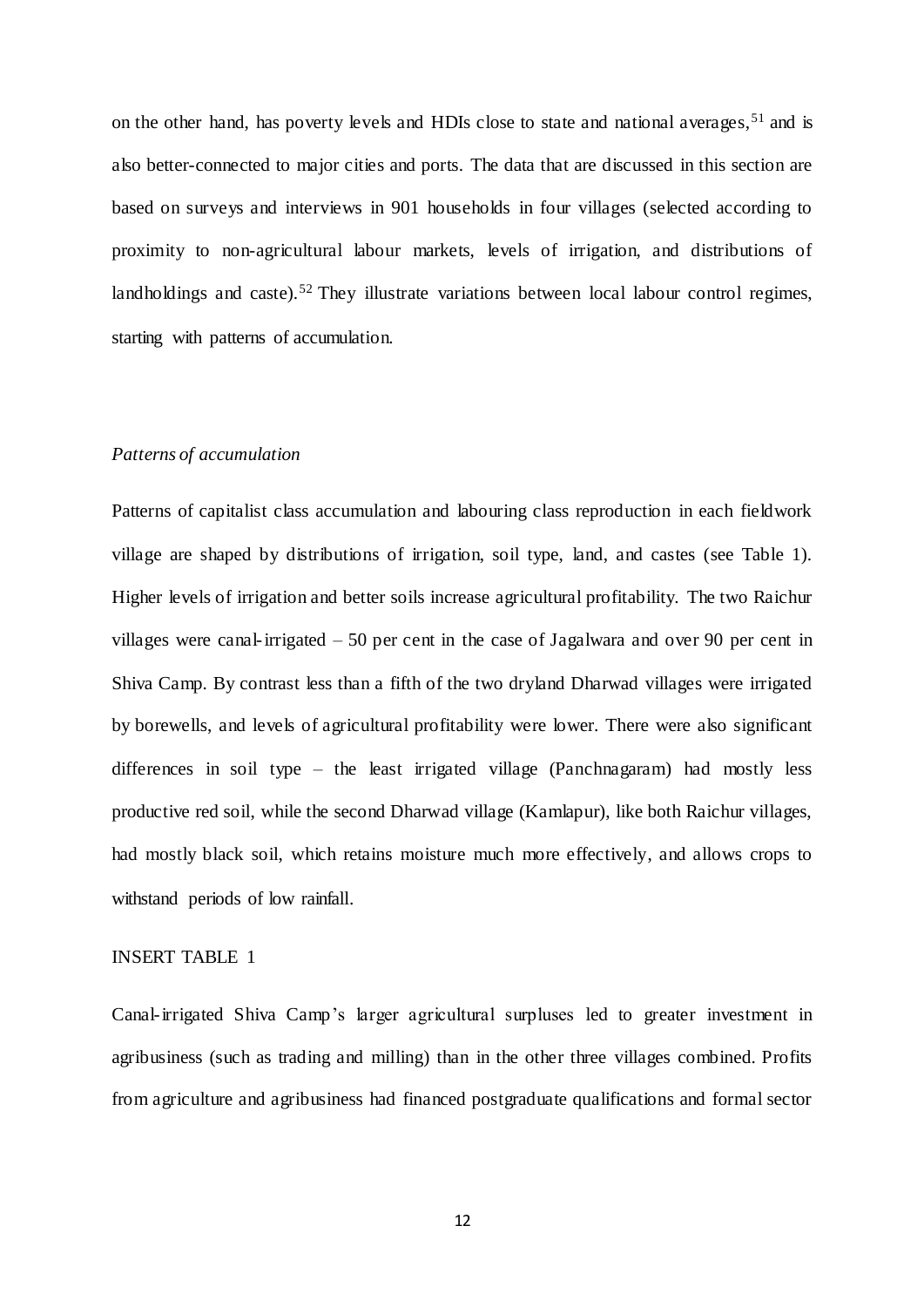city jobs for the next generation<sup>53</sup> – a trend made clear by data on the primary economic activities of *individuals* rather than households as a whole (see Table 3).

In Panchnagaram village (in Dharwad district), meanwhile, lower levels of irrigation and poorer soils restricted agricultural accumulation, and encouraged members of its capitalist class to accumulate through the state. Their hand was strengthened by the fact that they were mostly from the same Lingayat caste that was politically dominant in the district as a whole. Of all the fieldwork villages Panchnagaram had the greatest number of public sector employees, the highest number of contractors, and had had more district councillors over the previous two decades. Meanwhile Kamlapur village (also in Dharwad) was dominated by a Maratha caste with little clout at district level. Its capitalist class's accumulation strategies were more firmly linked to agriculture (see table 2). Jagalwara's situation was similar. Accumulation strategies, then, had diversified in Shiva Camp (Raichur) through agribusiness and formal urban employment, and in Panchnagaram (Dharwad) through state-linked accumulation, more than in Jagalwara (Raichur) and Kamlapur (Dharwad), which remained more agriculture-focused (see tables 2 and 3). These variations shape interactions between classes in ways that will become apparent.

#### INSERT TABLES 2 and 3

## *Class and caste*

Levels of agricultural profitability correlate with levels of class/caste inequality (see Table 4). Shiva Camp, which had the highest levels of irrigation and agricultural profitability, also had the most uneven land distribution. Around 50 per cent of its households were landless, and those that were scheduled caste owned an average of less than half an acre (see Table 5**).** The Telugu-speaking dominant caste Reddys and Kammas, on the other hand, owned an average of nine irrigated acres. In other words the overlap between dominant caste and capitalist class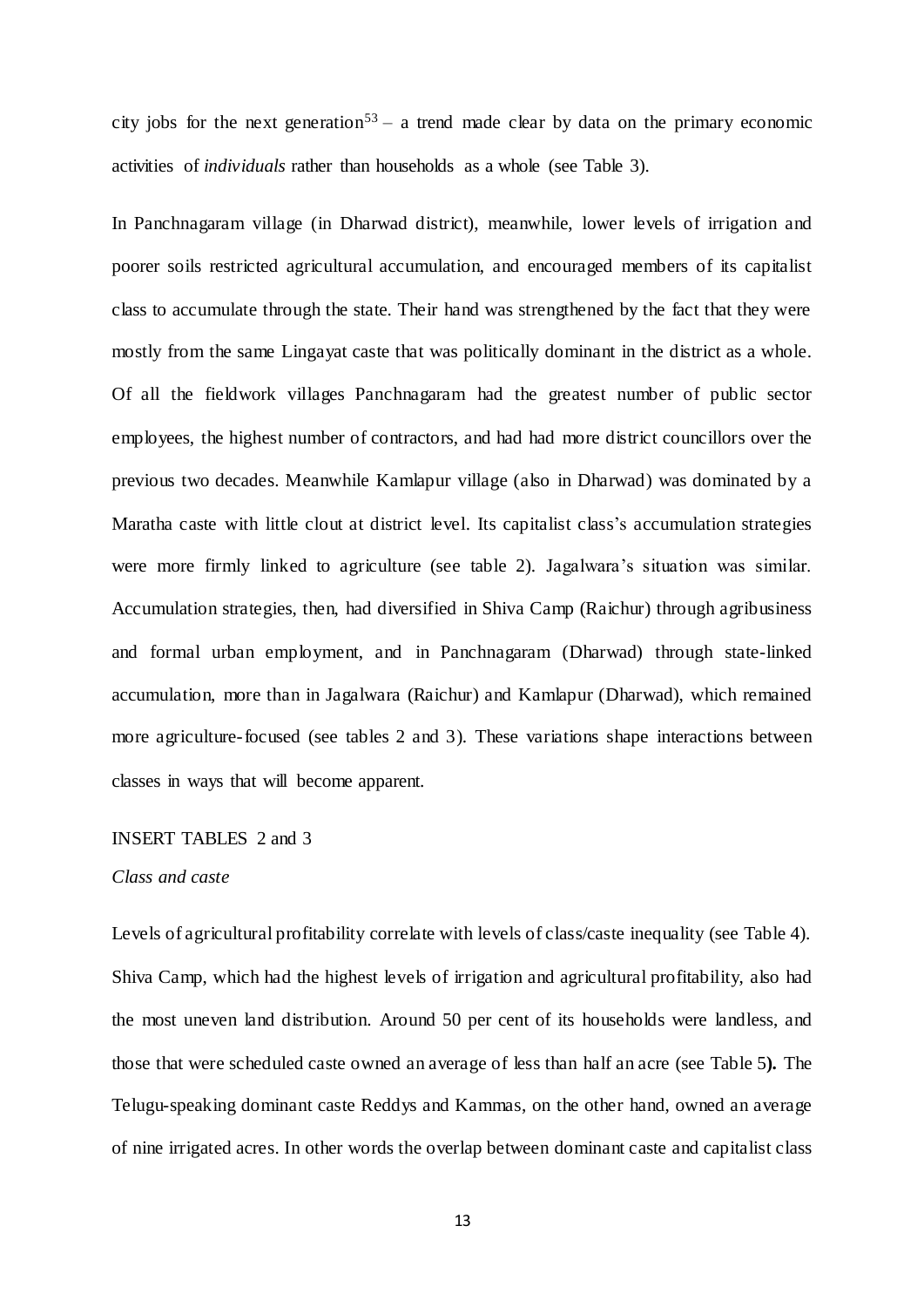was pronounced. In nearby Jagalwara, larger landholdings were spread across more than one caste, while the largest community numerically (scheduled tribe Nayaks) was highly heterogeneous in class terms. The greater caste cohesion of the capitalist class in Shiva Camp and Panchnagaram than in villages like Jagalwara partially explains their greater economic diversification through agribusiness and politics.

# INSERT TABLES 4 and 5

# *Local institutional dynamics*

The degree of capitalist class control over local government institutions (LGIs) is closely related to caste/class dynamics. Shiva Camp's dominant castes had relatively little influence beyond the village limits where other castes were more influential. In Kamlapur and Jagalwara the class/caste dynamics were even less favourable from the perspective of the dominant. In Panchnagaram, on the other hand, the greater overlap between caste and class at village/gram panchayat (literally 'village council' but in practice usually a handful of villages)/district level gave its capitalist class greater scope to use public resources for its own economic and political ends, and as a basis of control over labourers who were more segmented in caste terms than in the other villages.<sup>54</sup>

It was in the most iniquitous village of Shiva Camp that the share of public resources reaching the labouring class was at its lowest. NREGS (the National Rural Employment Guarantee Scheme) had not functioned for several years, and a sizeable minority did not have access to government subsidized foodgrains through the Public Distribution System. <sup>55</sup> The Gram Panchayat office was located some distance away in another village along barely navigable mud roads, and there was a general reluctance to make direct claims of it. In some nearby villages, though, the labouring class's relative cohesion in caste terms had helped it to act collectively to make demands of local government institutions. <sup>56</sup> Across the fieldwork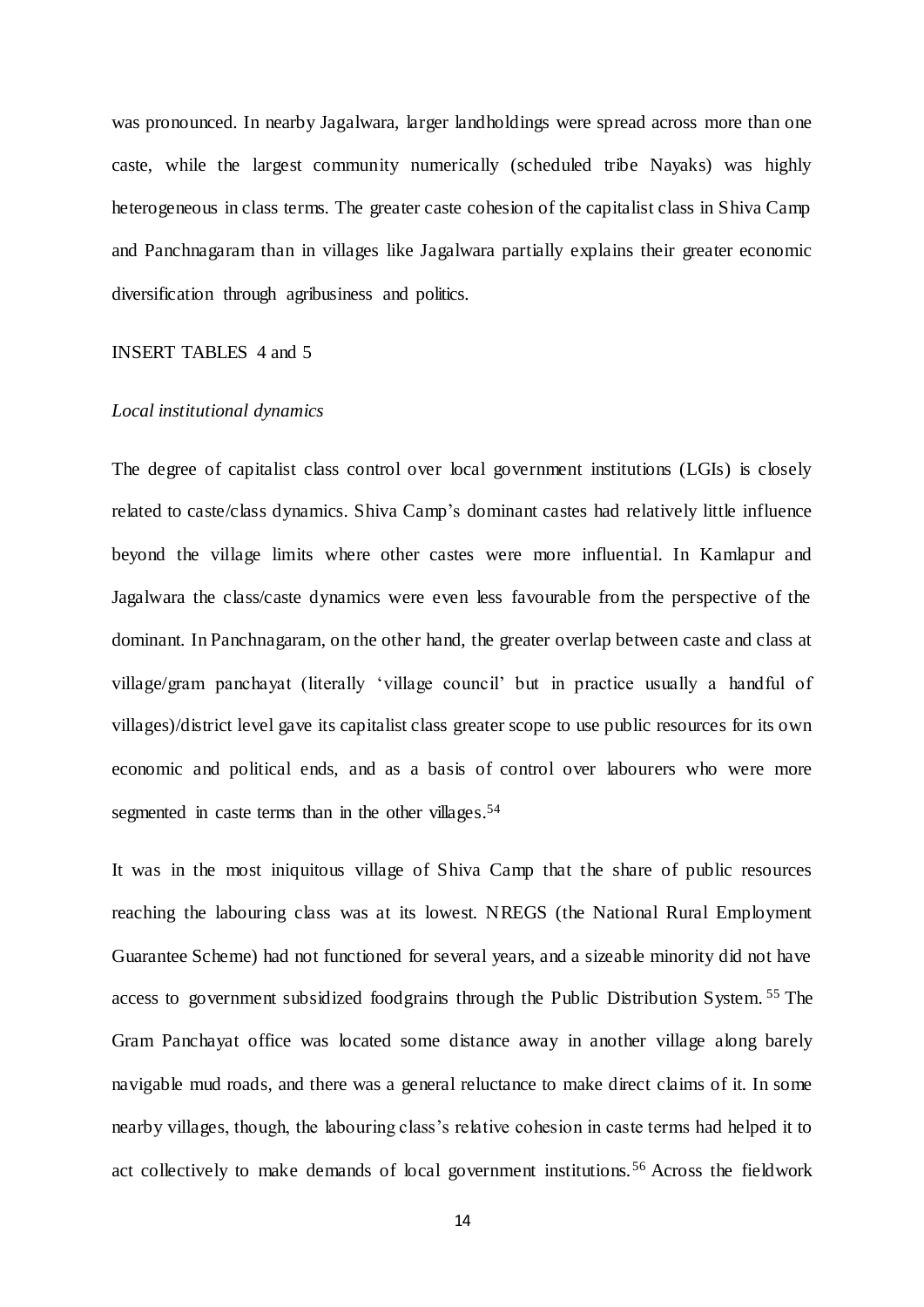villages as a whole, local government institutions (LGIs) primarily mediated in favour of the capitalist class, but they also provided a basis for counter-moves by the labouring class.

# *Labouring class reproduction*

Informal wage labour was the primary basis of reproduction for over 80 per cent of labouring class households in the fieldwork villages, self-employment the primary basis for around 15 per cent, and formal employment for less than two per cent (see Table 6). Urban employment provided between one third and two thirds of labouring class households in the Dharwad fieldwork villages. The more tightly integrated into urban labour markets a particular village was, the more better-paid skilled workers it had.

Kamlapur was more tightly integrated into urban labour markets than nearby Panchnagaram, which had a less polarised distribution of land and a greater variety of labouring class reproduction strategies within the village (including greater amounts of petty commodity production) (see Table 2). While the construction sector was the main source of nonagricultural employment in Kamlapur, in Panchnagaram the primary sources were two Tata joint ventures manufacturing buses and construction machinery. Significantly members of capitalist households played a greater role in mediating access to industrial work than was the case for construction work.<sup>57</sup>

# INSERT TABLE 6

The Raichur villages, meanwhile, were beyond commutable distance from any city. A majority of its labouring class households had migrated 500 kilometres to the construction sites of Bangalore at some point in the last decade. A sizeable minority continued to do so on a seasonal or temporary basis. Most were unskilled labourers, some were semi-skilled, and a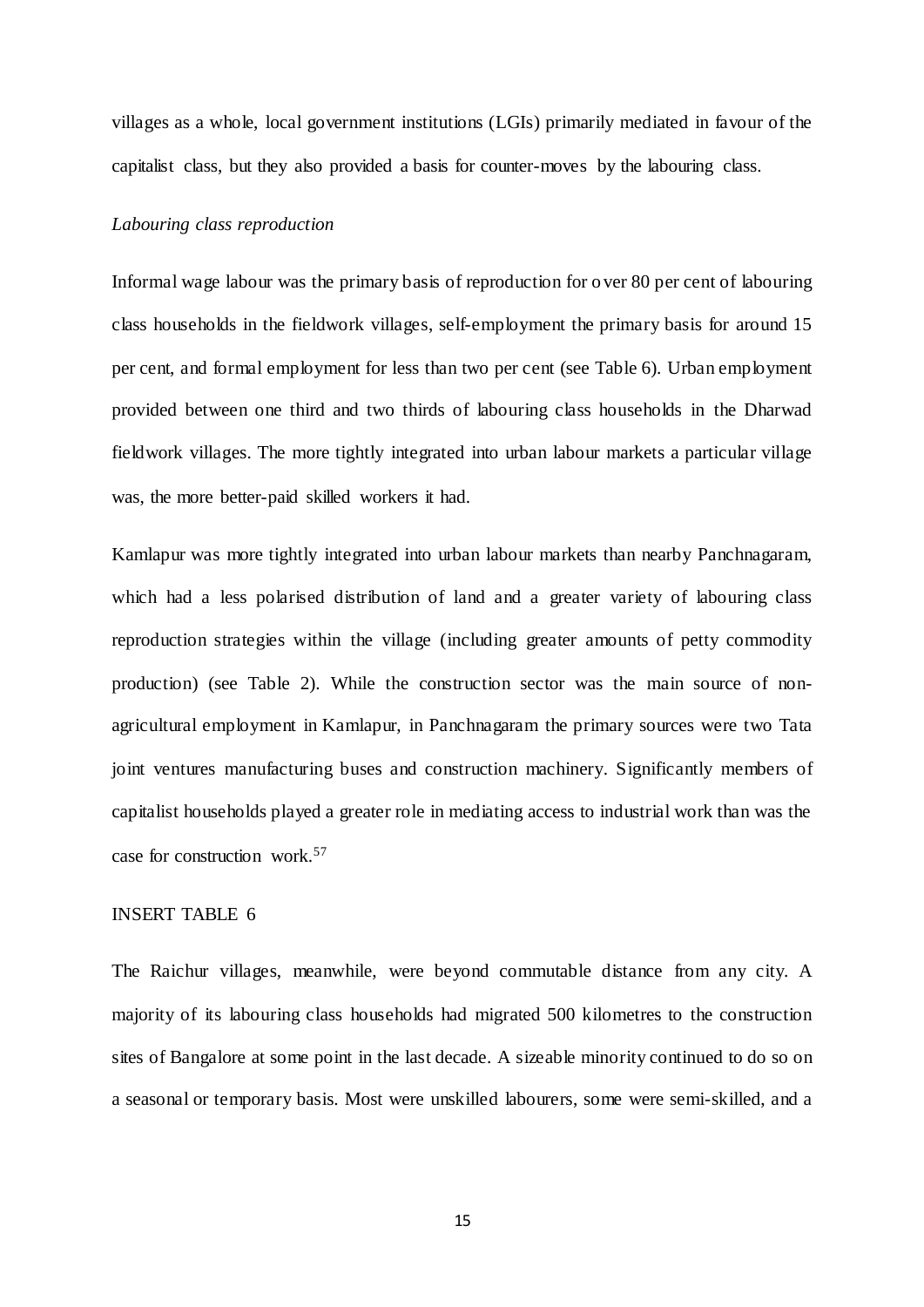handful had become labour intermediaries - mostly from the dryer village of Jagalwara that had a more established migration stream.<sup>58</sup>

Overall, labouring class reproduction in the Raichur villages was marked by wetland agriculture and circulation, and in the Dharwad villages by dryland agriculture and commuting. Kamlapur's (in Dharwad) labourers were the least dependent on wage-labour in their home village, while Shiva Camp's (in Raichur) were the most dependent (see Table 6). The labouring class was fragmented across living spaces in the Raichur villages because of circular migration. In Dharwad it was fragmented across a greater number of workplaces. Panchnagaram had the most homogenous and politically influential capitalist class, but the most segmented labouring class. More generally the Raichur villages had a greater degree of caste-based united within the labouring class than was the case in the Dharwad villages. How, then, did these broad variations in class relations interact with forms of domination and exploitation within the labour process to create labour's uneven material and political conditions?

#### *Control within the labour process: comparing labour control regimes in Raichur and Dharwad*

Labour has been identified as having better material conditions and greater bargaining power in areas with stronger links to non-agricultural labour markets, better access to pro-labour state regulations and public welfare programmes, and histories of stronger labouring class organisation. <sup>59</sup> Labour regimes tend to be harsher in more remote villages where accumulation is more dependent on agriculture, and links to non-agricultural labour markets are weaker.<sup>60</sup> These are patterns not rules: high levels of control over labour have also been identified in villages closer to urban centres,  $61$  and in peri-urban settings.  $62$ 

It is at the level of production that labour control regimes take their concrete form (are imposed on 'labouring bodies'), and that the labour control regimes in the wetland/circulation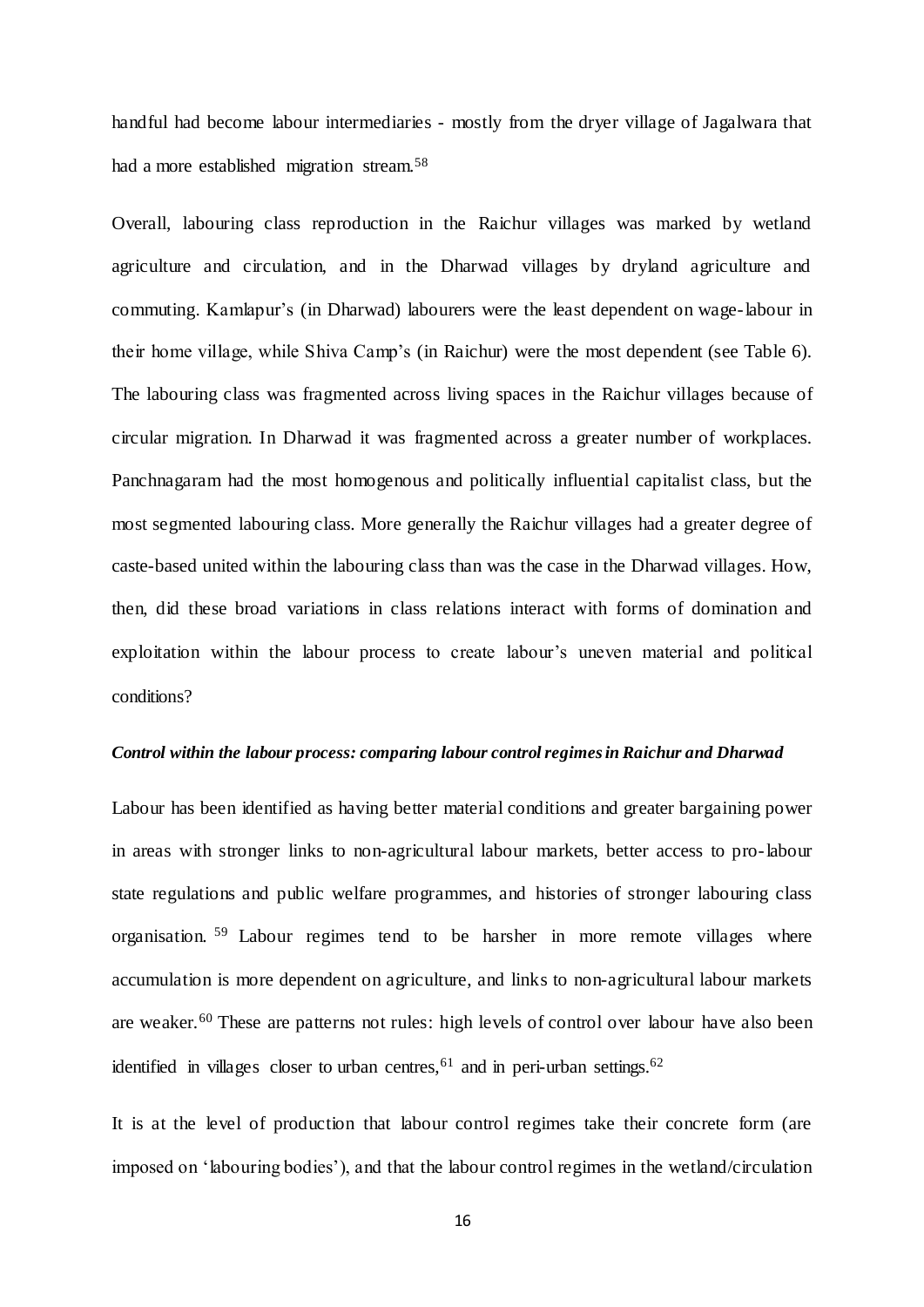and dryland/commuting zones can be compared. In the less remote dryland village (Panchnagaram in Dharwad) levels of accumulation through agriculture were lower, statelinked forms of accumulation higher, and commuting provided a significant basis of labouring class reproduction. In Shiva Camp (in Raichur) levels of accumulation through agriculture and agribusiness, investment of surpluses outside of the local area were greater, and circular migration was a significant basis of labouring class reproduction (see Table 7).

Labour relations in the irrigated village of Shiva Camp (Raichur), which had the highest levels of poverty, were marked by a re-intensification of direct capitalist control over labour, while in dryland Panchnagaram (Dharwad) they were marked by an intensification of *indirect*  forms of control through the distribution of public resources. In both cases, 'remote control' through intermediaries became more common when labourers worked outside of their villages.

## INSERT TABLE 7

## *Re-intensifying control over labour: the labour control regime in a 'wetland/circulation zone'*

Shiva Camp is relatively remote from non-agricultural labour markets. Its wages rise more slowly than road-side villages, and a greater proportion of its population live in extreme poverty, reside in mud houses, withdraw girl children from school to look after siblings, and experience health problems.<sup>63</sup>

In the early 2000s the combination of a prolonged drought and the mechanisation of paddy harvesting in Shiva Camp i) accelerated the decline of levels of bonded labour, whereby labourers are bound into long-term debt-related 'beck and call' labour relations with particular farmers, and work up to fourteen hours per day, <sup>64</sup> and ii) triggered a wave of circular migration to the building sites of Bangalore. This loosening of labour relations went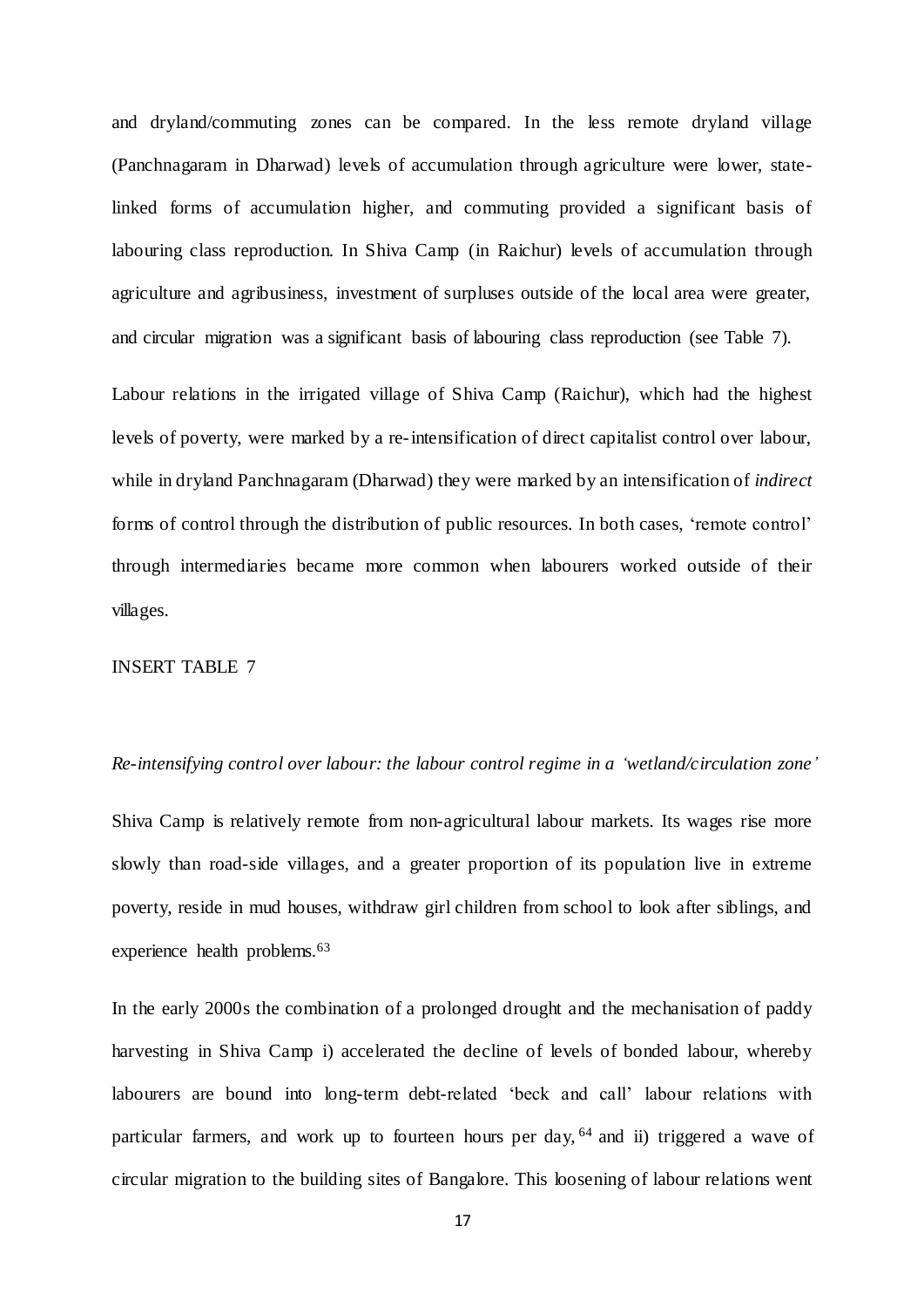hand-in-hand with an acceleration of mechanisation (see Table 1), a shift to less labourintensive crops, and the hiring in of paddy transplantation gangs from other areas.

Despite some loosening of labour relations, levels of control over labour remained high. Three forms stood out – sharecropping and piece-rate arrangements at village-level, and 'remote control' in the cities. Sharecropping amounted to highly exploitative forms of piecerated wage-labour, and involved around half of labouring class households (when fieldwork was last conducted in 2014). The 'sharecroppers' worked the land of their main employer and creditor, whose time was thereby freed up to pursue agribusiness ventures. They received inputs 'on credit' from him, transferred the harvest to him, and received their 'share' after input costs and 'interest' had been cut. For the duration of the 'sharecropping' agreement, one household member had to report to the landowner's house every morning to work for around 25 per cent less than the going rate for agricultural labour. <sup>65</sup> Sharecropping, then, extends the process of exploitation across the household and across time, while interlocking mechanisms (combinations of buying labour-power, lending money to labourers, and trading inputs, output and essential commodities) ratchet up the overall rate of exploitation.<sup>66</sup>

Piece-rate arrangements, which have become increasingly common, reduce the need for direct supervision of labour. In paddy transplantation work the working day is extended and intensified by the fact that wages are based on the area transplanted. Transplantation gangs are self-disciplining: gang leaders and physically stronger members press others to work faster, and exclude slower workers (the elderly, the inexperienced and the infirm). Rather than encouraging each other to 'eat and get strength', the lunch breaks of paddy transplantation gangs are cut short by the words 'hurry and finish food'.

The leaders of paddy transplantation gangs secure work, negotiate rates, pick workers, collect and distribute wages, and influence the pace of work. The farmer's control over a gang (in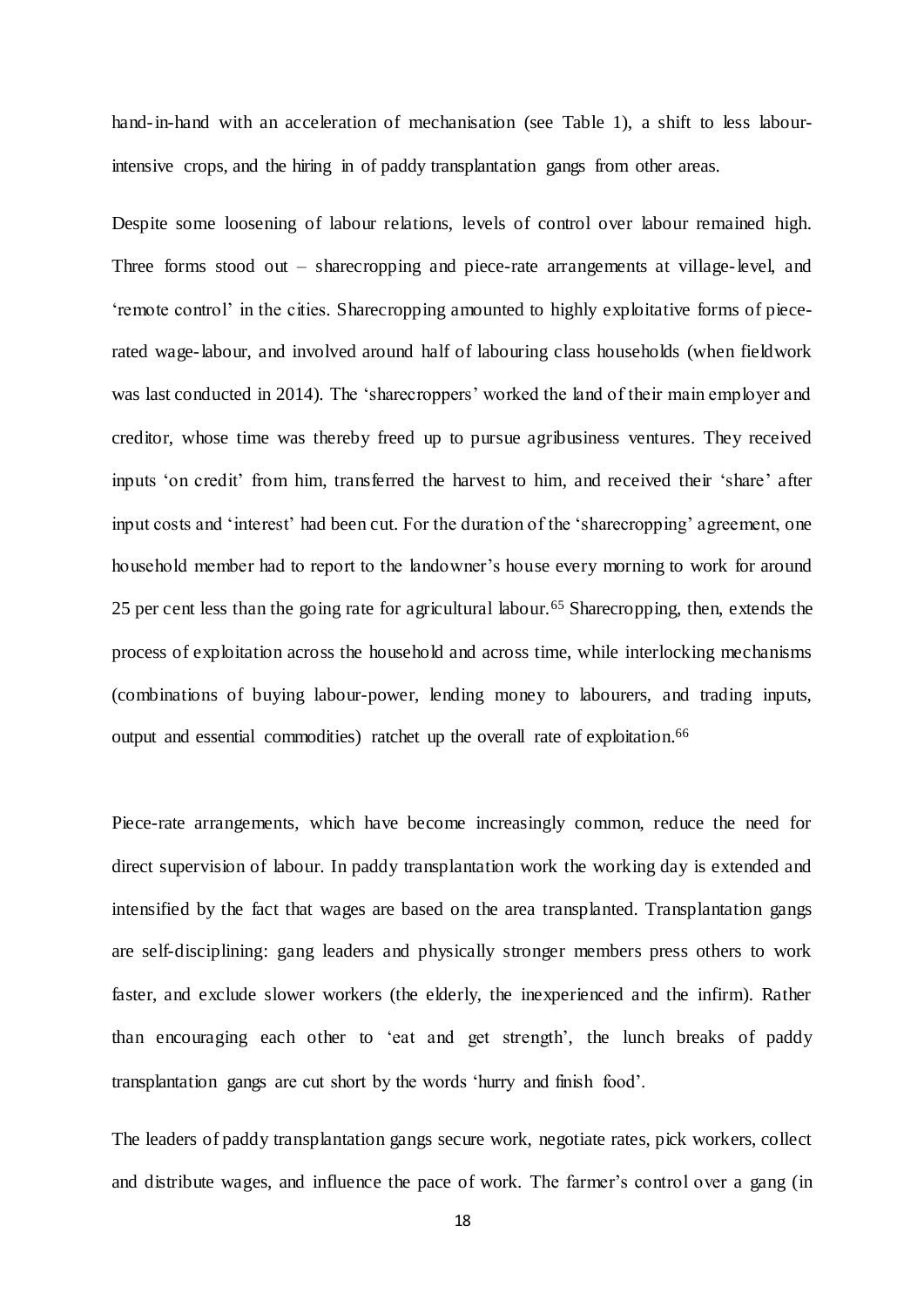terms of both accessing labour-power and influencing the labour process) rises where he is able to influence the gang leader by providing her with loans or small additional payments. This allows farmers to 'persuade' gang leaders that paddy fields are smaller than they actually are. In other words, good relations with gang leaders are used to 'covertly' lower what are ostensibly fixed rate wages.

The lowest wages in the Raichur villages were paid to its poorest households whose members were forced to ask for work, had the least bargaining power, and at times were even overlooked due to their need for prompt payment of wages. The degree and number of variations in the forms of wage-labour reflect labour's high levels of segmentation, and underline the redundance of crude distinctions between free and unfree labour.

# *Informality, segmentation and 'remote-control' beyond the village*

Most labouring class households in the Raichur fieldwork villages had circulated to Bangalore for work. Labour intermediaries *(maistries*) recruited these migrant labourers and often managed them on an everyday basis, providing a buffer between capital and labour, and reifying the spaces of class struggle by filtering demands, absorbing grievances, and reducing the incidence of collective action. *Maistries* usually recruited from their home areas, thereby reducing the chances of workers foot-dragging or disappearing because their families could be easily traced. Control was even tighter where intermediaries had 'advanced' money to labourers.

'Remote-control' of labour physically detaches capital from labour, and facilitates flexibilisation and informalisation.<sup>67</sup> Capital sidesteps most labour laws by recruiting through intermediaries, while also being under no compulsion to keep workers in employment. Its responsibilities are blurred by subcontracting chains, and labour has little ability to challenge employers that it would struggle to locate. The combination of informality, intermediation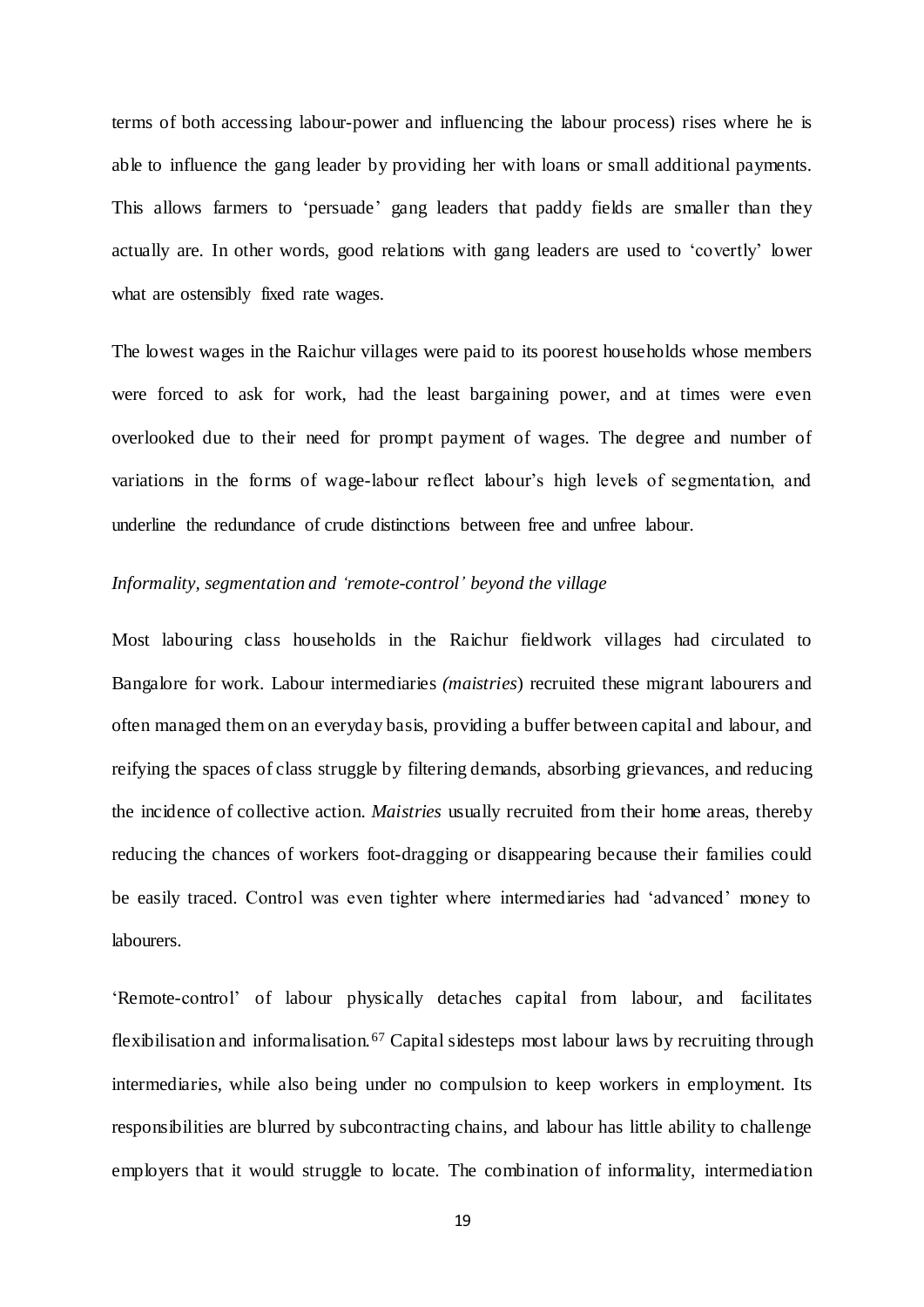and segmentation allows capital to maintain a relatively cheap, pliant and reliable workforce with little direct supervision and the ever-present fall-back of the reserve army of labour lurking both in the city's labour *mandis, <sup>68</sup>* and among labour intermediaries' village networks.

Although wage-labour was more regular and wages higher in Bangalore than in the countryside, <sup>69</sup> living conditions were harsher. Circular migrants working on the site of a Special Economic Zone in the north of the city lived in a tent camp, which was divided into sections according to where labourers were from. These workers, who were building the offices of IBM and Nokia (among others), slept on mud floors and defecated beside the path at the edge of their camp. The frequency of illness was widely reported to be greater than in migrants' home villages. Although theoretically eligible, none of the respondents had accessed any of a range of government social security measures including the health-related provisions of the 2008 Unorganised Workers and Social Security Act (UWSSA). <sup>70</sup> Had they been implemented none of the migrant labourers would have seen their socio-economic situation deteriorate as a result of migration. As it was, half of them did.

#### *Linking the levels*

The state is *present in its absence* from Bangalore's construction sector. Its withdrawal from the enforcement of labour legislation shapes both the material conditions of labour and the competitiveness of capital. The state and construction capital share an interest in relatively cheaply produced commercial and domestic infrastructure, which increases accumulation in the real estate sector and provides relatively cheap rents for tenants like IBM, and for their employees. Like garment workers supplying high street stores, migrant construction workers contribute to the accumulation processes of well-known global brands, but their work is relatively invisible because it is completed before IBM move in. Unlike garment workers whose exploitation continues during the accumulation processes of well-known companies,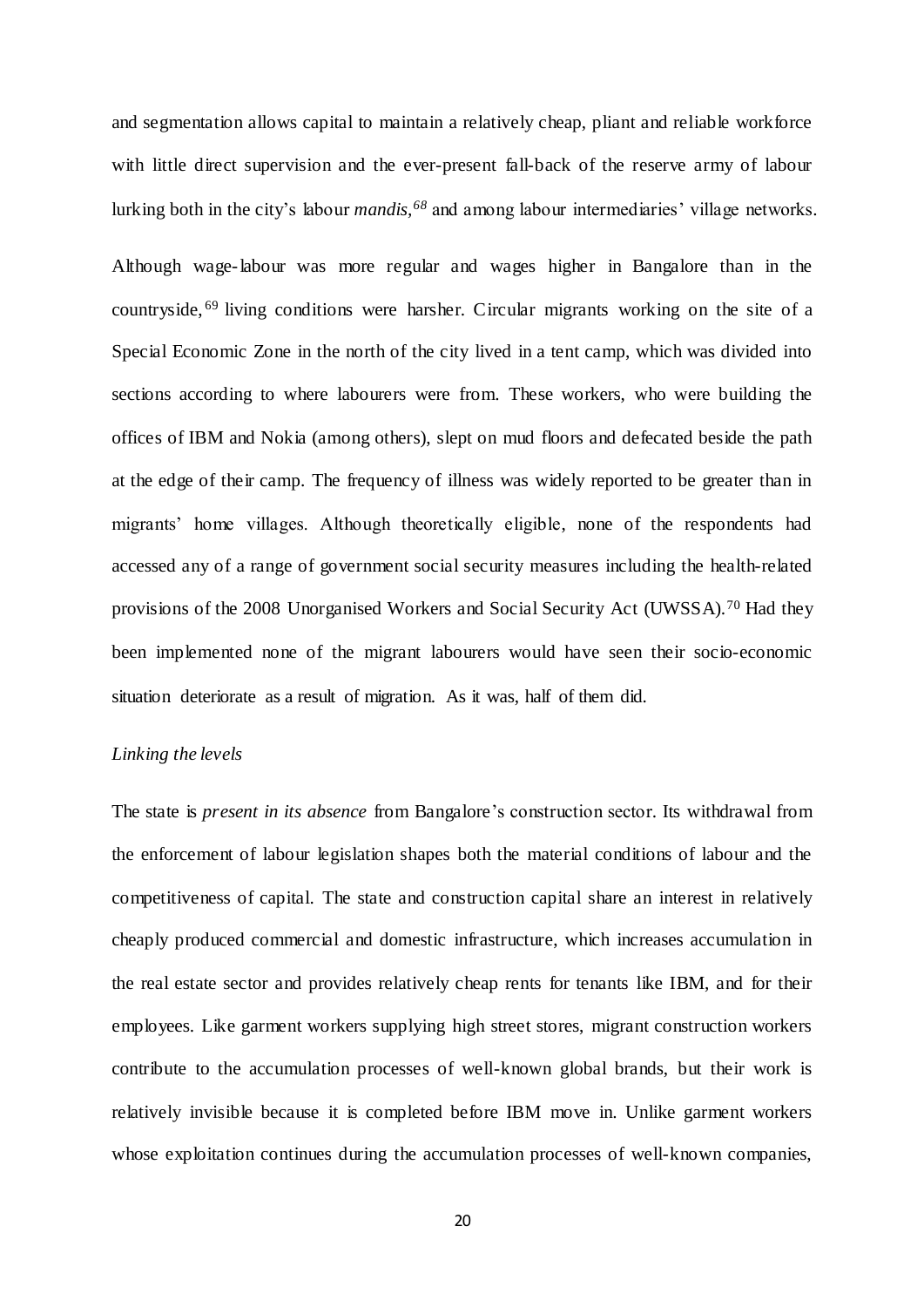there is a 'temporal rupture' between the exploitation of construction workers and the appropriation of surplus-value by companies like IBM. Consequently labourers' latent structural power does not materialise, and they are left exposed to the kinds of working and living conditions that shorten lives.

Links between the state and the construction sector also take more specific forms – through the lobbying efforts of construction industry associations, for example ; or through the fact that some MLAs (Members of the Legislative Assembly) have built their political careers through the construction sector and so can provide a legislative 'beach-head' for industry lobbyists; or through the more prosaic everyday interactions through which labour department officials and industry managers are complicit in the evasion of state regulations on the ground. <sup>71</sup> The bluntness of the regulatory regime was underlined by Labour Department officials in Bangalore. Unable to enforce legislation, they had asked construction companies to comply with regulations *of their own accord.* 72

In Bangalore, then, labourers found their living and working conditions shaped by the broader capitalist dynamics of the macro capitalist control regime - accumulation in a competitive world capitalist system manifested in its political form through pro-capital state practices that create and maintain informal flexible working places, dangerous labour processes, and poor living conditions with no meaningful outlet for grievances.

The labour control regime affecting migrant construction workers encompasses their home villages as well as Bangalore. Given Shiva Camp's relatively steep social hierarchies and the almost complete subordination of its Gram Panchayat to the capitalist class, circular migration to Bangalore was a key means of contesting class relations. This in turn prompted farmers to re-work forms of control over labour, and to prevent some labourers from leaving through the renewal of debt-related ties and sharecropping arrangements (as outlined above).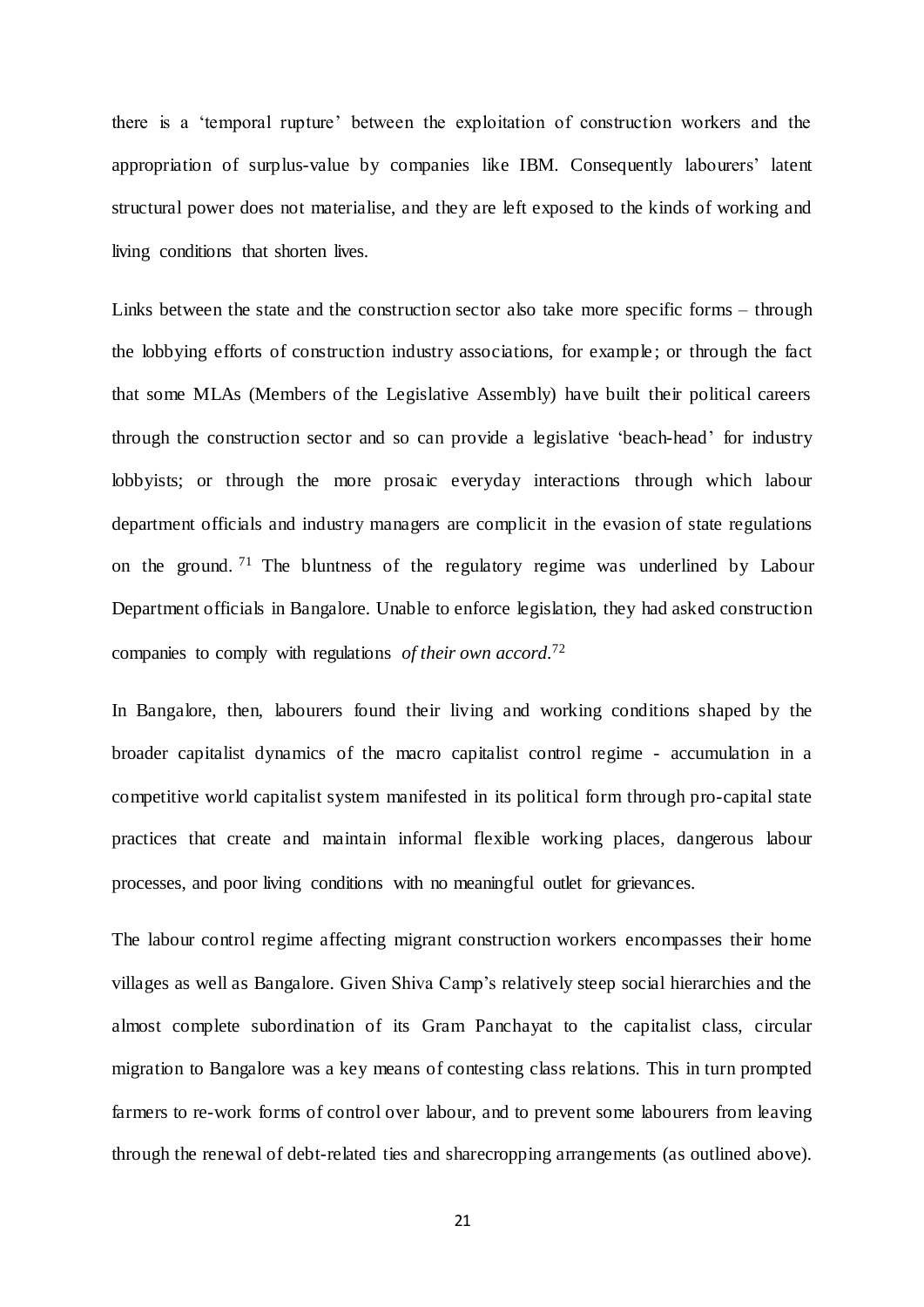At the same time growing levels of mechanisation and a diversification of accumulation strategies out of the village continue to reinforce outmigration by reducing employment in the village. . The key point is that the three levels of the labour control regime are interrelated across the wetland/circulation and dryland/commuting zones, and each level has to be analysed in each zone in order to understand differences in the labour process and the unevenness of material and political conditions.

# *Reproducing domination through the state: the labour control regime in a 'dryland/commuting zone'*

The labour control regime in Panchnagaram (Dharwad), which is located in a 'dryland/commuting zone', differs from that of Shiva Camp. Its farmers' ability to control male workers through labour relations was weakened by labourers' easy access to nonagricultural labour markets. This was evident in farmers' perceptions of their declining ability to control labour and maintain the intensity of the labour process. For example, a large landowner from a Dharwad village that was slightly closer to the city than Panchnagaram lamented the tightening of labour markets and the fact that there was now less scope to 'pick and choose the best workers'. In a partially canal-irrigated village that was considerably further from the city (just beyond commutable distance), farmers made no reference to nonagricultural employment, but pointed the finger very firmly at 'bogus' government schemes – by which they primarily meant the recent (2013) expansion of the public distribution system (of subsidised foodgrains), and, to a lesser degree, NREGS (employment on public works ). Prominent local councillors joked about the fact that NREGS remained largely unimplemented during a public discussion in the gram panchayat office.<sup>73</sup>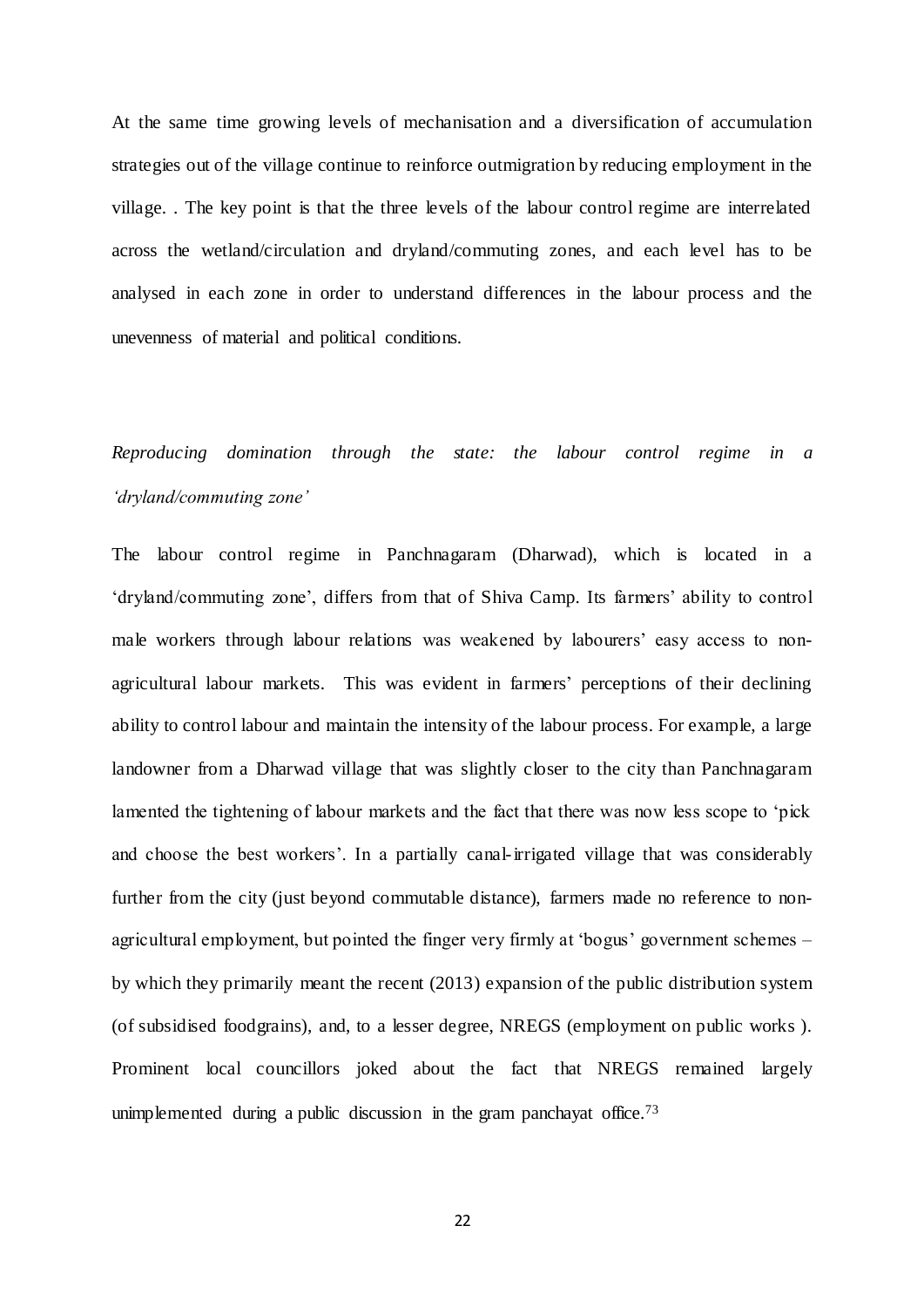Back in Panchnagaram village, where accumulation strategies were somewhat more diversified, large farmers were not unduly concerned about government programmes and pointed to the growth of industrial employment as the primary 'problem'. Here, compared to Shiva Camp in Raichur, there were i) fewer cases of bonded labour; ii) more cases of land leased on a cash basis rather than on a sharecropping basis; <sup>74</sup> iii) fewer agricultural machines and a slower shift to less labour-intensive crops (both of which are in part a means of disciplining labour); and iv) more sources of credit (including employers in the town and labour intermediaries, of whom there were more than in the circulation stream between Raichur and Bangalore).

The capitalist class's response to its declining levels of direct control over labour in Panchnagaram's sphere of production was three-fold. Firstly it acted as gatekeeper to some forms of non-agricultural employment (those in industry rather than those in construction). Secondly it increased its control over female labourers.<sup>75</sup> Thirdly it used its control over the distribution of public resources through local government institutions to heighten its control over labour's *reproduction.*<sup>76</sup> The execution of this strategy was made easier by the relative caste-cohesion and broader political influence of Panchnagaram's dominant class. Its significance was underlined by women from the poorest households in the village expressing fear about losing their 'ration cards' (that provide access to government-subsidised foodgrains through the 'Public Distribution System'), which were all that stood between them and chronic under-nutrition. During the 2000s Gram Panchayat budgets had increased tenfold and amounted, by the end of the decade, to more than one third of below poverty line incomes. Dependence on those distributing public resources had never been greater.

Even those labouring class households that were somewhat better off and more independent of the village said that there was no point in rocking the boat, which was seen both as futile and a sure way to undermine access to public resources in the future. Meanwhile, underlining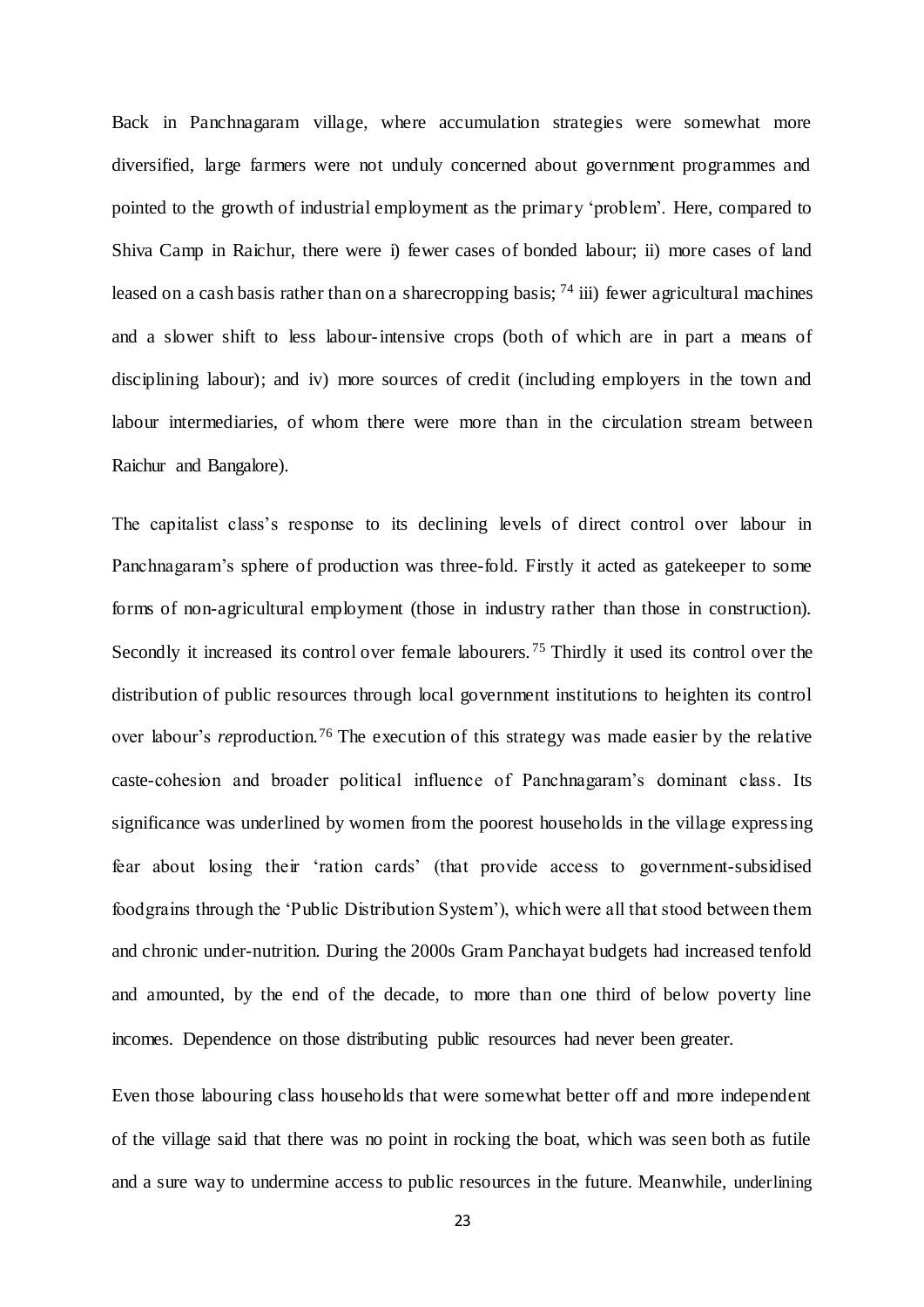that labour control regimes do not only represent an entanglement of contested social relations, but also perceptions of those relations, politically influential men projected their power by inviting prominent local politicians to their homes – part of the process of maintaining control over labour without bearing the full costs of its reproduction.<sup>77</sup> Two conclusions can be drawn: uneven distributions of public resources (both at a given point in time, and over time) segment and discipline labour,<sup>78</sup> and perceptions of power permeate the production process even while appearing to be external to it.

Like the circular migrants in Bangalore, Panchnagaram's commuters usually accessed work in the city through intermediaries. Those working in construction generally did so through fellow members of the labouring class, while access to industrial work was largely mediated by members of the dominant class/caste. These intermediaries shielded Tata from its responsibilities as a formal sector employer. Over ninety per cent of those working in its factories were informally employed, and although most had payments for social security deducted from their wages, in practice less than ten per cent had actually accessed social security payments. Most were either periodically laid-off to keep their employment informal, or they worked on a seasonal or part-time basis anyway.

Commuting labourers in Dharwad were segmented across a greater number of worksites and sectors than their circulating counterparts in Bangalore. Moreover access to non-agricultural employment was often segmented along lines of caste and religious community. <sup>79</sup> Living conditions, though, were notably better - almost all Dharwad commuters lived in concrete houses and had access to Public Distribution System (government subsidised) foodgrains. Largely absent in the worksites, the state re-emerges in Dharwad's villages to mediate class relations. It provides resources for both capital and labour, and helps to forestall the chances of labour mobilising in pursuit of its interests.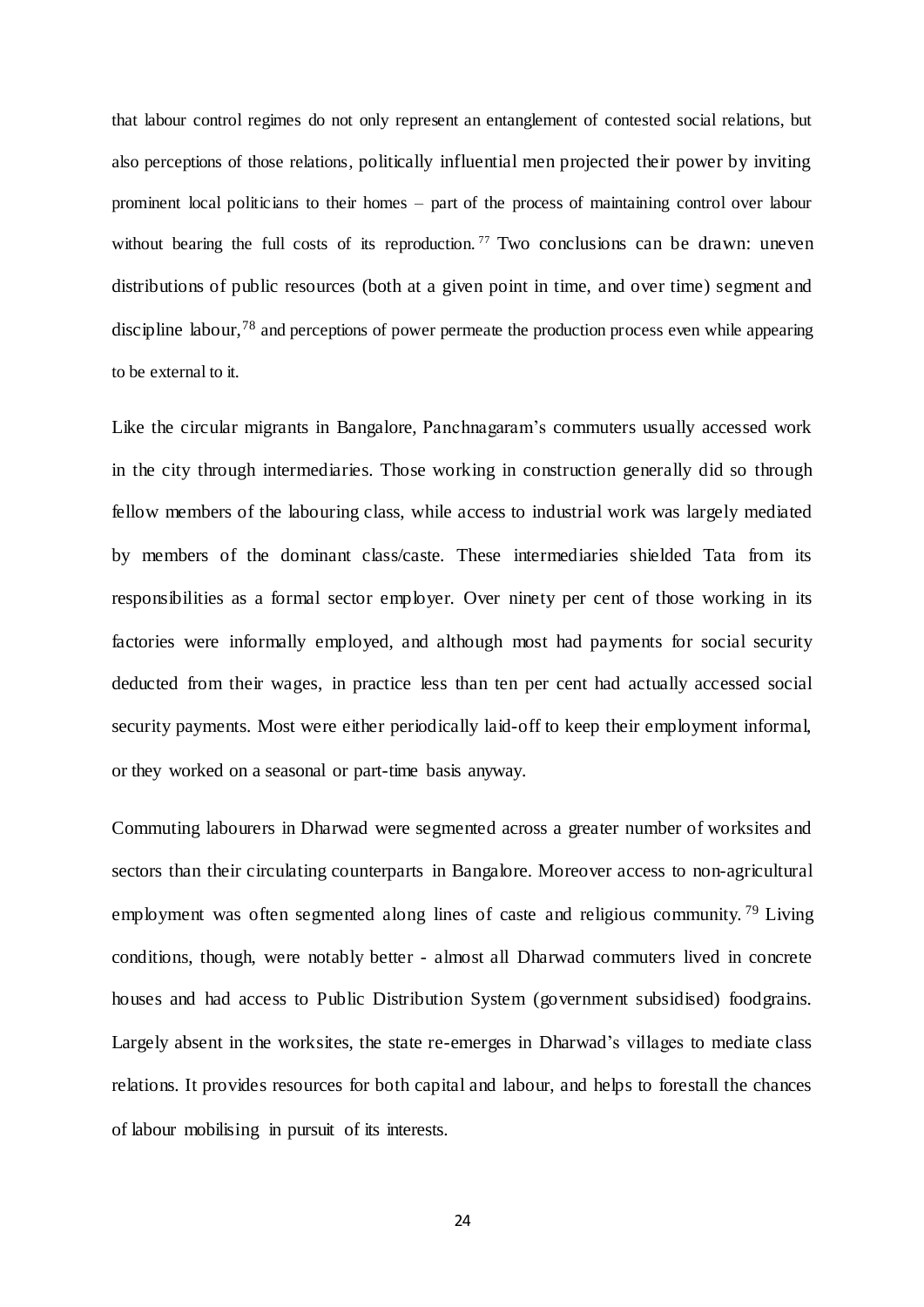## *Local labour control regimes and socio-political change*

There are similarities and differences in the ways in which commuting and circulation shaped class relations at village level. In remote irrigated Shiva Camp, where agriculture is more profitable, labour was more tightly controlled – through greater dependence on village-based wage-labour and credit, and weaker mediation of class relations by state programmes. Steep social hierarchies at village-level heightened the significance of non-agricultural employment as a basis for challenging the status quo at home. They also limited the possibilities for more individualised negotiations with capital. Contestation of class relations in Shiva Camp requires collective action – something that had happened in the area through an organisation of female labourers who were almost all from the most numerous *caste* within the labouring *class*. 80

Circular migration from Shiva Camp had triggered slight socio-political gains. On their return home from Bangalore, many labourers appeared more assertive, emboldened by experiences elsewhere and a reduced dependence on capitalist farmers at home. Socio-political gains were, though, dissipated by the ongoing process of circulation, which scattered workers between the countryside and the city, making any collective impetus for change unlikely. Spatial segmentation, in other words, forestalls sustained collective action by the labouring class, and socio-political gains are more likely to be episodic, discursive, and symbolic than embedded or sustained.

Elsewhere in the 'wetland/circulation zone', labourers' latent structural power, which is derived from their 'imminent' contribution to the profits of prominent international companies like IBM, remained unrealised. Their bargaining power with regard to construction capital was almost non-existent. Living and working conditions were poor, social security provisions generally unfulfilled, and government regulations routinely flouted.

25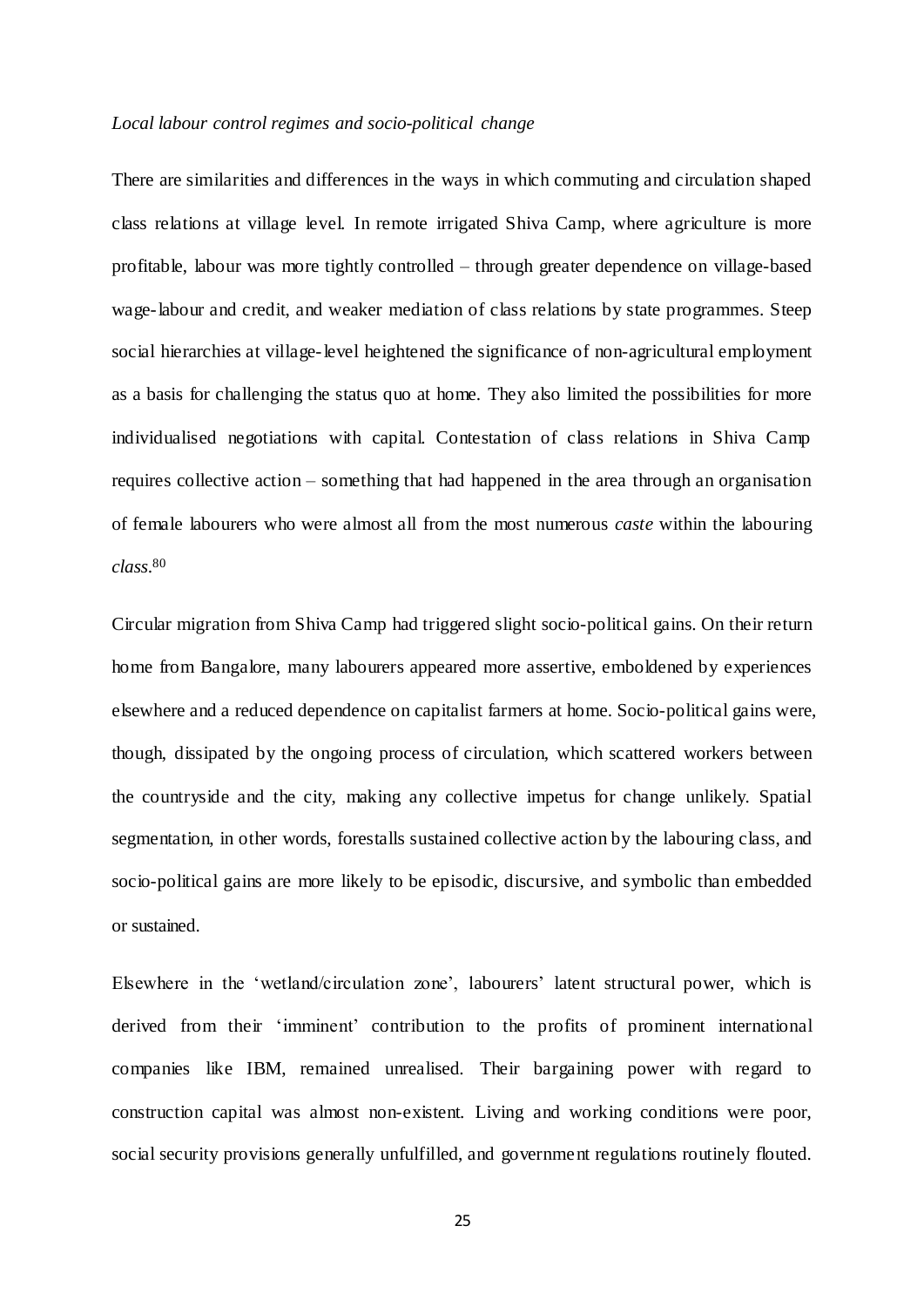Nevertheless, in the labour camp, younger married men, who had formerly been bonded labourers, were unequivocal in their preference for being in Bangalore away from demeaning relations with landlords.

Like their counterparts in Bangalore, the latent structural power of commuters in the Dharwad village, which was derived from their working for the well-known international company Tata, remained unrealised – stymied by segmentation, informality and 'remotecontrol'. Village-level socio-political gains accruing from commuting (which reduced dependence upon dominant village households) were not dissipated by the spatial segmentation that constrained circular migrants. Patterns of access to urban labour markets were reflected in labouring class critiques of the village's dominant men, and a clearly stated desire not to work for them. Such criticisms were most clearly articulated in those communities (castes or religious groups) with the highest levels of commuting, while labouring class households that were more dependent on the village economy *and* received a greater share of resources from gram panchayat-administered programmes were unlikely to be critical. 81

Although non-agricultural employment had brought slight economic and socio-political gains across both the 'wetland/circulation zone' and the 'dryland/commuting zone', classes of labour remained segmented and unorganized, while the capitalist class was better able to project its interests – by sidestepping labour regulations in the cities, by re-working its control over labour in the villages (either directly or through control over local government institutions); and through the widespread use of debt-based control.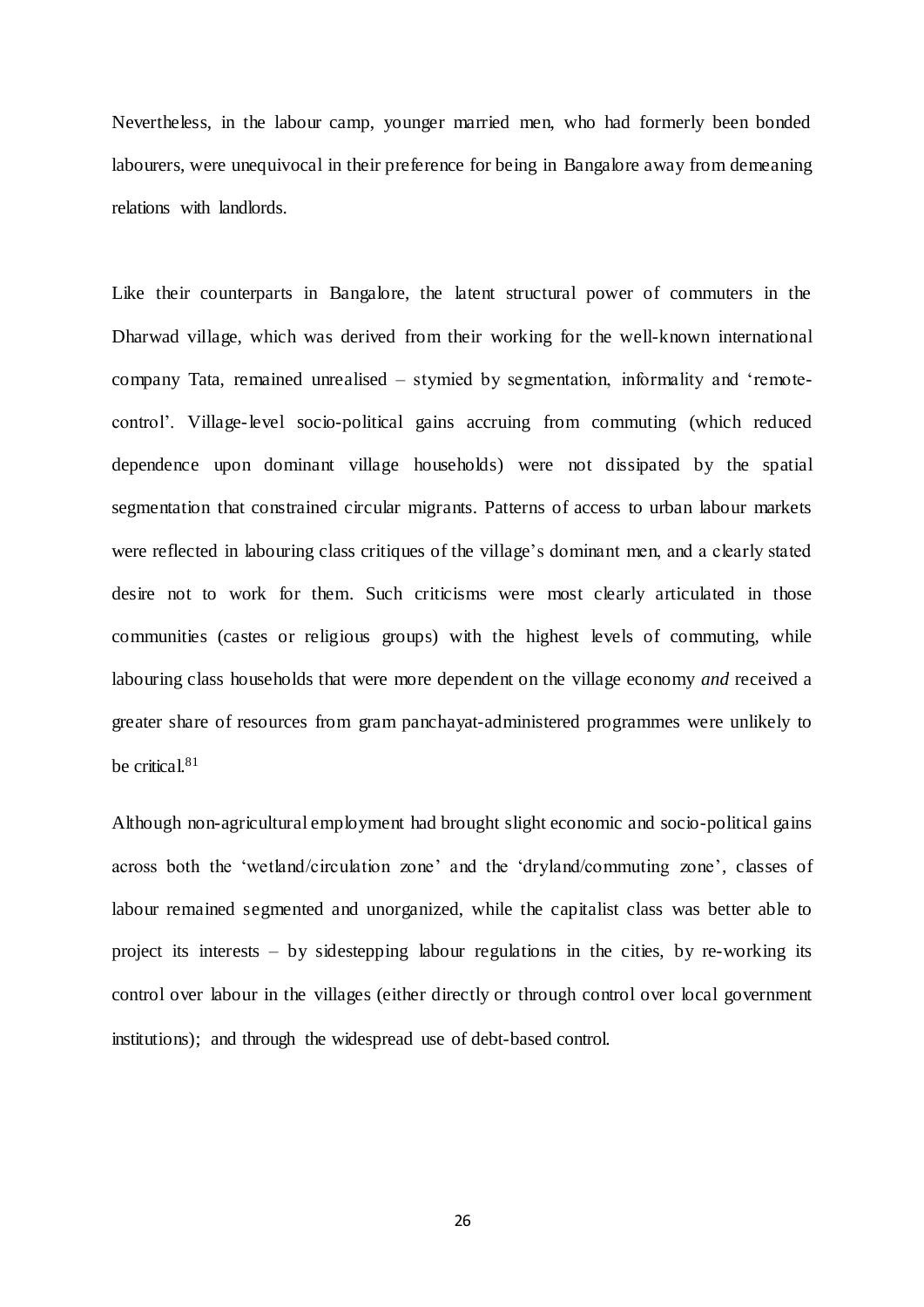## **Conclusion**

Informal labour working at the margins of global production networks has little associational and structural power. This article has developed and deployed a three-way approach to labour control regimes, which includes analysis of the *local labour control regime*, to unravel the mechanisms that constrain labour's political and material position, and the possibilities for change. Although lacking associational and structural power, informal labourers in India have numbers on their side as they constitute a majority of the population. In addition, Indian labour's growing significance to the world economy is likely to increase its structural power – particularly as China begins to move away from low-waged production, opening the way for India to follow its global presence in the services sector with an expansion of its role in manufacturing. In this context, the kind of latent structural power referred to above – through working directly or indirectly for companies like Tata and IBM – is likely to increase.

Each of the three levels of the labour control regime framework explored in this paper sheds light on how structural and associational power can be augmented. Macro labour control regimes are critical to locating Indian labour in its world-historical context. In general terms this means that it is subject to capitalism's compulsion to exploit and accumulate in a global context. In more specific terms, it is subject to particularly high levels of informality because these lower labour costs and enhance the competitiveness of India's fast-growing economy.

While the macro labour control regime explains Indian labour's position in broad terms, it does not account for the marked differences in labour's material conditions, and its ability to act collectively in its interests and affect pro-labouring class change (its political conditions). Analysis of the *local* labour control regime, which is in effect a prism of intersecting determinations including distributions of land and castes, levels of irrigation and soil types, and patterns of capitalist class accumulation and labouring class reproduction (in other words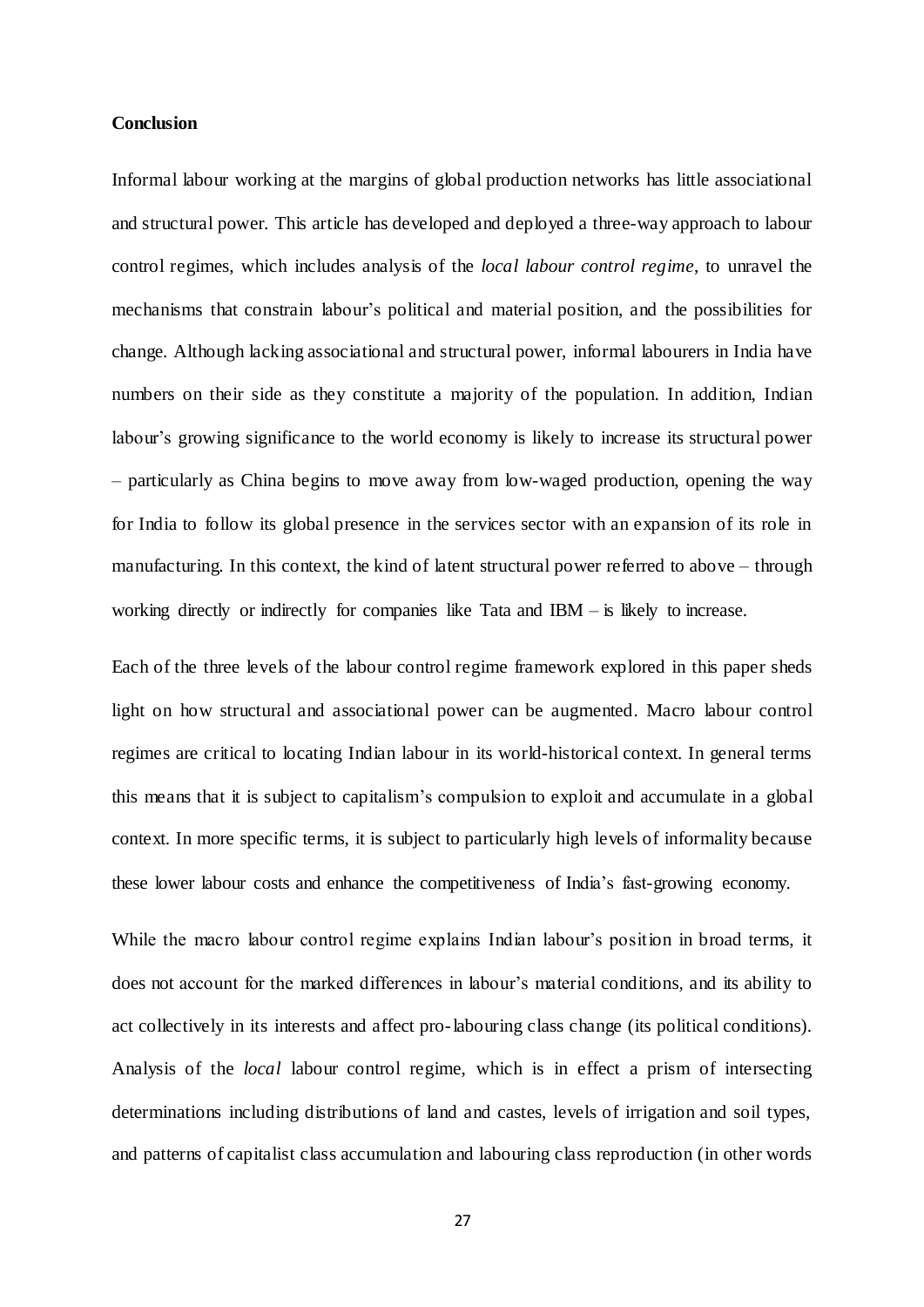the broad patterns of class relations), is critical for explaining these variations, and for developing pro-labour strategies that are sensitive to the specificities of class relations in particular places while being part of broader movements.

The state in India promotes informality by avoiding mediation of class relations at the level of production through the enforcement of labour standards or the provision of social 'insurance'. Instead, it subsidises labour's *re*production in order to protect social stability, reduce capital's labour costs, and facilitate global competitiveness. The uneven ways in which it mediates class relations through public employment and other programmes reflects the *local* labour control regime. In the fieldwork villages those mediations tend to strengthen the position of the dominant, while also contributing to counter-moves to advance the position of labour.

Forms of control at the level of production, while shaped by the labour control regime as a whole, take on specific forms within the performance of time-rated, piece-rated and subcontracted wage-labour. More directly coercive forms of control over labour were associated with more remote (and irrigated) villages with steeper social and economic hierarchies, weaker access to non-agricultural employment and government programmes, and greater levels of poverty. Meanwhile more indirect forms of control (through access to government resources and employment in industry) were associated with villages with stronger access to non-agricultural labour markets.

'Remote control', or the growing intermediation of labour relations that physically distances capitalists from labourers, reflects the changing spatial patterns of competitive accumulation and simple reproduction. Where the links between village and urban labour market are diffuse, as in some Dharwad villages, labour is less tightly controlled than in the longer and 'narrower' channels between village and city in Raichur.

28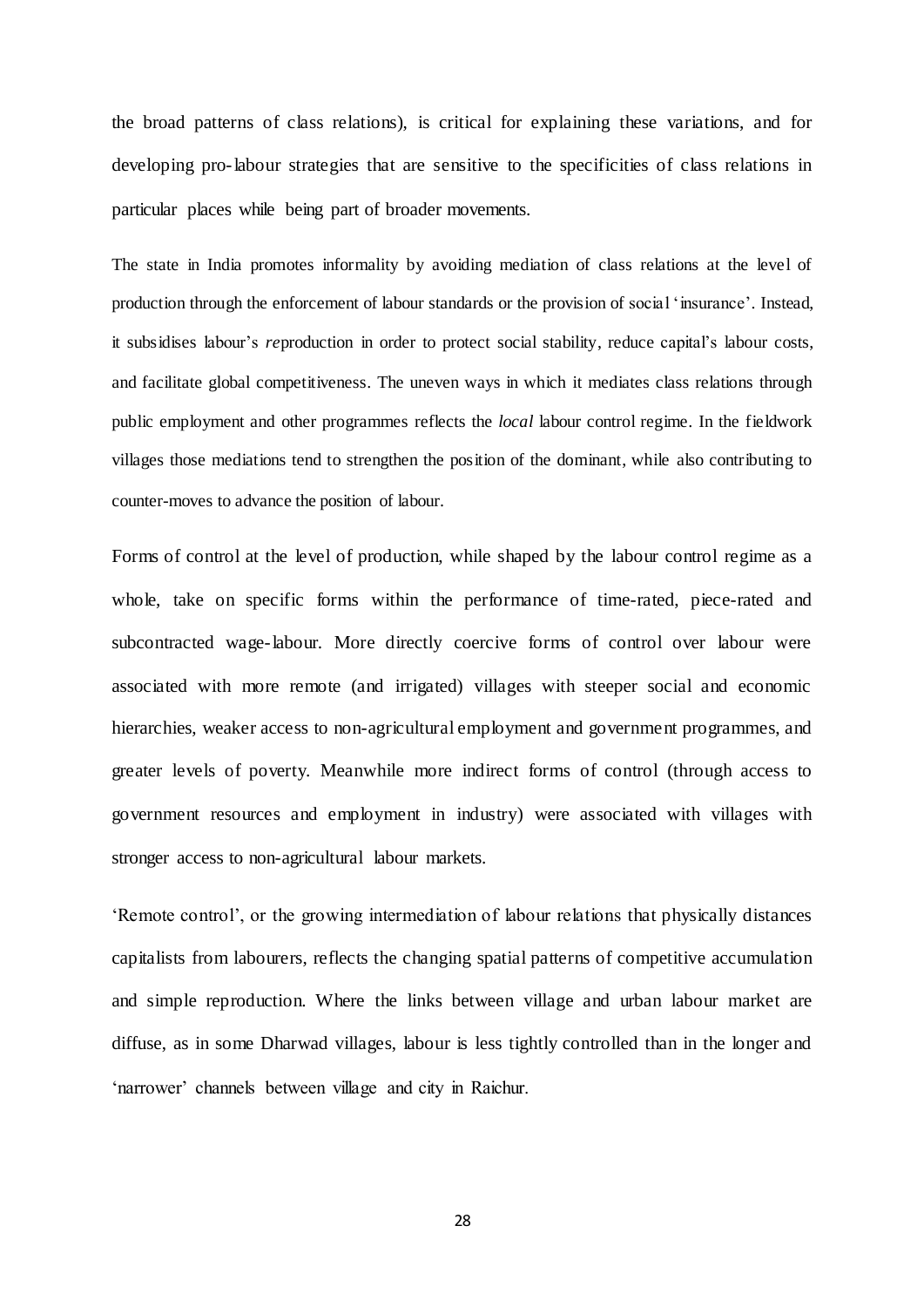Analysis of the local labour control regime has been central to the tentative conclusions about pro-labouring class strategy based on this article's comparative analysis of '*wetland/circulating'* and '*dryland/commuting'* zones. In the Raichur villages steeper social hierarchies make less direct forms of struggle around access to state programmes the most feasible form of action. In Panchnagaram (Dharwad), the search for access to social security in Tata's formal sector workplaces is a potential source of collective action. Tata's global visibility accords those working for it the kind of structural power that workers on Dharwad's many small construction sites lack. The concretisation of this structural power would require concerted union organising. Similar claims by unskilled circular migrants in Bangalore would not only require union organising, but, given that this is such hostile terrain for labouring class organisation, would also need the mobilisation of a greater number of national and international allies.

This article's main argument, which has been made implicitly throughout the paper, is essentially about method. The conclusions reached, which are based on analysis of the labour control regime, do not offer any blueprint or typology, nor do they necessarily indicate the most appropriate pro-labouring class strategies in Dharwad and Raichur, which will change over time. What they do seek to underline is a method of analysis that is sensitive to the 'local' specificities of class relations; which responds to the dynamism of class struggle; and which moves between the particular and the general rather than simply using case studies to inform broader arguments. In other words, instead of a single movement from one level of analysis to another there should be a constant movement between all levels of analysis.

It is valid but somewhat banal to state that finding ways to strengthen the organisation of informal workers (in part by analysing multi-layered labour control regimes) is critical for the material and political conditions of labourers working at the margins of global production networks. Research aimed at reducing the degrees of violence of everyday labour relations in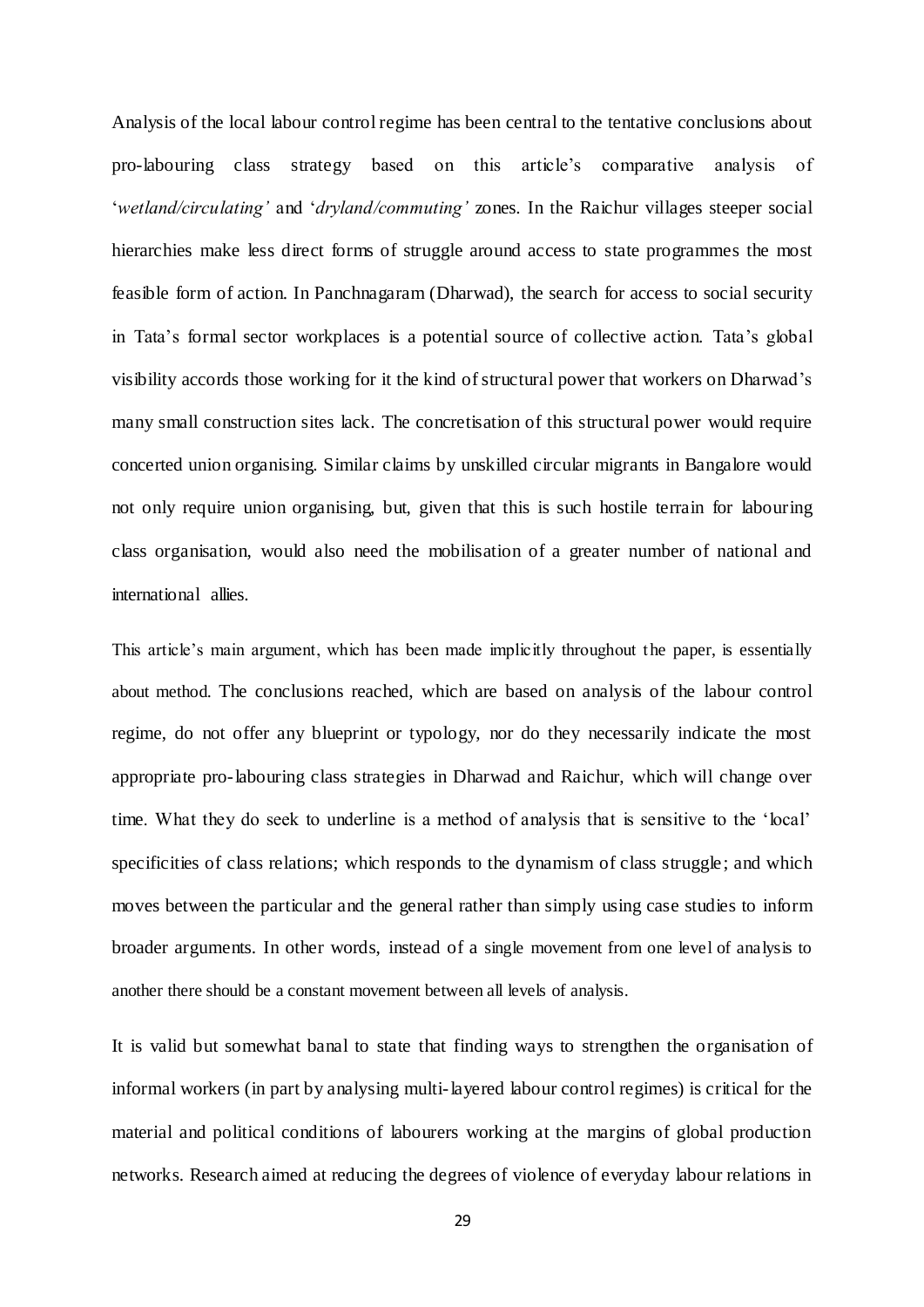contemporary India requires more precision. This article has sought to increase the visibility of migrant construction workers, 'floating' industrial workers, and those whose labour is scattered across unseen fields. It has sought to make their links to broader processes of surplus-value creation a little more obvious, and their routes to greater structural and associational power a little clearer. In order to do so it has developed the notion of the *local labour control regime*, and attempted to move between exploitation at the level of production and the world-historical dynamics of competitive capitalist accumulation.

# **Acknowledgements**

The author would like to thank Savitri for invaluable research assistance, as well as an anonymous reviewer and his fellow editors for comments on an earlier draft.

# **Notes on Contributor**

Jonathan Pattenden is author of *Labour, State and Society in Rural India: A Class-Relational Approach* (Manchester University Press, 2016). His research on the political economy and political sociology of development and class relations in India has been published in *Development and Change*, the *Global Labour Journal*, the *Journal of Peasant Studies*, *Economic and Political Weekly* and the *Journal of Agrarian Change*. His current research focuses on labourers in the construction sector. He is Lecturer in Politics and Development Studies at the University of East Anglia.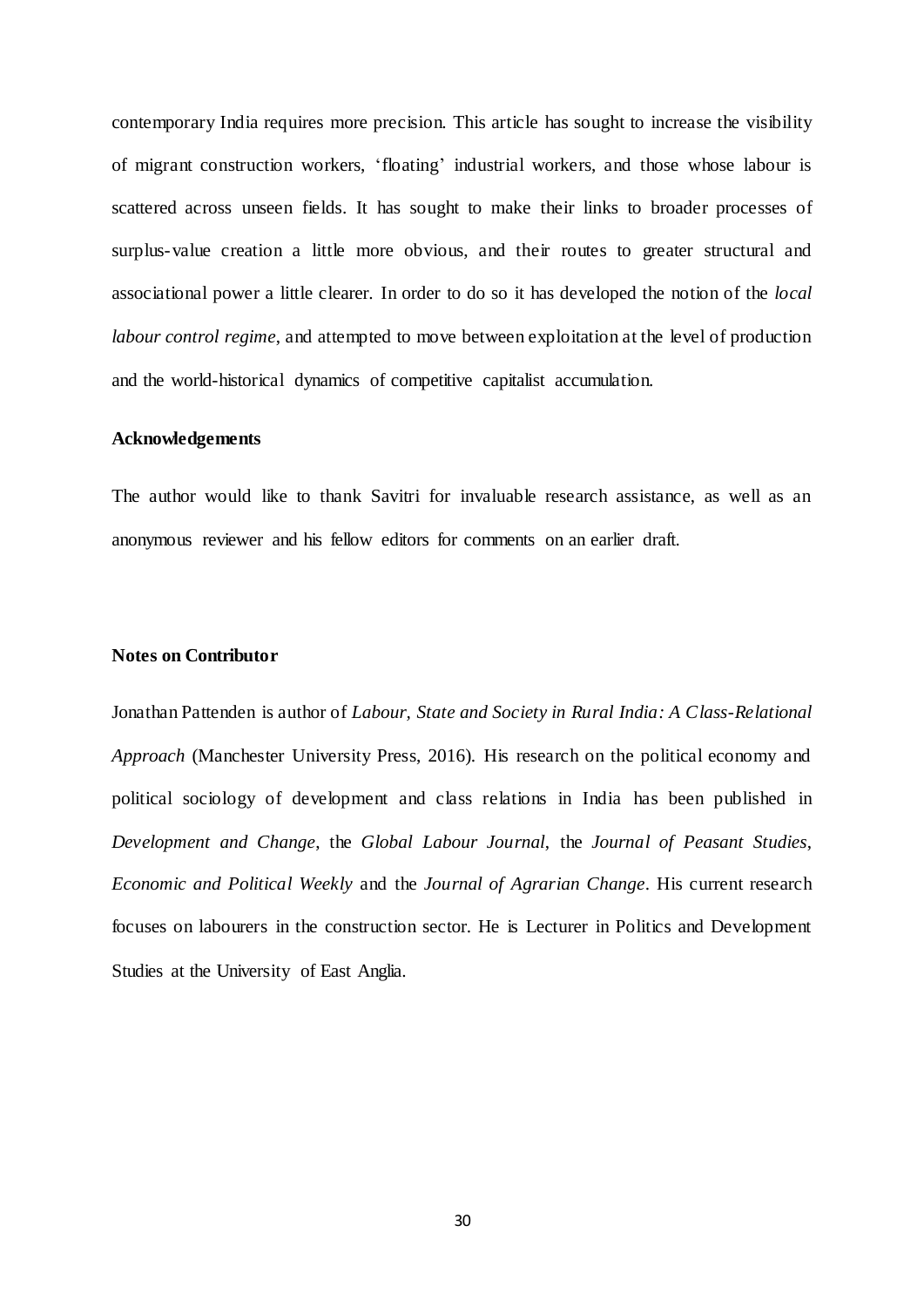# **Bibliography**

Agarwala, Rina. *Informal Labor, Formal Politics, and Dignified Discontent in India.*  Cambridge: Cambridge University Press, 2013.

Anner, Mark. "Labor Control Regimes and Worker Resistance in Global Supply Chains". *Labor History* 56, no.3 (2015): 292-307.

Bair, Jennifer. "Analysing Global Economic Organisation: Embedded Networks and Global Chains Compared". *Economy and Society* 37, no.3 (2008): 339-364.

Banaji, Jairus. *Theory as history: essays on modes of production and exploitation.* Chicago: Haymarket Books, 2010.

Barrientos, Stephanie, and Andrienetta Kritzinger. "Squaring the Circle: Global Production and the Informalization of Work in South African Fruit Exports". *Journal of International Development* 16 (2004), 81-92.

Bernstein, Henry. "Is There an Agrarian Question in the Twenty-First Century?" *Canadian Journal of Development Studies* 27, no. 4 (2006): 449–60.

Bernstein, Henry. *Class Dynamics of Agrarian Change*. Halifax: Fernwood and Sterling, VA: Kumarian, 2010.

Bharadwaj, Krishna. "A view on commercialisation in Indian agriculture and the development of capitalism". *Journal of Peasant Studies* 12, no.4 (1985): 7-25.

Bourdieu, Pierre. *The Logic of Practice.* Cambridge: Polity, 1990.

Braverman, Henry. *Labor and Monopoly Capital: The Degradation of Work in the Twentieth Century*. New York: Monthly Review Press, 1974.

Brass, Tom. "Class Struggle and the Deproletarianisation of Agricultural Labour in Haryana (India)". *Journal of Peasant Studies* 18, no.1 (1990): 36–65.

Breman, Jan. *Footloose labour: working in India's informal economy*. Cambridge: Cambridge University Press, 1996.

Breman, Jan. 2007 *Labour Bondage in West India: from Past to Present*. Oxford: Oxford University Press.

Breman, Jan, and K.P. Kannan, eds. *The Long Road to Social Security.* New Delhi: Oxford University Press, 2013.

Burawoy, Michael. *The Politics of Production.* London: Verso*,*1985.

Business Standard "Rajasthan Assembly passes labour law changes". *Business Standard* , 1 August. Online: www.business-standard.com/article/economy-policy/rajasthan-assembly-passes-four-labourreform-bills-114073101662\_1.html, 2014.

Campling, Liam. "Debating modes of production and forms of exploitation: introduction to the symposium on Jairus Banaji's *Theory as History*", *Historical Materialism* 21, no. 4 (2013): 3–10.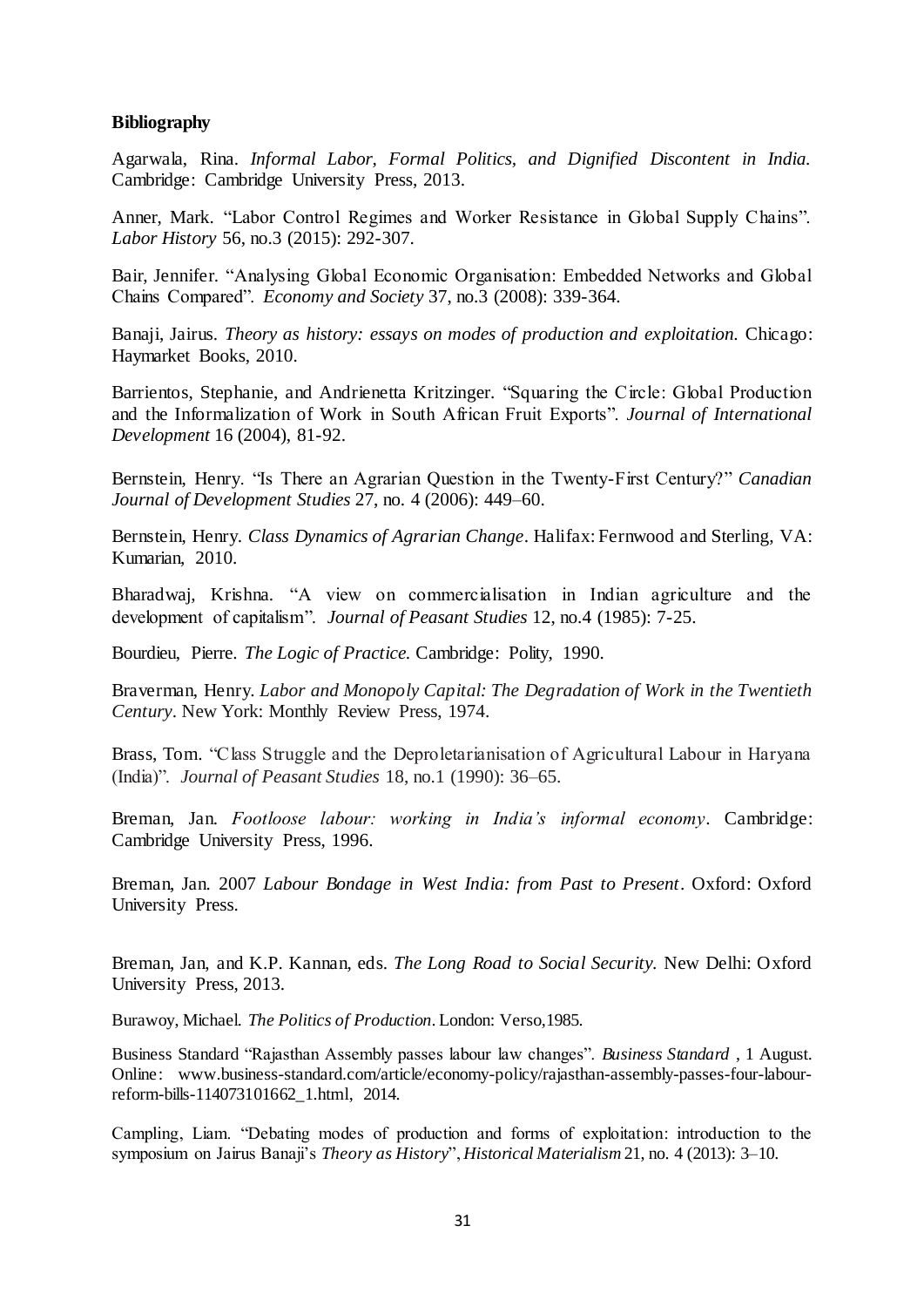Carswell, Grace, and Geert De Neve, "From Field to Factory: Tracing Transformations in Bonded Labour in the Tiruppur Region,Tamil Nadu". *Economy and Society* 42, no.3 (2013): 430–54.

Carswell, Grace, and Geert De Neve. "MGNREGA in Tamil Nadu: a Story of Success and Transformation?" *Journal of Agrarian Change* 14, no. 4 (2014): 564–85.

Castree, Noel, Neil Coe, Kevin Ward, and Michael Samers. *Spaces of Work: Global Capitalism and Geographies of Labour.* London, Thousand Oaks and New Delhi: Sage, 2004*.*

Coe, Neil. "Geographies of Production III: Making Space for Labour". *Progress in Human Geography* 37, no. 2 (2012): 271-284.

Da Corta, Lucia, and Davuluri Venkateshwarlu. "Unfree relations and the feminisation of agricultural labour in Andhra Pradesh, 1970–95". Journal of Peasant Studies 26, nos. 2-3 (1999): 71-139.

Das, Raju. "Reconceptualizing Capitalism: Forms of Subsumption of Labor, Class Struggle, and Uneven Development". *Review of Radical Political Economics* 20, no. 10 (2011): 1–23.

Epstein, T.Scarlett. *South India – yesterday, today and tomorrow: Mysore villages revisited*. London: Macmillan, 1973.

Gereffi, Gary. "The Organisation of Buyer-driven Global Commodity Chains: How US Retailers shape Overseas Production Networks". In *Commodity Chains and Global Capitalism*, edited by Gary Gereffi and M Korzeniewicz. Westport, CT: Greenwood Press, 1994.

Gereffi, Gary, J. Humphrey, and T. Sturgeon. "The governance of global value chains*". Review of International Political Economy* 12, no.1 (2005):78-104.

Gibbon, Peter, Jennifer Bair, and Stefano Ponte. "Governing Global Value Chains: an Introduction". Economy and Society 37, no.3 (2008): 315-338.

Gooptu, Nandini, and Barbara Harriss-White. "Mapping India's world of unorganised labour". *Socialist Register* 37 (2001).

Government of Karnataka (GoK). *Karnataka State Gazetteer.* Bangalore: Government of Karnataka, 1989.

Guerin, Isabelle with G. Venkatasubramanian. "Corridors of migration and chains of dependence: brick kiln mouldersin Tamil Nadu". In *India's Unfree Workforce: of Bondage Old and New*, edited by Jan Breman, Isabelle Guérin and Aseem Prakash, 170–97. Delhi: Oxford University Press, 2009.

Harriss, John. "Reflections on Caste and Class, Hierarchy and Dominance ". *Seminar*. Accessed 3 August 2014, [http://www.indiaseminar.com/2012/633.htm.](http://www.indiaseminar.com/2012/633.htm)

Harriss-White, Barbara. *India Working, Essays on Society and Economy*. Cambridge: Cambridge University Press, 2003.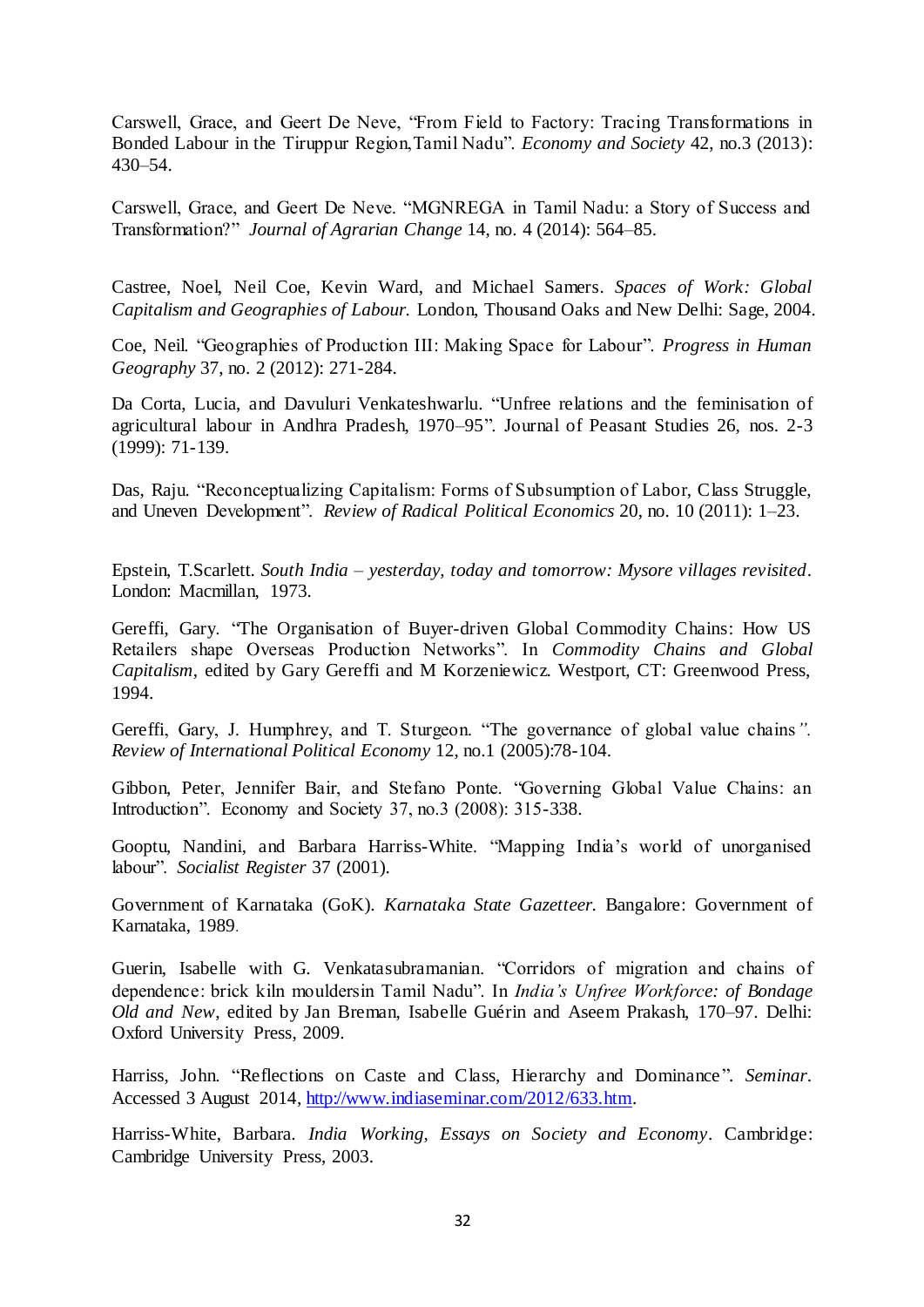Harriss-White, Barbara. "Capitalism and Poverty". *Economic and Political Weekly* 41, no. 13 (2006): 1241-1246

Harriss-White, Barbara. *Rural Commercial Capital: Agricultural Markets in West Bengal.* New Delhi: Oxford University Press, 2008.

Harriss-White, Barbara. "Work and Wellbeing in Informal Economies: The Regulative Roles of Institutions of Identity and the State". *World Development* 38, no.2 (2010):170-183.

Harriss-White, Barbara, and Valentina Prosperi, V, 2014. "The Micro Political Economy of Gains by Unorganised Workers in India". *Economic and Political Weekly* 49 (9): 39-43.

Heller, Patrick. *The Labor of Development: Workers and the Transformation of Capitalism in Kerala, India*. Ithaca, NY: Cornell University Press, 1999.

Henderson, Jeffrey, Peter Dicken, Martin Hess, Neil Coe, and Henry Wai-Chung Yeung. "Global Production Networks and the Analysis of Economic Development". *Review of International Political Economy* 9, no.3 (2002): 436-464.

Hensman, Rohini. *Workers, Unions, and Global Capitalism: Lessons from India*. New York: Colombia University Press, 2011.

Herod, Andrew. *Labour Geographies: Workers and the Landscapes of Capitalism.* New York: Guilford Press, 2001.

Herod, Andrew. "Labour Geography: Where Have We Been? Where should We go?" In *Missing Links in Labour Geography*, edited by Ann Cecilie Bergene, Sylvi B. Endresen and Hege Merete Knutsen. London: Ashgate, 2010.

Heyer, Judith. "Labour Standards and Social Policy: A South Indian Case Study". *Global Labour Journal* 3, no. 1 (2012): 91–117.

Himanshu. "Employment trends in India: a re-examination ". *Economic and Political Weekly*  46, no. 37 (2011): 43 – 59.

Indian Express 'Rajasthan shows way in labour reforms', *Indian Express* , 8 June. Accessed 11 September 2014, http://indianexpress.com/article/india/india-others/ rajasthan-shows-wayin-labour-reforms, 2014.

Jonas, A. "Local labour control regimes: uneven development and the social regulation of production". *Regional Studies* 30, no. 4 (1996): 323-338.

Kapadia, Karin. "Mutuality and competition: female landless labour and wage rates in Tamil Nadu". *Journal of Peasant Studies* 20, no. 20 (1993): 296 – 316.

Kapadia, Karin. *Siva and Her Sisters: Gender, Caste and Class in Rural South India*. Boulder: CO: Westview Press, 1995

Lerche, Jens. "Politics of the Poor: Agricultural Labourers and Political Transformations in Uttar Pradesh". *Journal of Peasant Studies* 26, Nos. 2–3 (1999): 182–241.

Marx, Karl. *Capital: A Critique of Political Economy Volume I*. London: Penguin, 1976.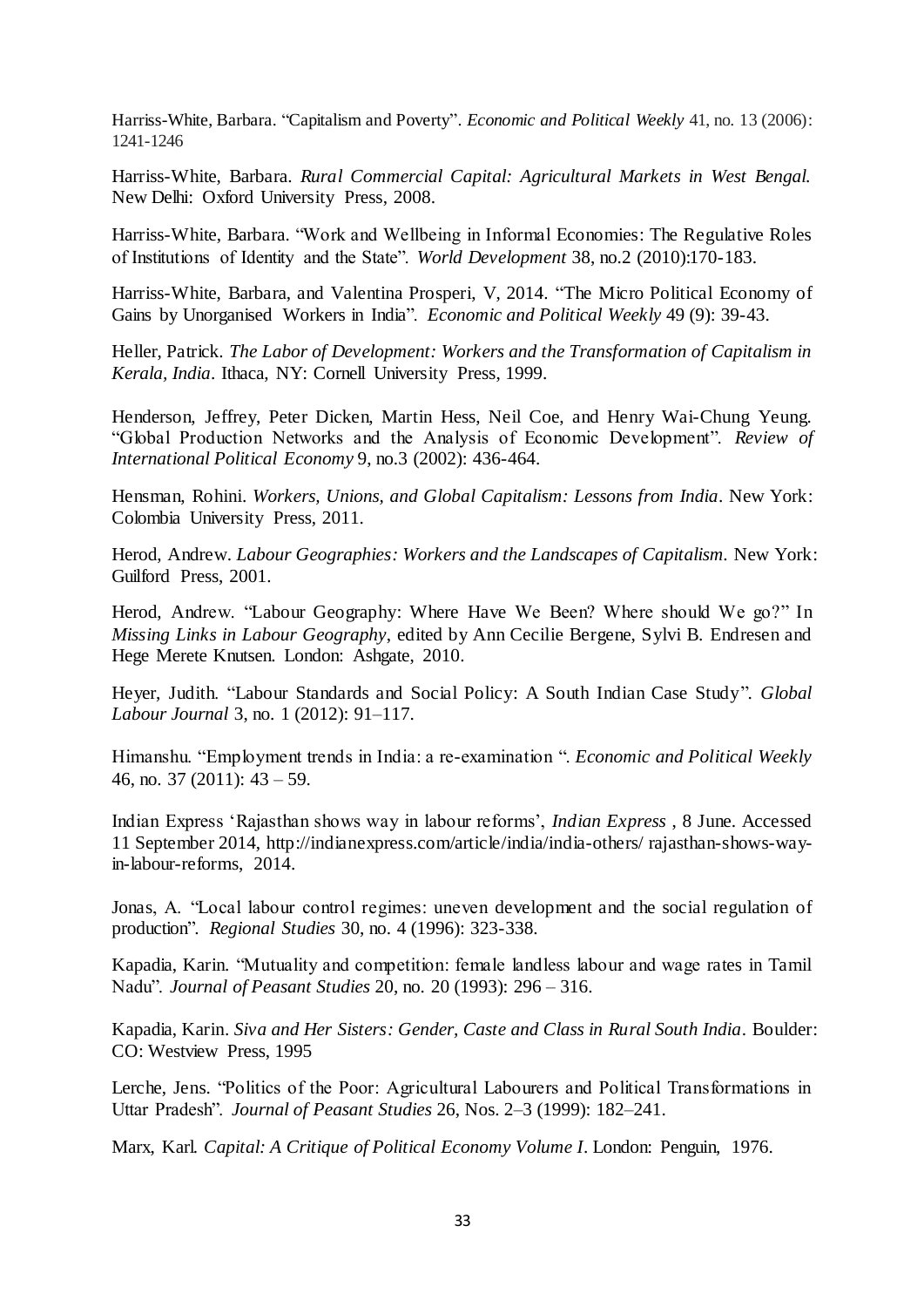Mosse, David, Sanjeev Gupta and Vidya Shah. "On the Margins in the City: Adivasi Seasonal Labour Migration in Western India". *Economic and Political Weekly* 40, no. 28 (2005): 3025-3038.

National Commission for Enterprises in the Unorganised Sector [NCEUS]. *Report on conditions of work and promotion of livelihoods in the unorganized sector*. New Delhi: NCEUS, 2007.

Newsome, Kirsty, Phil Taylor, Jennifer Bair and Al Rainnie. *Putting Labour in its place: Labour Process Analysis and Global Value Chains*. Basingstoke: Palgrave, 2015

Patnaik, Utsa. "Class Differentiation within the Peasantry: an Approach to Analysis of Indian Agriculture". *Economic and Political Weekly* 11, no. 39 (1976): A82–A101.

Pattenden, Jonathan. "Gatekeeping as Accumulation and Domination: Evidence from South India". *Journal of Agrarian Change* 11, no. 2 (2011a): 164–94.

Pattenden, Jonathan. "Social Protection and Class Relations: Evidence from Scheduled Caste Women's Associations in Rural South India". *Development and Change* 42, no. 2 (2011b): 469–98.

Pattenden, Jonathan. "Migrating between Rural Raichur and Boomtown Bangalore: Class Relations and the Circulation of Labour in South India". *Global Labour Journal* 3, no. 1 (2012): 163–90.

Pattenden, Jonathan. Class and Social Policy: the National Rural Employment Guarantee Scheme in Karnataka, India. *Journal of Agrarian Change* (published on early view, 2015).

Pattenden, Jonathan. *Labour, State and Society in Rural India: A Class-Relational Approach*. Manchester: Manchester University Press, 2016.

Peck, James. *Workplace: the social regulation of labor markets.* New York: Guilford Press, 1996.

Picherit, David. "The Shaping of Labour Struggles from Village to Migration Sites: Labour Standards, Rural Development and Politics in South India". *Global Labour Journal* 3, no. 1 (2012): 143–62.

Pringle, Tim. *Trade Unions in China: The Challenge of Labour Unrest*. London: Routledge, 2011.

Rainnie, Al, Susan McGrath-Champ, and Andrew Herod. "Making Space for Geography in Labour Process Theory". In *Working Life: Renewing Labour Process Analysis,* edited by Paul Thompson and Chris Smith, 11-28. Basingstoke: Palgrave Macmillan, 2010.

Rainnie, Al, Andrew Herod, and Susan McGrath-Champ. "Review and Positions: Global Production Networks and Labour". Competition and Change 15, no.2 (2011): 155-169.

Ramachandran, V.K. *Wage Labour and Unfreedom in Agriculture: An Indian Case Study.* Oxford: Clarendon, 1990.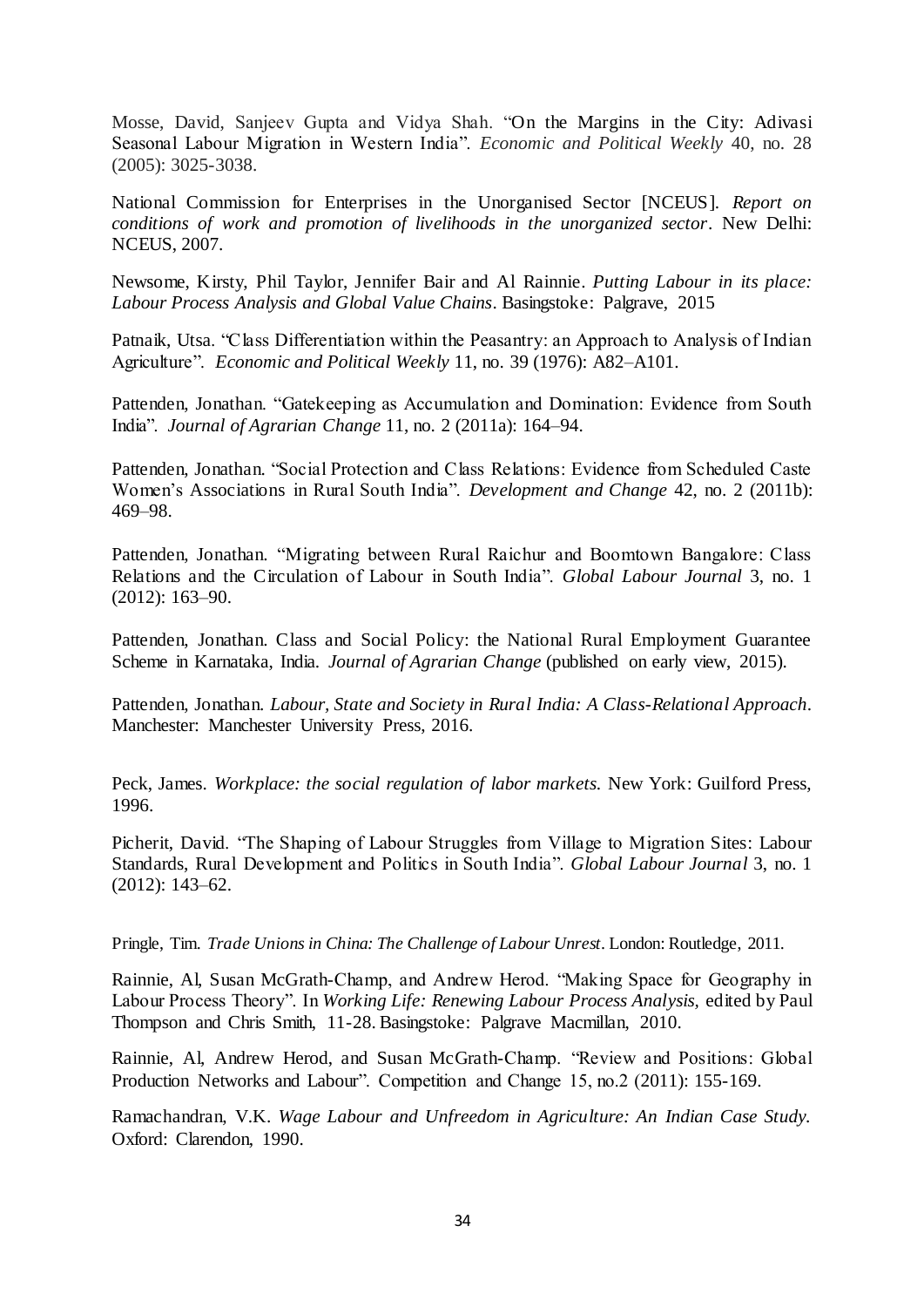Rawal, Vikas."The Labour Process in Rural Haryana (India): A Field-Report from Two Villages". *Journal of Agrarian Change* 6, no. 4 (2006): 538–83.

Riisgaard, Lone, and Nikolaus Hammer. "Prospects for Labour in Global Value Chains: Labour Standards in the Cut Flower and Banana Industries". *British Journal of Industrial Relations* 49, no. 1 (2011): 168-190.

Roesch, Marc, G. Venkatasubramanian, and Isabelle Guerin. "Bonded Labour in Rice Mills: Fate or Opportunity?" in *India's Unfree Workforce: Of Bondage Old and New,* edited by Jan Breman, Isabelle Guerin, and Aseem Prakash, 284–311. Delhi: Oxford University Press, 2009.

Rogaly, Ben, Jhuma Biswas, Daniel Coppard, Abdur Rafique, Kumar Rana and Amrita Sengupta, 'Seasonal Migration, Social Change and Migrants' Rights: Lessons from West Bengal'. *Economic and Political Weekly* 36, no. 49 (2001): 4547-4559.

Selwyn, Ben. "Labour Flexibility in Export Horticulture: A Case Study of North-East Brazilian Grape Production". *Journal of Peasant Studies* 36, no. 4 (2009):761-782.

Selwyn, Ben. *The Global Development Crisis*. Cambridge: Polity, 2014

Silver, Beverley. *Forces of Labour: Workers' Movements and Globalization since 1870*. Cambridge: Cambridge University Press, 2003.

Smith, Adam. *The Wealth of Nations Books I-III*. London: Penguin,1970 [1776].

Srivastava, Ravi. "Tenancy Contracts During Transition: A Study Based on Fieldwork in Uttar Pradesh". *Journal of Peasant Studies* 16, no. 3 (1989):339-95.

Srivastava, Ravi. "Changing Employment Conditions of the Indian Workforce and Implications for Decent Work". *Global Labour Journal* 3,no. 1(2012):63-90.

Thomas, J.J. "India's Labour Market During the 2000s: Surveying the Changes". *Economic and Political Weekly* 47,no. 51 (2012):39-51.

Thompson, Paul, and Chris Smith. "Debating Labour Process Theory and the Sociology of Work". In *Working Life: Renewing Labour Process Analysis,* edited by Paul Thompson and Chris Smith, 11-28. Basingstoke: Palgrave Macmillan, 2010.

UNDP. *Karnataka Human Development Report 2005.* Bangalore: Government of Karnataka Planning and Statistics Department, 2005.

Wright, Erik Olin. "Working-Class Power, Capitalist-Class Interests and Class Compromise". *American Journal of Sociology* 105, no.4 (2000):957-1002.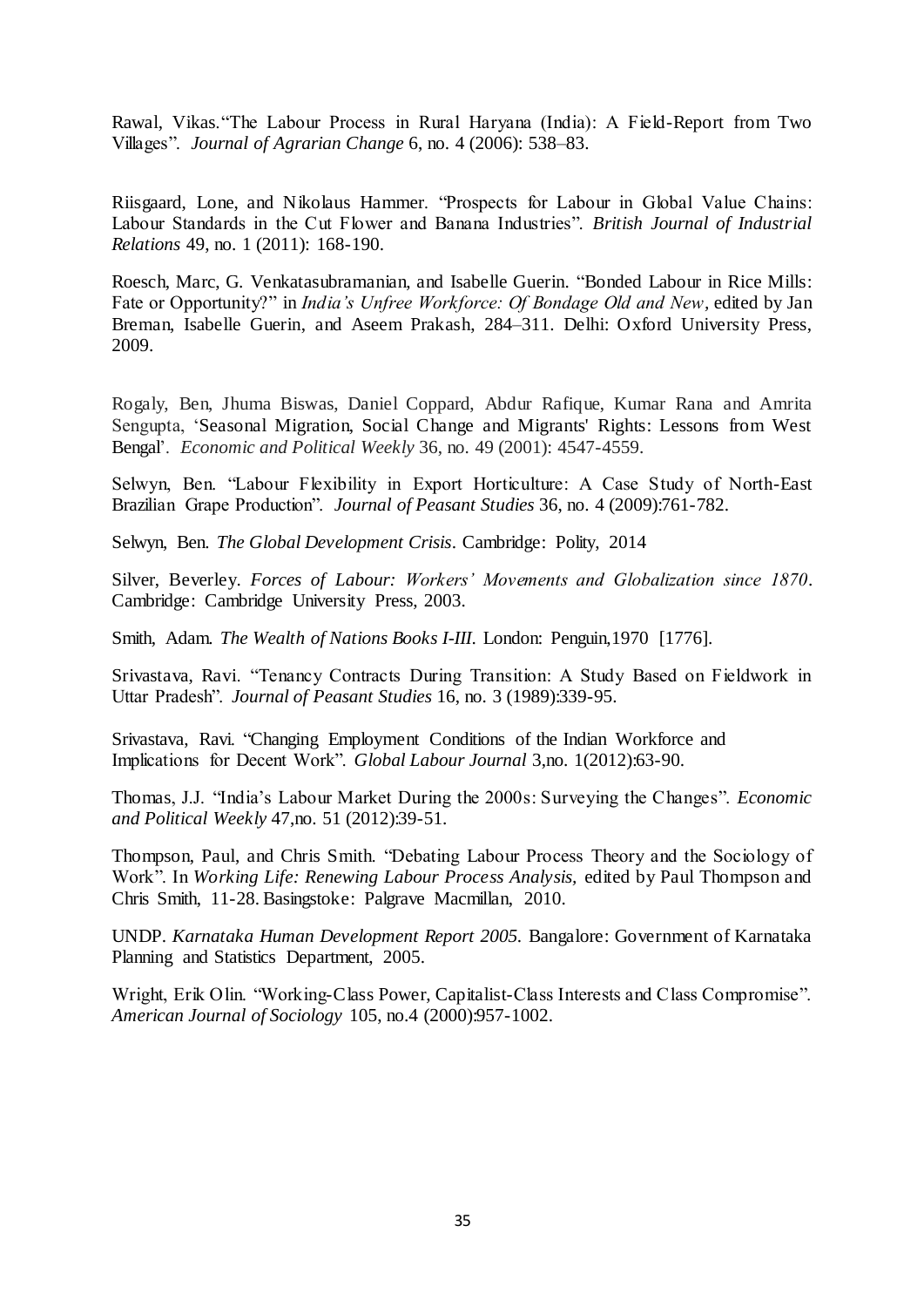| <b>Village Name</b>                   | Panchnagaram  | <b>Kamlapur</b>     | <b>Shiva Camp</b>                | <b>Jagalwara</b> |  |
|---------------------------------------|---------------|---------------------|----------------------------------|------------------|--|
|                                       | (Dharwad)     | (Dharwad)           | (Raichur)                        | (Raichur)        |  |
| <b>Distance from city</b>             | 12            | 12                  | 100                              | 75               |  |
| <b>Distance</b><br>from               | 7             | 18                  | n.a                              | n.a              |  |
| <b>Industrial Park</b>                |               |                     |                                  |                  |  |
| <b>Land Value</b>                     | Highest       | 2nd                 | 3rd                              | Lowest           |  |
| % of land irrigated                   | 12 (Borewell) | 18 (Borewell)       | 96 (canal)                       | 52               |  |
| (and type) $82$                       |               |                     |                                  | (Canal/river)    |  |
| <b>Soil Type</b>                      | Mostly red    | <b>Mostly Black</b> | $>90\%$ black                    | $>90\%$ black    |  |
| <sub>of</sub><br><b>Profitability</b> | Lowest        |                     | Highest                          |                  |  |
| <b>Agriculture</b>                    |               |                     |                                  |                  |  |
| <b>Prevalence</b><br><b>of</b>        |               |                     | Highest                          |                  |  |
| <b>Accumulation</b>                   |               |                     |                                  |                  |  |
| through agribusiness                  |               |                     |                                  |                  |  |
| <b>Prevalence</b><br><sub>of</sub>    | Highest       |                     |                                  |                  |  |
| <b>Accumulation</b>                   |               |                     |                                  |                  |  |
| through state                         |               |                     |                                  |                  |  |
| Head of Oxen (as a                    | 0.5           | 0.5                 | 0.2<br>(most)                    | 0.4              |  |
| for<br>proxy                          |               |                     | mechanised)                      |                  |  |
| mechanisation)                        |               |                     |                                  |                  |  |
| <b>of</b><br>Principal<br>Form        | Commuting     | Commuting           | Circular                         | Circular         |  |
| Non-Agricultural                      | (Industry)    | (Construction)      | Migration<br>Migration           |                  |  |
| <b>Employment</b>                     |               |                     | (Construction)<br>(Construction) |                  |  |

Table 1: Characteristics of fieldwork villages (source: fieldwork data).

Table 2: Distribution of primary bases of accumulation among capitalist households (source: fieldwork data).

|                        | Panchnagaram | Kamlapur  | Shiva Camp       | Jagalwara        |
|------------------------|--------------|-----------|------------------|------------------|
|                        | (Dharwad)    | (Dharwad) | (Shiva Camp)     | (Shiva Camp)     |
| <b>Formal Business</b> | $\theta$     | 0         | 2.5              | 0                |
| Informal               | 8.7          | 2.7       | 10.3             | $\overline{2}$   |
| <b>Business</b>        |              |           |                  |                  |
| Regular Formal         | 6.2          | 4.8       | 10.2<br>(mostly) | $\boldsymbol{0}$ |
| Employment             |              |           | non-local)       |                  |
| Public<br>Sector       | 7.1          | 2.7       | 5                | $\overline{2}$   |
| Employment             |              |           |                  |                  |
| Mix of<br>$non-$       | 4.1          | 4.8       | 5                | 5                |
| agricultural           |              |           |                  |                  |
| petty                  |              |           |                  |                  |
| commodity              |              |           |                  |                  |
| production<br>and      |              |           |                  |                  |
| farming                |              |           |                  |                  |
| Farming                | 73.8         | 85        | 67               | 91               |
| Total                  | 100          | 100       | 100              | 100              |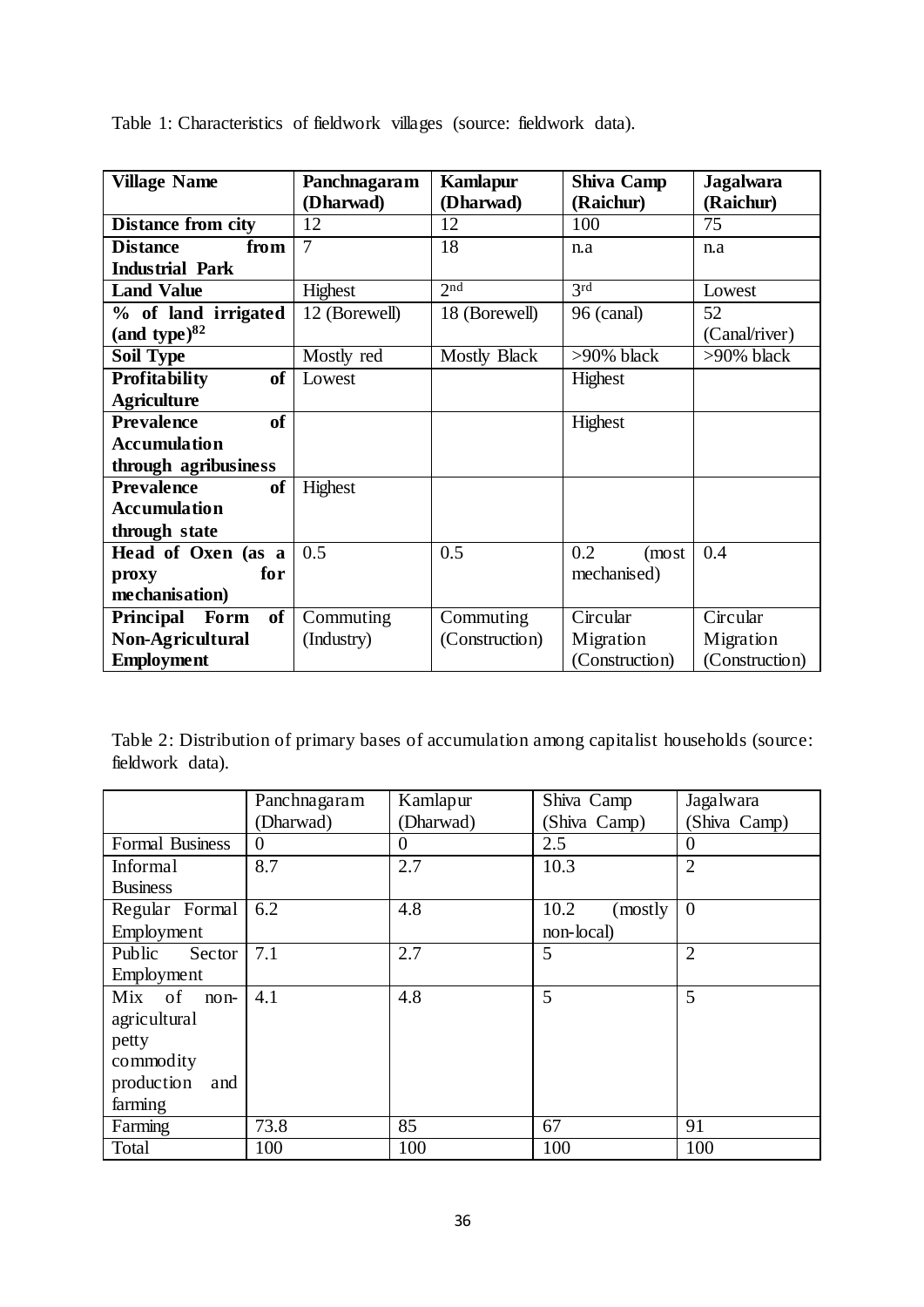Table 3: Number of individuals as percentage of total number of households involved in various economic activities (not including farming where farming is main occupation) (source: fieldwork data).

|                   | Panchnagaram   | Kamlapur          | Shiva<br>Camp    | Jagalwara      |
|-------------------|----------------|-------------------|------------------|----------------|
|                   | (Dharwad)      | (Dharwad)         | (Raichur)        | (Raichur)      |
| Formal Business   | $\overline{0}$ | $\theta$          | 2.5/6            | $\theta$       |
| Informal          | 10.7           | 8.8               | 48.8             | 4.1            |
| <b>Business</b>   |                |                   |                  |                |
| Regular Formal    | 8.9            | $\overline{10.8}$ | 36.7<br>(mostly) | $\mathbf{1}$   |
| Employment        |                |                   | non-local)       |                |
| Regular           | 1.8            | 2.4               | 17.1             | $\overline{0}$ |
| Informal          |                |                   |                  |                |
| Employment        |                |                   |                  |                |
| Public<br>Sector  | 9.8            | 4.4               | 7.3              | $\overline{2}$ |
| Employment        |                |                   |                  |                |
| Mix of<br>$non-$  | 19.6           | 10.8              | 9.9              | 10.2           |
| agricultural      |                |                   |                  |                |
| petty             |                |                   |                  |                |
| commodity         |                |                   |                  |                |
| production<br>and |                |                   |                  |                |
| farming           |                |                   |                  |                |

Table 4: Distribution of land in the four fieldwork villages (source: fieldwork data)

| of<br>Amount   | <b>Type of Land</b> | Panchnagaram | <b>Kamlapur</b> | <b>Shiva</b> | <b>Jagalwara</b> |
|----------------|---------------------|--------------|-----------------|--------------|------------------|
| Land (Acres)   |                     | (Dharwad)    | (Dharwad)       | Camp         | (Raichur)        |
|                |                     |              |                 | (Raichur)    |                  |
| $10+$          | Mostly irrigated    |              |                 | 7.6          | $\overline{2}$   |
|                | Mostly dry          | 3.9          | 11.3            |              | $\overline{4}$   |
| $5 - 10$       | Mostly irrigated    |              |                 | 10           | 3.6              |
|                | Mostly dry          | 9.2          | 11.9            |              | 6.9              |
| $2.5 - 5$      | Mostly irrigated    |              |                 | 9.4          | 8.3              |
|                | Mostly dry          | 19           | 10.6            |              | 8.3              |
| $0 - 2.5$      | Mostly irrigated    |              |                 | 23.4         | 21.7             |
|                | Mostly dry          | 36.9         | 20.5            |              | 28.2             |
| $\overline{0}$ |                     | 31           | 45.7            | 49.6         | 17               |
| <b>Total</b>   |                     | 100          | <b>100</b>      | <b>100</b>   | 100              |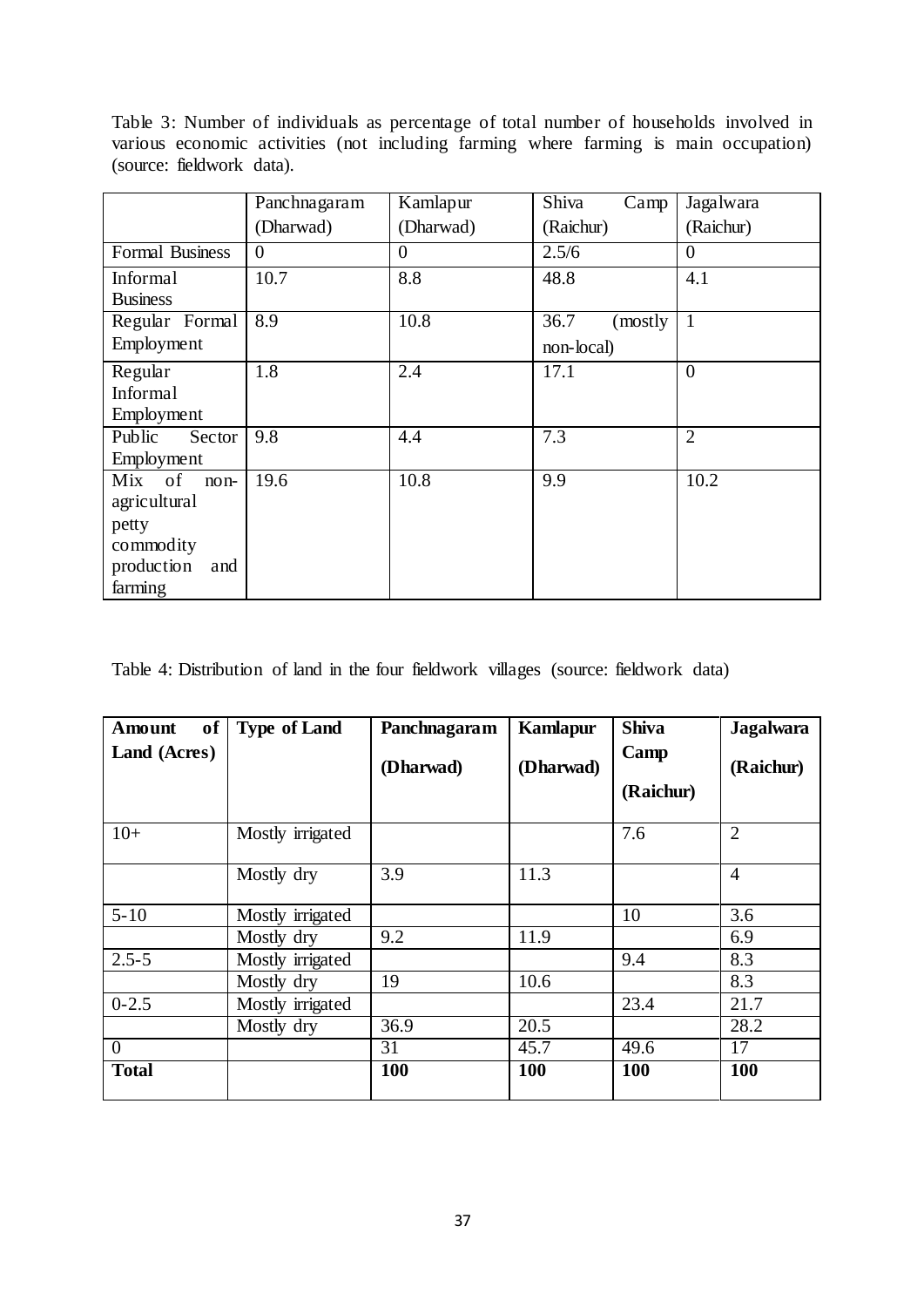|                                                                 | Panchnagaram<br>(Dharwad) | Kamlapur<br>(Dharwad) | Shiva Camp<br>(Raichur) | Jagalwara<br>(Raichur) |
|-----------------------------------------------------------------|---------------------------|-----------------------|-------------------------|------------------------|
| Dominant<br>Caste<br>Lingayats<br>(including some OBC Lingayat) | 47.6(3.74)                | 11.6(4.97)            | 2.2(1.5)                | 14.5(3.98)             |
| sub-castes)                                                     |                           |                       |                         |                        |
| Dominant Caste Marathas                                         | $\Omega$                  | 25.4(6.92)            | $\Omega$                | $\Omega$               |
| Dominant Caste Reddys and                                       | $\theta$                  | $\theta$              | 21.9(9)                 | $\Omega$               |
| Kammas                                                          |                           |                       |                         |                        |
| <b>OBCs</b> (Kurubas and Uppars)                                | 16.4(2.75)                | 12.3(3.83)            | 24.1(1.6)               | 8(5.11)                |
| <b>Muslims</b>                                                  | 15.2(0.97)                | 32.9(1.18)            | $\Omega$                | 10.5(1.84)             |
| Scheduled Tribes                                                | 12.5(2.3)                 | 2.7(1)                | 12.4(1.5)               | 45.2(2.9)              |
| Scheduled Castes                                                | 8.3(0.22)                 | 13(0.9)               | 37.2(0.42)              | 20.2(1.2)              |
| Others                                                          | $\Omega$                  | 2.1(6.33)             | 2.2(2.2)                | 1.6(3.25)              |
| Total                                                           | 100                       | 100                   | 100                     | 100                    |

Table 5: Distribution of castes in the four fieldwork villages with average landholdings in brackets (in acres) (source: fieldwork data).

Table 6: Patterns of labouring class reproduction in the fieldwork villages (source: fieldwork data)

|                                       | <b>Basis</b><br><b>Primary</b><br>of                                  | P'nagaram         | <b>Kamlapur</b>     | <b>Shiva</b>          | <b>Jagalwara</b>      |
|---------------------------------------|-----------------------------------------------------------------------|-------------------|---------------------|-----------------------|-----------------------|
|                                       | <b>Reproduction</b>                                                   | (Dharwad)         | (Dharwad)           | Camp<br>(Raichur)     | (Raichur)             |
| <b>Informal</b><br><b>Work Total</b>  |                                                                       | 76.9              | 82                  | 83.8                  | 84.9                  |
|                                       | Casual<br>Employment<br>(agriculture)                                 | 48                | 25                  | 59.8                  | 61.9                  |
|                                       | Casual<br>Employment<br>(commuting)                                   | 22.6              | 50                  | $\theta$              | $\theta$              |
|                                       | Employment<br>Casual<br><i>circulation</i><br>$non-$<br>local)        | $\theta$          | $\theta$            | 16.4                  | 22.4                  |
|                                       | Employment<br>Regular<br>(informal)                                   | 6.3               | $\overline{7}$      | 7.6                   | 0.6                   |
| <b>Formal</b><br>Work (total)         | Regular Employment<br>(formal)                                        | 3.6               | $\overline{2}$      | $\boldsymbol{\theta}$ | $\boldsymbol{\theta}$ |
| Self-<br><b>Employment</b><br>(total) |                                                                       | $\overline{16.6}$ | $\overline{14}$     | 14                    | $\overline{13.4}$     |
| Self-<br>Employment                   | Mix<br>faming<br>of<br>PCP<br><i>(agricultural</i><br>and wage-labour | 3.4               | $\overline{\delta}$ | $\overline{5.4}$      | $\overline{6}$ .      |
|                                       | Non-agricultural PCP<br><i>(including)</i><br>goat-<br>rearing)       | 13.2              | 6                   | 8.6                   | 7.3                   |
| <b>Total</b>                          |                                                                       | <b>100</b>        | <b>100</b>          | <b>100</b>            | <b>100</b>            |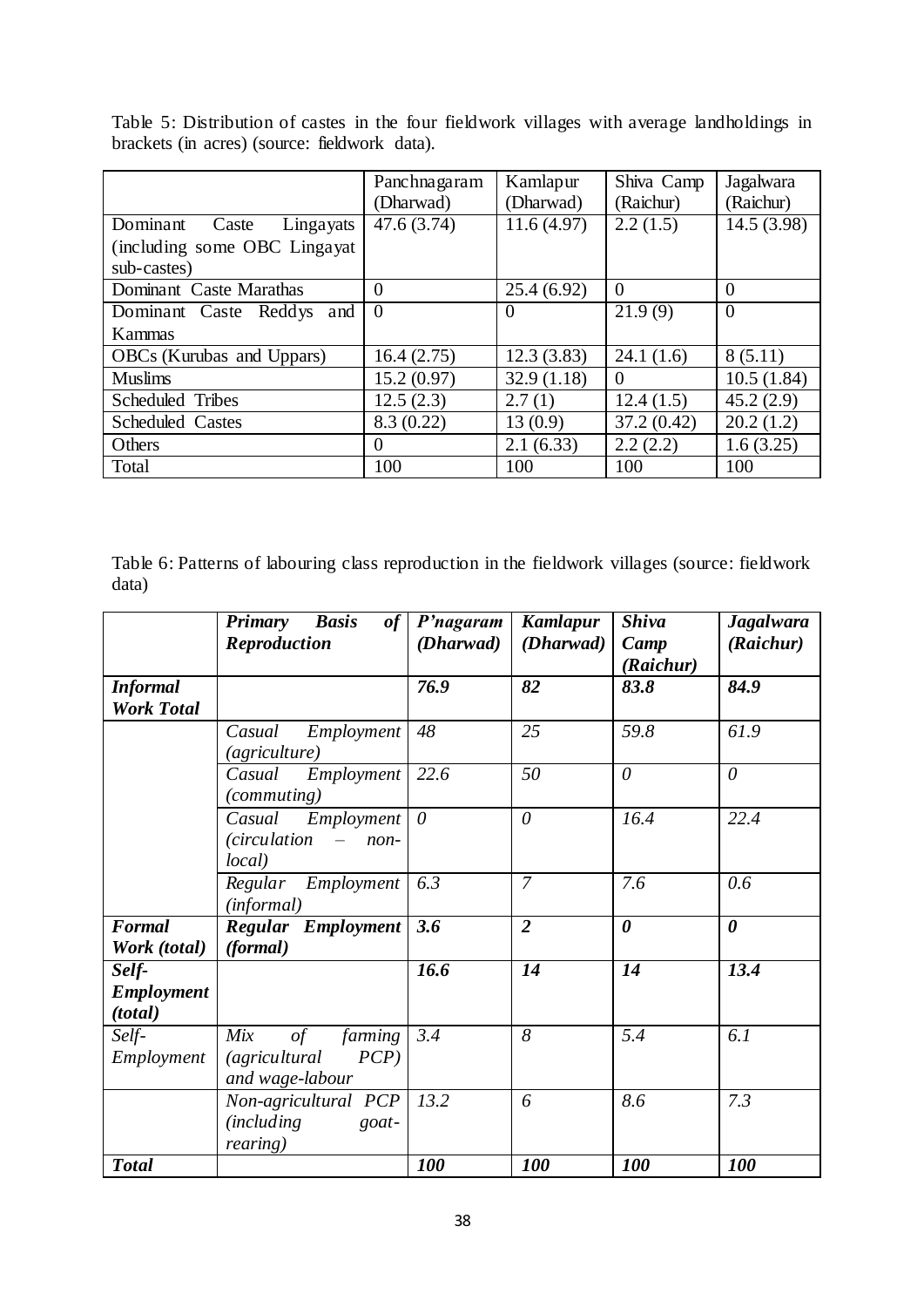|          |  |  |  |  | Table 7 Patterns of simple and expanded reproduction in Shiva Camp and Panchnagaram |  |
|----------|--|--|--|--|-------------------------------------------------------------------------------------|--|
| villages |  |  |  |  |                                                                                     |  |

| Type<br>οf                 | Village (District) | Village-        | Nearby          | Remote City     |
|----------------------------|--------------------|-----------------|-----------------|-----------------|
| Reproduction <sup>83</sup> |                    | <b>Based</b>    | Town/City       |                 |
| Expanded                   | Panchnagaram       | 1 <sup>st</sup> | 2nd             | negligible      |
| Reproduction               | (Dharwad)          |                 |                 |                 |
| through                    | Shiva Camp         | 1 <sup>st</sup> | 3 <sup>rd</sup> | 2 <sub>nd</sub> |
| accumulation               | (Raichur)          |                 |                 |                 |
| (Capitalist Class)         |                    |                 |                 |                 |
| Simple                     | Panchnagaram       | 1 <sup>st</sup> | 2 <sub>nd</sub> | negligible      |
| Reproduction               | (Dharwad)          |                 |                 |                 |
| (Labouring Class)          | Shiva Camp         | 1 <sup>st</sup> | negligible      | 2 <sub>nd</sub> |
|                            | (Raichur)          |                 |                 |                 |

# **Notes**

<sup>3</sup> Newsome et al., *Putting Labour in its Place*, 13; Rainnie et al. "Review and Positions", 161.

<sup>4</sup> Thompson and Smith, "Debating Labour Process Theory", 11; and further back Braverman, *Labor and Monopoly Capital*; Burawoy, *The Politics of Production*.

<sup>5</sup> Newsome et al., *Putting Labour in its Place*, 14, 15.

<sup>7</sup> The terms associational and structural power (of labour) were first developed by Wright, "Working-Class Power". 'Structural' power 'results directly from tight labour markets' and 'from the strategic location of a particular group of workers within a key industrial sector' (Wright 2000, 962).

Associational power refers to labour's capacity to organize.

8 eg. Selwyn, "Labour Flexibility in Export Horticulture".

<sup>9</sup> eg. Riisgaard and Hammer, "Prospects for Labour".

<sup>10</sup> eg. Newsome et al., *Putting Labour in its Place*; Roesch et al. "Bonded Labour in Rice Mills".

<sup>11</sup> eg. Selwyn, "Labour Flexibility in Export Horticulture".

<sup>12</sup> Riisgaard and Hammer, "Prospects for Labour", 178; Silver, *Forces of Labour*.

 $\overline{a}$ <sup>1</sup> Bair, "Analysing Global Economic Organisation"; Gereffi, "The Organisation of Buyer-Driven Commodity Chains"; Gereffi et al. "The Governance of Global Value Chains"; Gibbon et al., "The Governance of Global Value Chains"; Newsome et al., *Putting Labour in its Place*, 7.

<sup>2</sup> Castree et al., *Spaces of Work*; Herod, *Labour Geographies*; Newsome et al., *Putting Labour in its Place*; Rainnie et al., "Review and Positions"; Selwyn, *The Global Development Crisis,* to name but a few.

<sup>6</sup> Rainnie et al., "Making Space for Geography", 299; Thompson and Smith "Debating Labour Process Theory", 13.

<sup>13</sup> Pringle, *Trade Unions in China.*

<sup>&</sup>lt;sup>14</sup> Rainnie et al., "Review and Positions", 164; Kapadia, "Mutuality and Competition".

<sup>&</sup>lt;sup>15</sup> Newsome et al., *Putting Labour in its Place*, 7 drawing on Henderson et al., "Global Production" Networks".

<sup>&</sup>lt;sup>16</sup> Barrientos and Kritzinger, "Squaring the Circle".

<sup>&</sup>lt;sup>17</sup> Selwyn, "Labour Flexibility in Export Horticulture".

<sup>&</sup>lt;sup>18</sup> Rogaly et al., "Seasonal Migration".

<sup>&</sup>lt;sup>19</sup> Riisgaard and Hammer, "Prospects for Labour".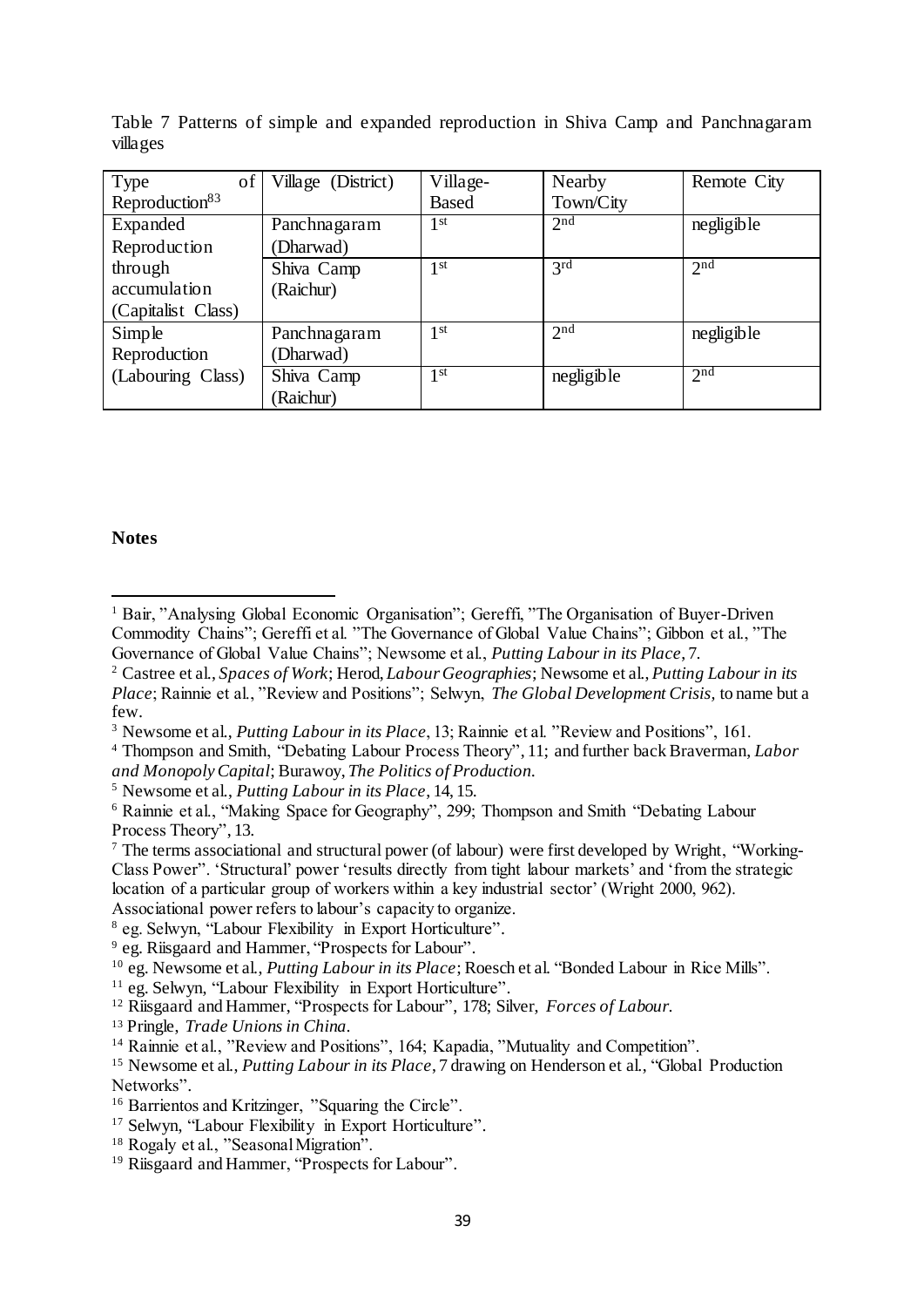j  $20$  Offices now located in the special economic zone that they worked on include those of ANZ, Microsoft, Nokia and IBM. No survey was conducted of the occupants of apartment blocks, but the location of most of these were in Ramagondonahalli and Devarabeesanahalli, close to Bangalore's Whitefields IT hub.

 $21$  The base of a commodity chain is hard to pin down. Agricultural inputs are produced upstream of farms, and all moments of production build upon the labour of past generations.

<sup>22</sup> Pattenden, *Labour, State and Society,* 41. For the more general point see also Harriss-White and Prosperi, "The Micro Political Economy of Gains", 41.

<sup>23</sup> Newsome et al., *Putting Labour in its Place*; Rainnie et al., "Review and Positions"; Selwyn, *The Global Development Crisis*.

 $24$  A variety of methods were used including surveys, ethnography, and household, group and key informant interviews.

 $25$  This literature is too voluminous to outline here but includes Brass, "Class Struggle"; Breman, "Labour Bondage"; Kapadia 1995, *Siva and her Sisters*; Lerche, "Politics of the Poor"; Patnaik "Class Differentiation"; Ramachandran, *Wage Labour and Unfreedom*; Rawal, "The Labour Process"; Srivastava, "Tenancy Contracts" on agricultural labourers, and Breman, *Footloose Labour*; Carswell and De Neve, "From Field to Factory"; Mosse et al., "On the Margins in the City"; Pattenden, "Migrating between"; Picherit, "The Shaping of Labour Struggles"; Rogaly et al., "Seasonal Migration" on circulating and commuting labourers.

<sup>26</sup> Anner, "Labour Control Regimes", Braverman, *Labor and Monopoly Capital*, Jonas, "Local Labour Control Regimes", Peck, *Workplace*.

<sup>27</sup> Castree et al., *Spaces of Work*; Coe, "Geographies of Production"; Herod, *Labor Geographies*, 2010; Rainnie et al., "Making Space", "Review and Positions".

<sup>28</sup> Banaji, *Theory as History*; Bernstein, *Class Dynamics*; see also Pattenden, *Labour, State and Society*, chapter 2.

<sup>29</sup> Part of this line is adapted from Banaji, *Theory as History*, 5. See also Campling, "Debating Modes of Production", 4.

<sup>30</sup> Peck, *Workplace*; Jonas, "Local Labour Control Regimes".

<sup>31</sup> Marx, *Capital*.

<sup>32</sup> The appropriation of part of the 'total social capital' by merchant capitalists at various points along commodity circuits is beyond the scope of this article (Banaji, *Theory as History*, 278; see also Harriss-White, *Rural Commercial Capital*).

<sup>33</sup> Jonas, "Local Labour Control Regimes", 325; Peck, *Workplace*; see also Anner, *Labour Control Regimes*.

<sup>34</sup> While being partially autonomous of capitalists. See, for example, Hensman, *Workers, Unions* for a discussion of state practices. See Pattenden, *Labour, State and Society* for a fuller discussion of the relationship between capital and the state.

<sup>35</sup> Figures rounded to the nearest million.

<sup>36</sup> Unionisation levels in the informal sector are low, and even though there are indications that they are rising, over 90 per cent remain unorganised (Agwarala, *Informal Labor*).

<sup>37</sup> NSS figures cited in Breman and Kannan, *The Long Road,* 2.

<sup>38</sup> Harriss-White, *India Working*.

<sup>39</sup> Harriss-White, "Capitalism and Poverty", 1243. The rate of expansion of non-agricultural employment fell in the 1990s and 2000s (compared to the 1970s and 1980s), and employment growth as a whole fell to 0.21 per cent in the latter half of the 2000s (Himanshu, "Employment trends", 48; Thomas, "India's Labour Market", 41).

<sup>40</sup> See, for example, Pattenden, *Labour, State and Society*, Chapter 2.

<sup>41</sup> Business Standard, "Rajasthan Assembly"; Indian Express, "Rajasthan shows way".

<sup>42</sup> Hensman, *Workers, Unions*, 99.

<sup>43</sup> Bernstein, "Is there an Agrarian Question".

<sup>44</sup> For example Lerche, "Politics of the Poor".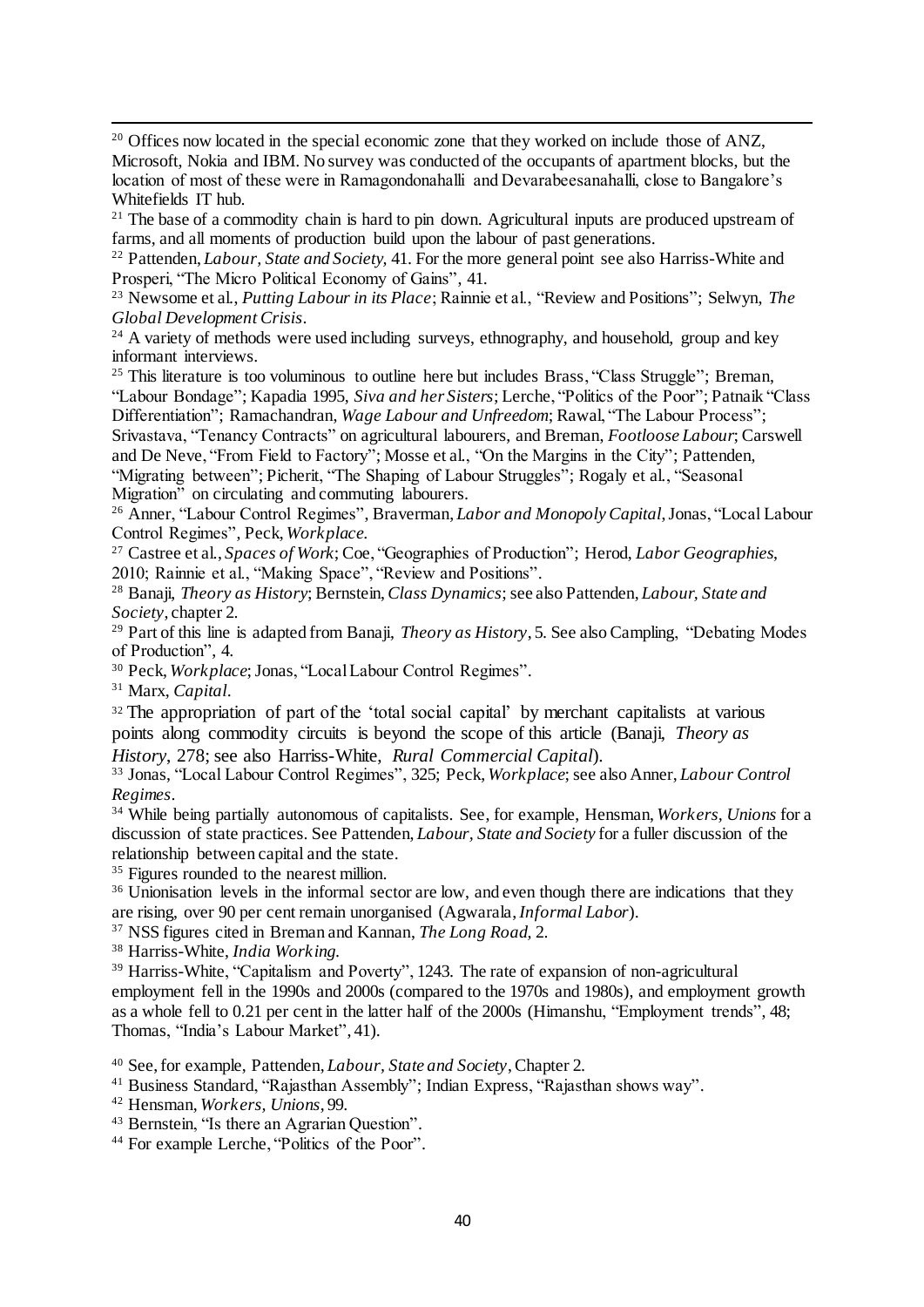j <sup>45</sup> See also, for example, Carswell and De Neve, "From Field to Factory" on commuting, and Breman, *Footloose Labour*; Mosse et al., "On the Margins"; Pattenden, "Migrating between"; Rogaly et al., "Seasonal Migration" on circulation.

<sup>47</sup> See, for example, Kapadia, "Mutuality and Competition".

<sup>48</sup> See, for example, Gooptu and Harriss-White, "Mapping".

<sup>49</sup> Simple both because of the ways in which all forms of labour are gendered and stratified by age, and because this obscures petty commodity producers (see Pattenden, *Labour, State and Society*, Chapter 2). The labouring classes are net sellers of labour power who do not produce a surplus. They include households that primarily work on their own land, but who also work as wage-labourers; households that work more as wage-labourers than on their own land; and households that only work as wage-labourers. The capitalist class are net buyers of labour who tend to produce a surplus, and includes those who produce exclusively through hired labour, and those who produce predominantly with hired labour.

<sup>50</sup> Dharwad district was part of the British colonialists' Bombay Presidency, while Raichur formed part of the territory of the Nizam of Hyderabad until 1956.

<sup>51</sup> UNDP, *Karnataka*.

<sup>52</sup> This was conducted in 2013-2014. In addition, a survey of over 200 scheduled caste households in four Raichur villages was carried out in 2010 and 2011 (two of the same villages and two additional villages), and several hundred interviews carried out over a protracted period in a number of villages across the districts. Circular migrants were interviewed in Bangalore in 2010.

<sup>53</sup> At least one child in the case of farmers with ten acres or more.

<sup>54</sup> Pattenden, "Gatekeeping", *Labour, State and Society*.

<sup>55</sup> Pattenden, "Social Protection".

<sup>56</sup> Pattenden, *Labour, State and Society*, Chapter 8.

<sup>57</sup> One of the joint ventures was with Brazilian capital, and the other with South Korean capital. Tata is one of India's largest and most prominent companies.

<sup>58</sup> Ninety per cent of scheduled caste households in semi-irrigated Jagalwara had migrated (in whole or in part) at some point in the 2000s, as opposed to around two thirds in fully irrigated Shiva Camp.

<sup>59</sup> Carswell and De Neve, "MGNREGA in Tamil Nadu"; Heller, *The Labor of Development*; Heyer, "Labour Standards".

<sup>60</sup> Epstein, *South India*; Rawal, "The Labour Process".

<sup>61</sup> Brass, "Class Struggle".

<sup>62</sup> Roesch et al., "Bonded Labour".

<sup>63</sup> Pattenden, "Social Protection".

<sup>64</sup> For example, Breman, *Labour Bondage*.

<sup>65</sup> see also Lerche, "Politics of the Poor".

<sup>66</sup> Bharadwaj, "A View on Commercialisation" 1985.

<sup>67</sup> Guerin et al., "Corridors of Migration"; Pattenden, "Migrating between".

<sup>68</sup> Places where labourers gather to wait for employment.

<sup>69</sup> Circulation to Bangalore for just four months of the year has been found to increase annual

household incomes by fifty per cent over village-based incomes (Pattenden, "Migrating between", 172).

<sup>70</sup> Pattenden, "Migrating between".

<sup>71</sup> Pattenden, "Migrating between".

<sup>72</sup> interview, 5 October 2010.

72 Fieldwork, December 2013.

 $74$  Except in relation to labour-intensive high value floriculture where sharecropping arrangements were the norm.

<sup>75</sup> See also Da Corta and Venkateshwarlu, "Unfree Relations".

<sup>46</sup> Harriss, "Reflections on Caste and Class".